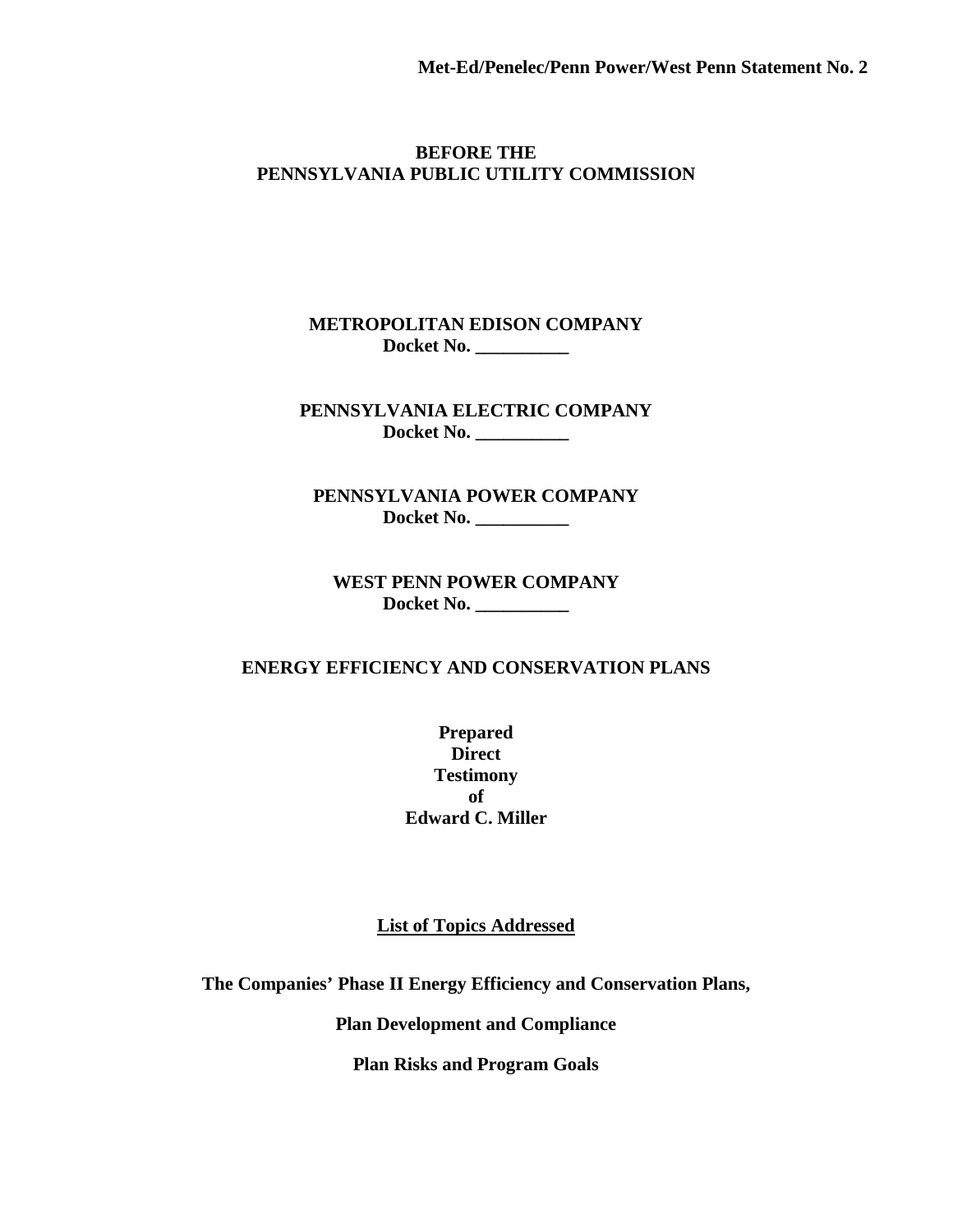#### **I. INTRODUCTION AND BACKGROUND**

#### **Q. PLEASE STATE YOUR NAME AND BUSINESS ADDRESS.**

- A. My name is Edward C. Miller and my business address is 631 Excel Drive, Suite 200, Mount Pleasant, Pennsylvania 15666.
- 

#### **Q. MR. MILLER, BY WHOM ARE YOU EMPLOYED AND IN WHAT CAPACITY?**

 A. I am employed by FirstEnergy Service Company as Manager, Development and Compliance in the Energy Efficiency Department. I am responsible for development and compliance activities 10 related to energy efficiency and conservation ("EE&C") for the FirstEnergy utilities in Ohio, Maryland, New Jersey, Pennsylvania and West Virginia. This primarily involves the development of programs and filings to meet the FirstEnergy utilities' EE&C requirements and obligations. I report to the Director, Compliance and Reporting in FirstEnergy's Energy Efficiency Department.

#### **Q. WHAT IS YOUR EDUCATIONAL AND PROFESSIONAL BACKGROUND?**

 A. For over seventeen years, I was employed by Allegheny Energy Service Corporation, the service company for Allegheny Energy Inc. ("Allegheny"), which merged in 2011 with FirstEnergy Corp. ("FirstEnergy"). I have held various engineering, customer service and management positions in Customer Services, Sales & Marketing, Customer Management and Energy Efficiency. After FirstEnergy and Allegheny merged in 2011, I became employed by FirstEnergy Service Company as Manager, Development & Compliance in FirstEnergy's Energy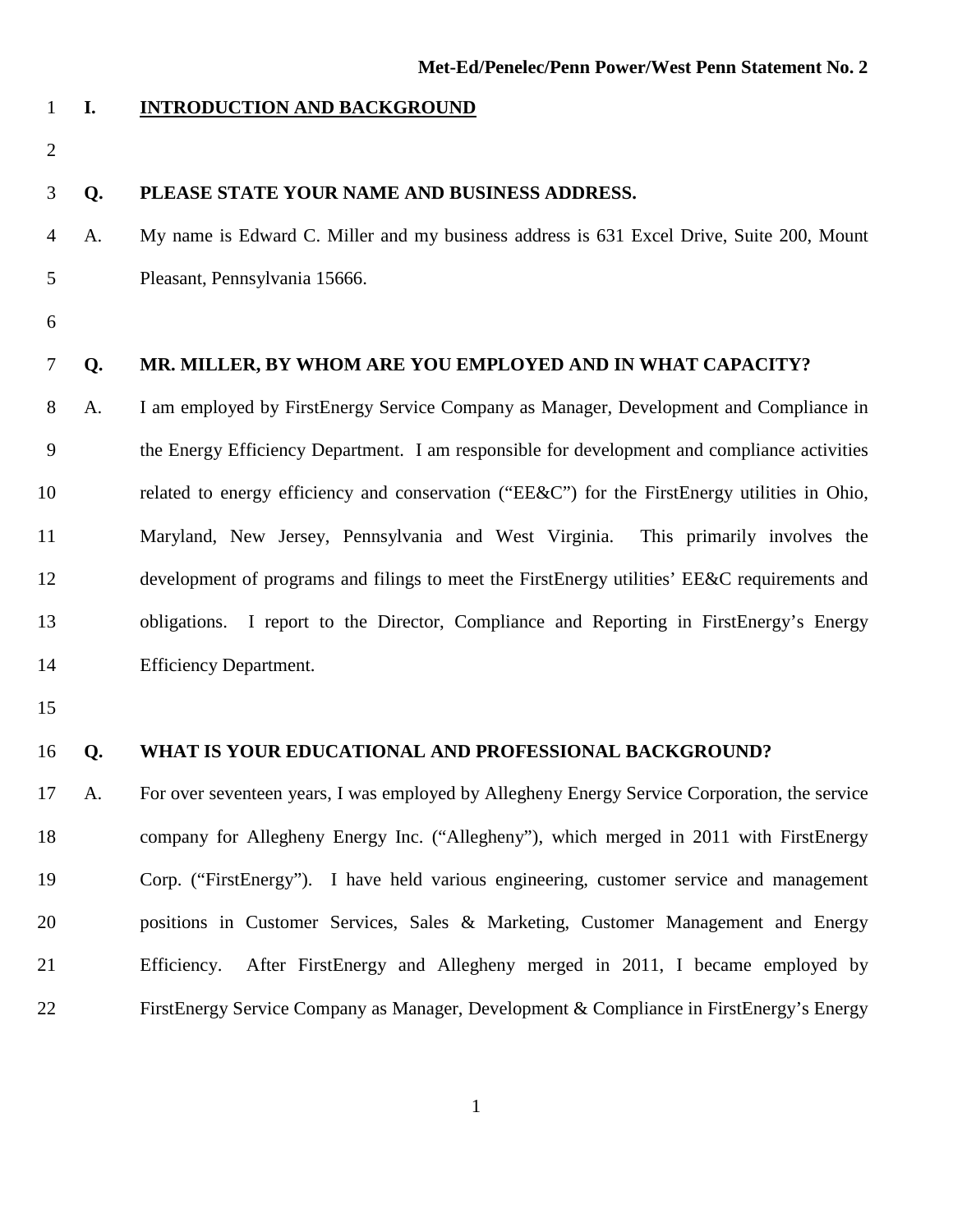Efficiency Department, my current position. I hold a Bachelor of Science degree in Electrical Engineering from the University of Pittsburgh.

### **Q. PLEASE DESCRIBE YOUR PROFESSIONAL EXPERIENCE RELEVANT TO THE TESTIMONY YOU ARE NOW GIVING.**

- A. I have been involved in the development of EE&C programs and filings for the utilities formerly owned by Allegheny in Pennsylvania, Maryland and West Virginia since 2009. Since the FirstEnergy - Allegheny merger I have been involved in the same activities for the FirstEnergy utilities in Ohio and Pennsylvania. I was significantly involved in the development of the Companies' Proposed Phase II EE&C Plans ("Proposed Plans") and was responsible for the modeling and design of the programs included in those plans.
- 

#### **Q. ON WHOSE BEHALF ARE YOU TESTIFYING?**

 A. I am testifying on behalf of Metropolitan Edison Company ("Met-Ed"), Pennsylvania Electric Company ("Penelec"), Pennsylvania Power Company ("Penn Power") and West Penn Power Company ("West Penn") (collectively, the "Companies"). Unless otherwise stated, my testimony equally applies to all four companies. Further, rather than reiterating what is included in the Companies' proposed plans in my testimony, any references to sections of those plans are incorporated as if fully rewritten herein.

#### **Q. WHAT IS THE PURPOSE OF YOUR TESTIMONY?**

 A. The purpose of my testimony is to: (i) summarize the additional EE&C reduction targets set for the Companies by the Pennsylvania Public Utility Commission's ("Commission") 2012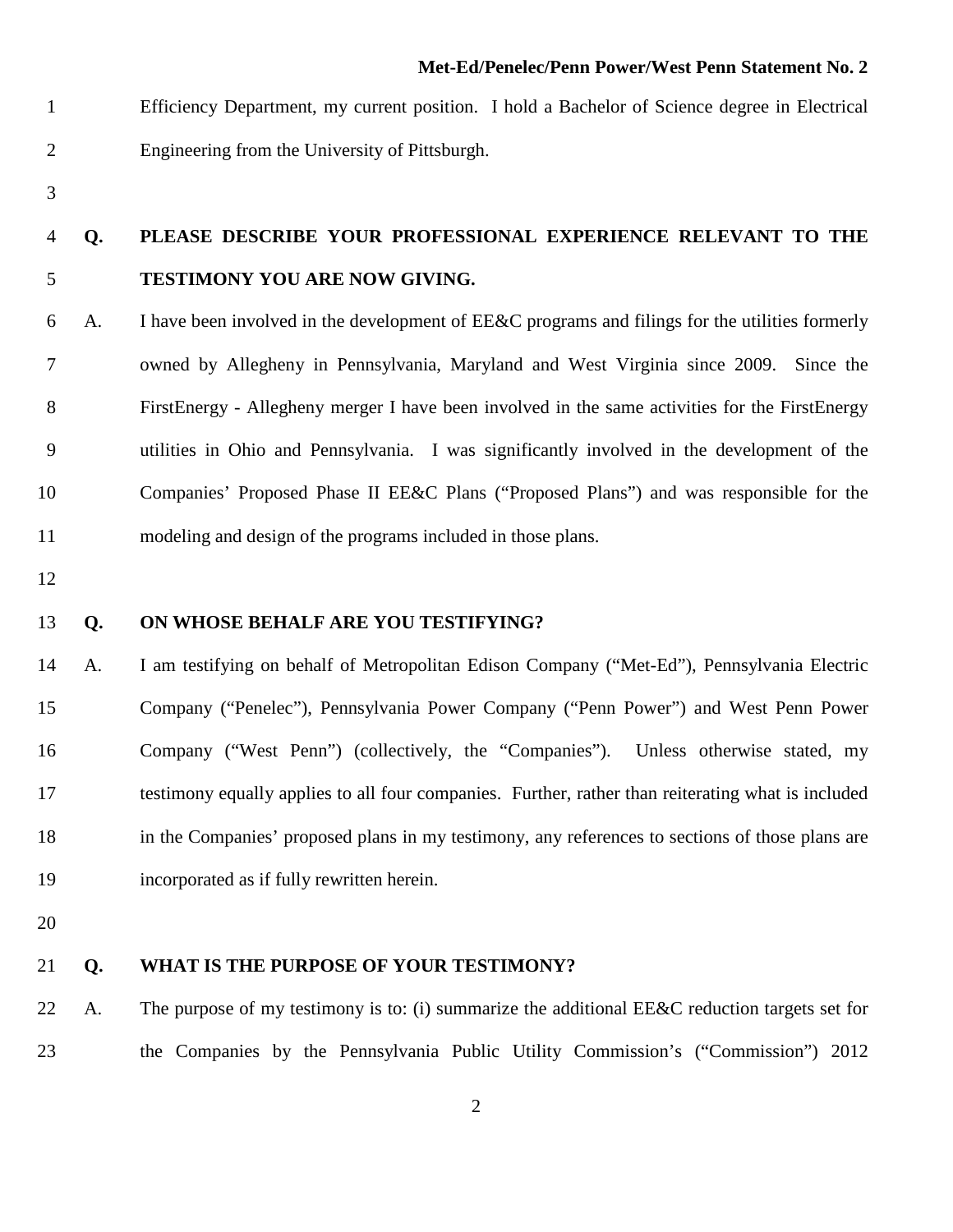Implementation  $Order<sup>1</sup>$  $Order<sup>1</sup>$  $Order<sup>1</sup>$  and the spending limitations for each Company under Act 129; (ii) summarize and sponsor the Proposed Plans; (iii) describe the development of the Proposed Plans; (iv) describe how the Companies plan to implement the programs included in the Proposed Plans; (v) analyze whether the Proposed Plans comply with all statutory and regulatory requirements, including without limitation the Commission's 2012 Implementation Order and its 6 Total Resource Cost ("TRC") test Order<sup>[2](#page-3-1)</sup>; and (vi) explain the potential risks surrounding the Companies' ability to achieve the additional consumption targets established in the Commission's 2012 Implementation Order.

#### **Q. WHAT WAS YOUR ROLE IN THE DEVELOPMENT OF THE PROPOSED PLANS?**

 A. My role in the development of the Proposed Plans was to manage the creation of the Phase II EE&C programs and budgets; evaluate the cost-effectiveness of the Proposed Plans consistent with the Commission's requirements; and optimize the plan components to achieve goals of Act 129 given the regulatory requirements, spending limits, and targeted reductions.

 $\overline{a}$ 

### **Q. WERE THE PROPOSED PLANS DEVELOPED UNDER YOUR DIRECTION AND CONTROL?**

 A. Yes. The Proposed Plans were developed under my direction. In order to guide the development of the Plans, I primarily reviewed the requirements of the Commission's 2012 Implementation Order, the Commission's Tentative Order regarding the 2013 Proposed Technical Reference

<span id="page-3-0"></span> *Energy Efficiency and Conservation Programs*, Docket Nos. M-2012-2289411 and M-2008-2069887 (Implementation Order entered August 2, 2012) ("2012 Implementation Order").

<span id="page-3-1"></span> *2012 PA Total Resource Cost (TRC) Test, 2009 PA Total Resource Cost Test*, Docket Nos. M-2012-2300653 and M-2009- 2108601 (Order entered August 30, 2012) ("2013 TRC Test Order").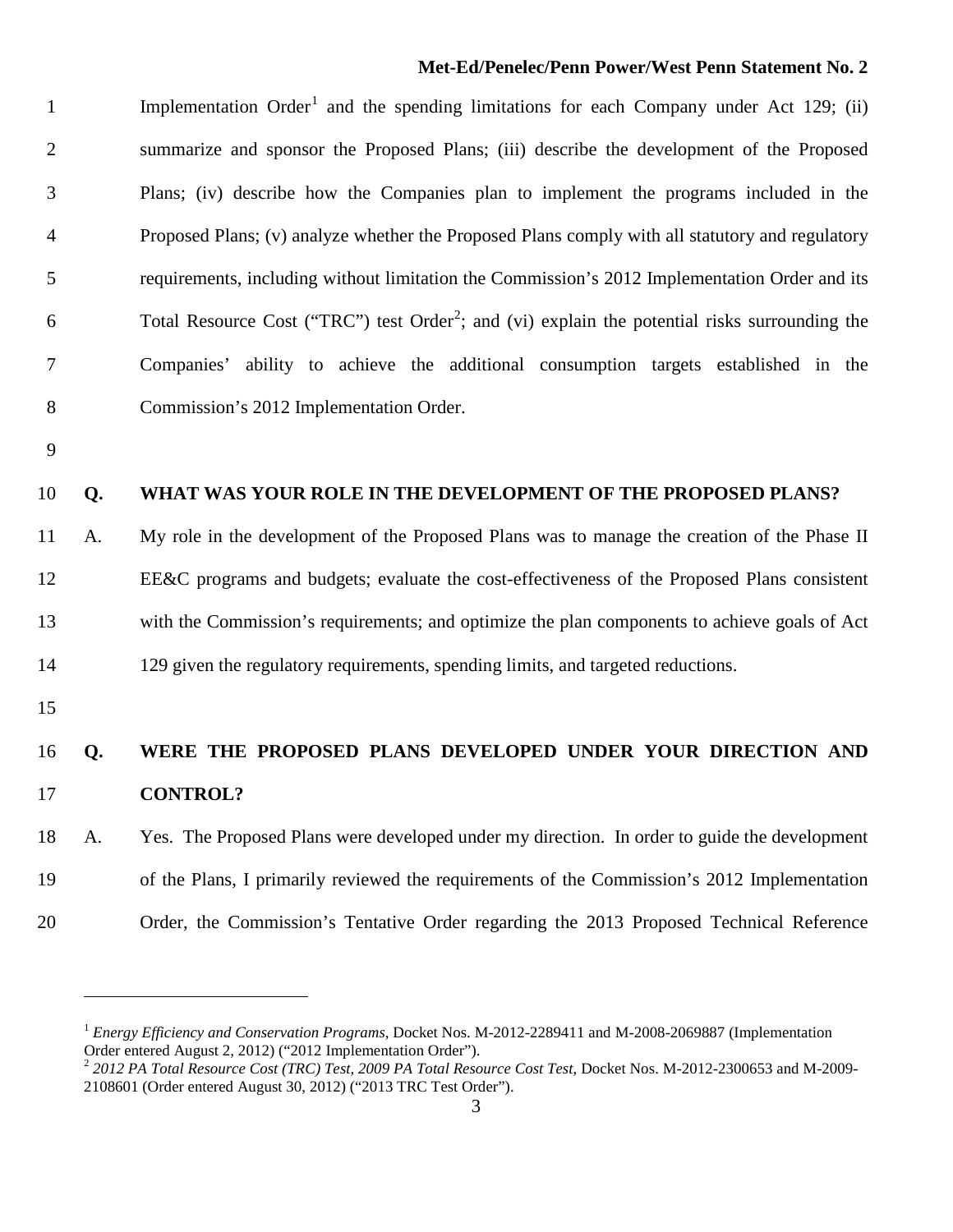- 1 Manual ("TRM")<sup>[3](#page-4-0)</sup>, the Commission's Order establishing the 2012 TRM, and the 2013 Phase II TRC Order.
- 

#### **II. PHASE II EE&C TARGETS AND SPENDING LIMITATIONS**

### **Q. DID THE COMMISSION ADOPT ADDITIONAL INCREMENTAL EE&C REDUCTION TARGETS FOR THE COMPANIES?**

- A. Yes. The Commission adopted new EE&C targets as set forth in the Commission's 2012 Implementation Order. The EE&C targets are for the Phase II period of the Commission's EE&C Program which starts on June 1, 2013 and ends on May 31, 2016 ("Phase II Period").
- 

### **Q. WHAT ARE THE OVERALL MWH TARGETS THAT EACH OF THE COMPANIES MUST ACHIEVE PURSUANT TO ACT 129 AND THE COMMISSION'S 2012 IMPLEMENTATION ORDER?**

#### A. The following table shows the MWh targets for the Phase II Period:

| <b>EDC</b> Name        | <b>Phase II Target MWh</b> |
|------------------------|----------------------------|
| Met-Ed                 | 337,753                    |
| Penelec                | 318,813                    |
| Penn Power             | 95,502                     |
| <b>West Penn Power</b> | 337,533                    |
| <b>Total</b>           | 1,089,601                  |

<span id="page-4-0"></span>

 $\overline{a}$ 

 *Implementation of the Alternative Energy Portfolio Standards Act of 2004: Standards for the Participation of Demand Side Management Resources – Technical Reference Manual 2013 Update*, Docket Nos. M-2012-2313373 and M-00051865 (Tentative order entered September 13, 2012).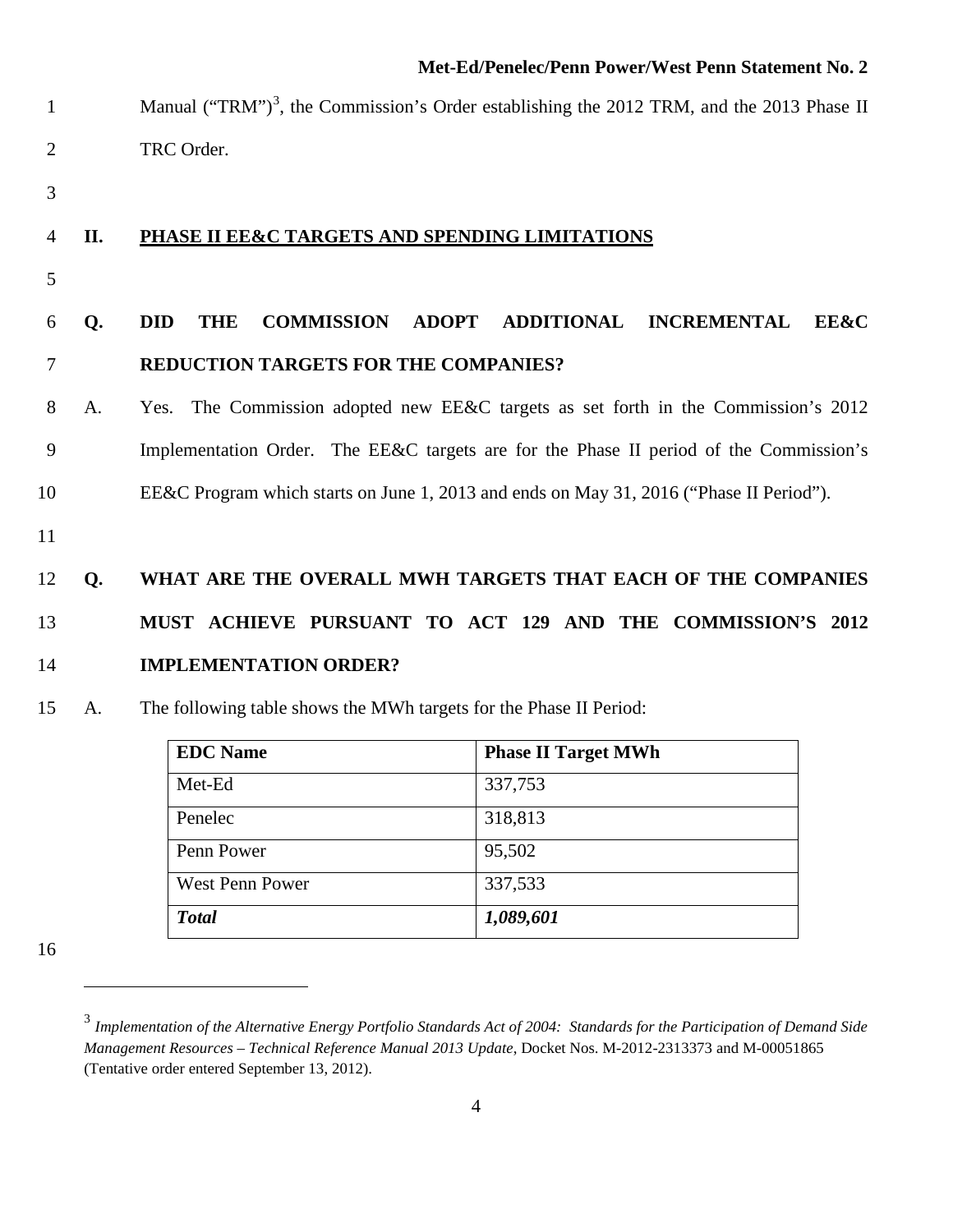### **Q. ARE THE COMPANIES CHALLENGING THE ADDITIONAL INCREMENTAL EE&C TARGETS THAT THE COMMISSION ADOPTED FOR THE COMPANIES IN ITS 2012 IMPLEMENTATION ORDER?**

 A. Yes. On August 20, 2012, the Companies, in Docket Nos. P-2012-2320450, P-2012-2320468, P- 2012-2320480, and P-2012-2320484, petitioned the Commission for an evidentiary hearing challenging the EE&C benchmarks established for the Companies' Phase II EE&C Plans. An evidentiary hearing was held on October 19, 2012 and briefs were filed and the record was certified on November 2, 2012.

### **Q. PLEASE EXPLAIN WHY THE COMPANIES ARE CHALLENGING THE ADDITIONAL INCREMENTAL EE&C TARGETS?**

 A. The Companies believe that the acquisition costs established by the Commission are too low and, because the Phase II targets are based on the estimated acquisition costs, the Companies believe that the Phase II targets are too high. In the Phase II Implementation Order, the Commission utilized EDC acquisition costs from Phase I as the basis when developing the anticipated acquisition costs for Phase II. The acquisition cost includes an administration cost component and an incentive cost component. In setting the administration cost component, the Statewide Evaluator assessed the statewide average acquisition costs for Phase I, Plan Years 1 and 2 and increased them by 25% for all Pennsylvania EDCs. This means that the Companies, who generally serve more rural areas of the state, have been assigned the same administration cost as utilities who serve more urban, and likely less costly, areas of the state. In setting the incentive cost component, the Statewide Evaluator adopted the same percentage of measure incremental costs for all Pennsylvania EDCs as an input to calculating the incentive cost component of each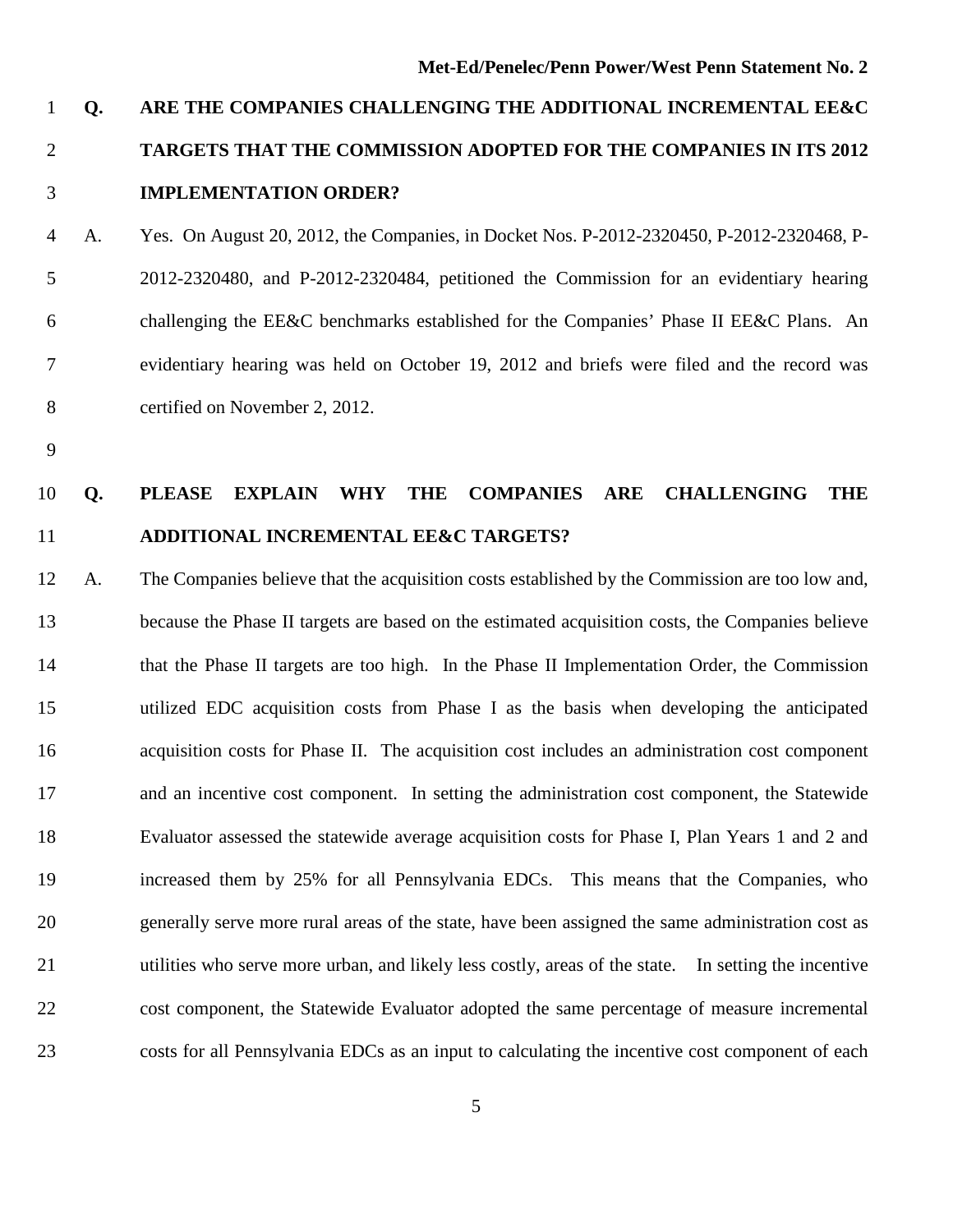EDC's assumed acquisition cost. This means that the Companies, especially Penn Power and West Penn who have average retail rates significantly lower than the statewide average, are generally able to only provide the same incentive as a percentage of a measure's incremental cost as utilities with higher rates. However, a greater incentive is generally necessary to encourage customers to implement measures where the EDC's retail rates are lower, so as to provide an equivalent total benefit to customers. Additionally, given uncertainties with future TRM changes and realization rates, other changes are also needed to the assumed Phase II acquisition costs. In light of these factors, it is necessary to increase the Companies' assumed acquisition costs per MWh to provide the Companies with a reasonable confidence that their acquisition costs are sufficient for the Companies' to meet their targets. However, with the fixed 2% spending cap imposed on the EDCs, unless the Commission decreases the Companies' targets, the increase in the acquisition cost is not possible. The increase in the Companies' acquisition cost to account for the administration and incentive budget inequities between and among EDCs, especially when coupled with the uncertainties in future TRM changes and realization rates, results in the need to decrease the Companies' Phase II targets in order to have a reasonable level of confidence in achieving the Companies' goals and thus avoiding the potential for significant financial penalties. The inequity I reference is therefore remedied by using a higher per MWh acquisition cost which, given a fixed maximum budget, results in lower energy reduction goals for the Companies.

- 
-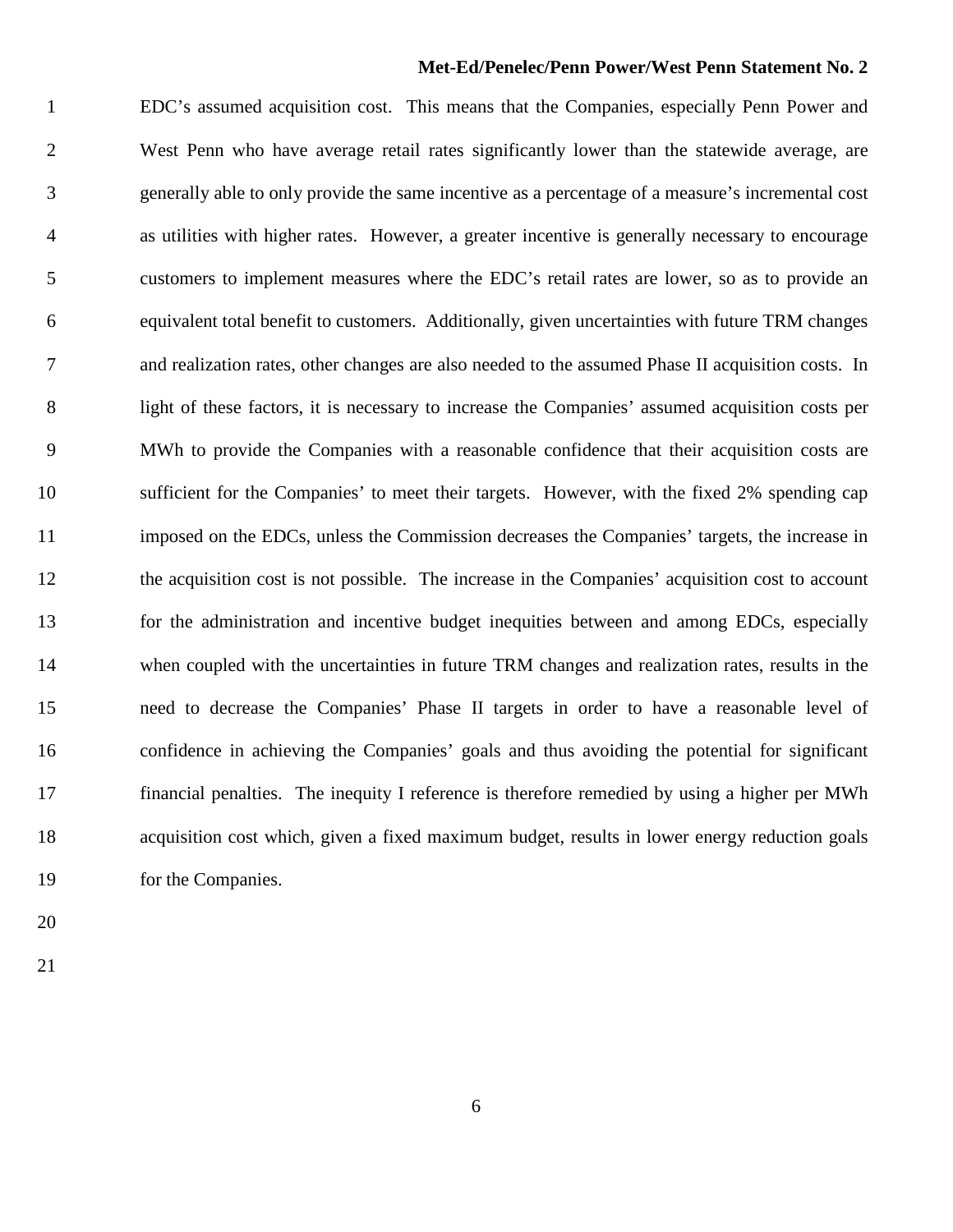### **Q. WERE THERE OTHER REASONS THE COMPANIES REQUESTED A REDUCTION IN THEIR PHASE II EE&C TARGETS?**

- A. Yes. In the challenge proceeding, the Companies also noted that the assigned acquisition costs did not adequately consider the likely effect of TRM changes that reduces allowable savings in the years 2013, 2014, and 2015. Based on future reductions similar to those included in the draft 2013 TRM update, this factor alone exhausts the 25% cushion assigned by the Commission for future uncertainties affecting acquisition costs that could arise during the Phase II plans. Finally, the Companies noted that the Commission's assigned acquisition costs assumed a 100% realization rate while in Phase I only a 96% realization rate has been achieved and future realization rates can be lower as programs evolve.
- 

### **Q. ARE YOU SAYING THAT THE PROPOSED PLANS ARE NOT DESIGNED TO ACHIEVE THE ENERGY SAVINGS TARGETS ASSIGNED TO THE COMPANIES IN THE 2012 IMPLEMENTATION ORDER?**

- A. No. Using the Commission's assumptions related to acquisition costs, as well as other assumptions derived therefrom, the Proposed Plans are designed to achieve the Phase II EE&C targets based on current known conditions. However, should these assumptions prove to be invalid, there is a significant risk that the Companies will not be able to achieve their Phase II EE&C targets.
- 

#### **Q. WHAT ASSUMPTIONS ARE YOU REFERRING TO?**

 A. The overall Commission assumption on acquisition costs dictates the total available budget for incentives and administrative costs, and includes the sub-assumptions that differences in EDC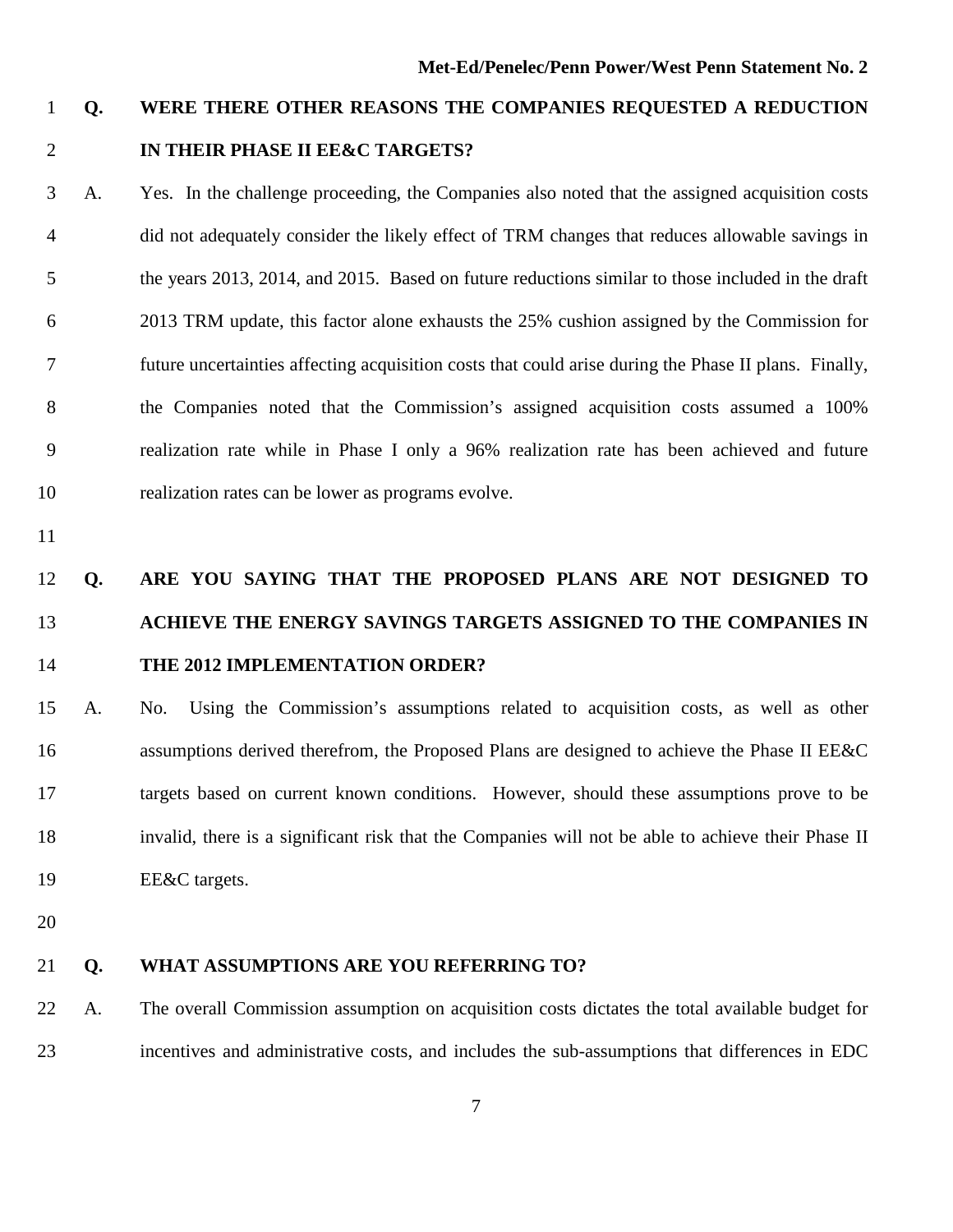retail rates, realization rates or urban versus rural EDC service territories will not be material factors in achieving the goals. The Companies disagree with those assumptions and remain unconvinced that the Commission has taken all costs and economic factors into account in deciding to continue with Phase II mandatory reductions in the manner prescribed by the 2012 Implementation Order. To the extent, the Commission would rule in favor of the Companies in the Phase II incremental EE&C target proceeding, the Companies capability to overcome these differences to meet the Phase II goals would be improved, thus providing them with a more reasonable level of confidence toward achieving the goals. Since the Companies may be subject to severe financial penalty if the goals are not met, the Companies should be provided a reasonable opportunity to meet the goals, or alternatively, be given an opportunity in the future to demonstrate that the targets should be modified.

### **Q. WHEN IS THE COMMISSION EXPECTED TO MAKE A DECISION REGARDING THE COMPANIES' PHASE II INCREMENTAL EE&C TARGETS?**

 A. The Phase II Implementation Order did not provide a specific deadline to decide any Phase II goal challenges. The Commission states that the challenges and the decision on the Phase II Plan itself would be "expedited" so all issues would be resolved prior to June 1, 2013 when Phase II begins.

### **Q. WOULD THE PROPOSED PLANS BE AFFECTED IF THE COMMISSION WERE TO REDUCE THE COMPANIES' PHASE II EE&C TARGETS?**

 A. Because the Commission's acquisition cost assumptions are suspect, should the Commission modify their position and increase those assumed costs, certain adjustments to the *assumptions*,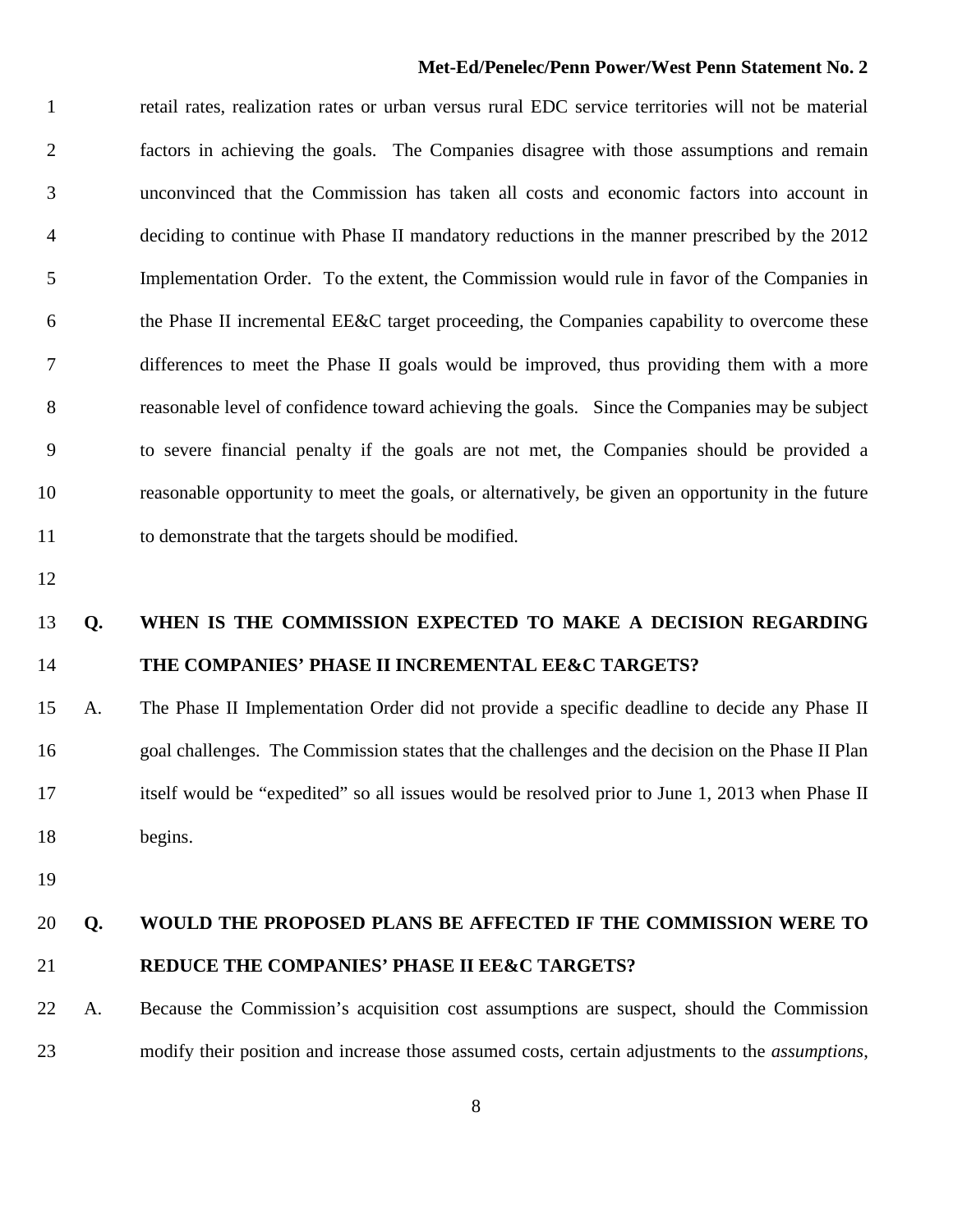rather than the plans themselves, would be necessary. The Companies anticipate that the portfolio of programs would be virtually identical to those included in the Proposed Plans. However, for the reasons supporting the request for a reduction in the targets, the Companies would adjust incentive levels and overall acquisition costs and participation rates. In essence, the changes would be made not so much to program designs, but rather to the levels of savings derived from the programs, based on more reasonable assumptions that reduce the risk of failure. Because of the nature of the changes, the Companies anticipate still needing the full 2% budget to meet any revised goals.

### **Q. WHAT IS THE ANNUAL BUDGET FOR THE DEVELOPMENT AND IMPLEMENTATION OF THE PROPOSED PLANS?**

## A. Act 129 specifies that "The total cost of any plan required under this section shall not exceed 2% 13 of the electric distribution company's total annual revenue as of December 31, 2006.<sup>[4](#page-9-0)</sup> Per Act

129, the annual budget for each of the Companies based on this requirement is as follows:

| <b>EDC</b> Name        | <b>Annual Budget</b> |
|------------------------|----------------------|
| Met-Ed                 | \$24,866,894         |
| Penelec                | \$22,974,742         |
| Penn Power             | \$6,659,789          |
| <b>West Penn Power</b> | \$23,562,602         |

 $\overline{a}$ 

<span id="page-9-0"></span> $4\,66\,\text{Pa.C.S.}$ § 2806.1(m).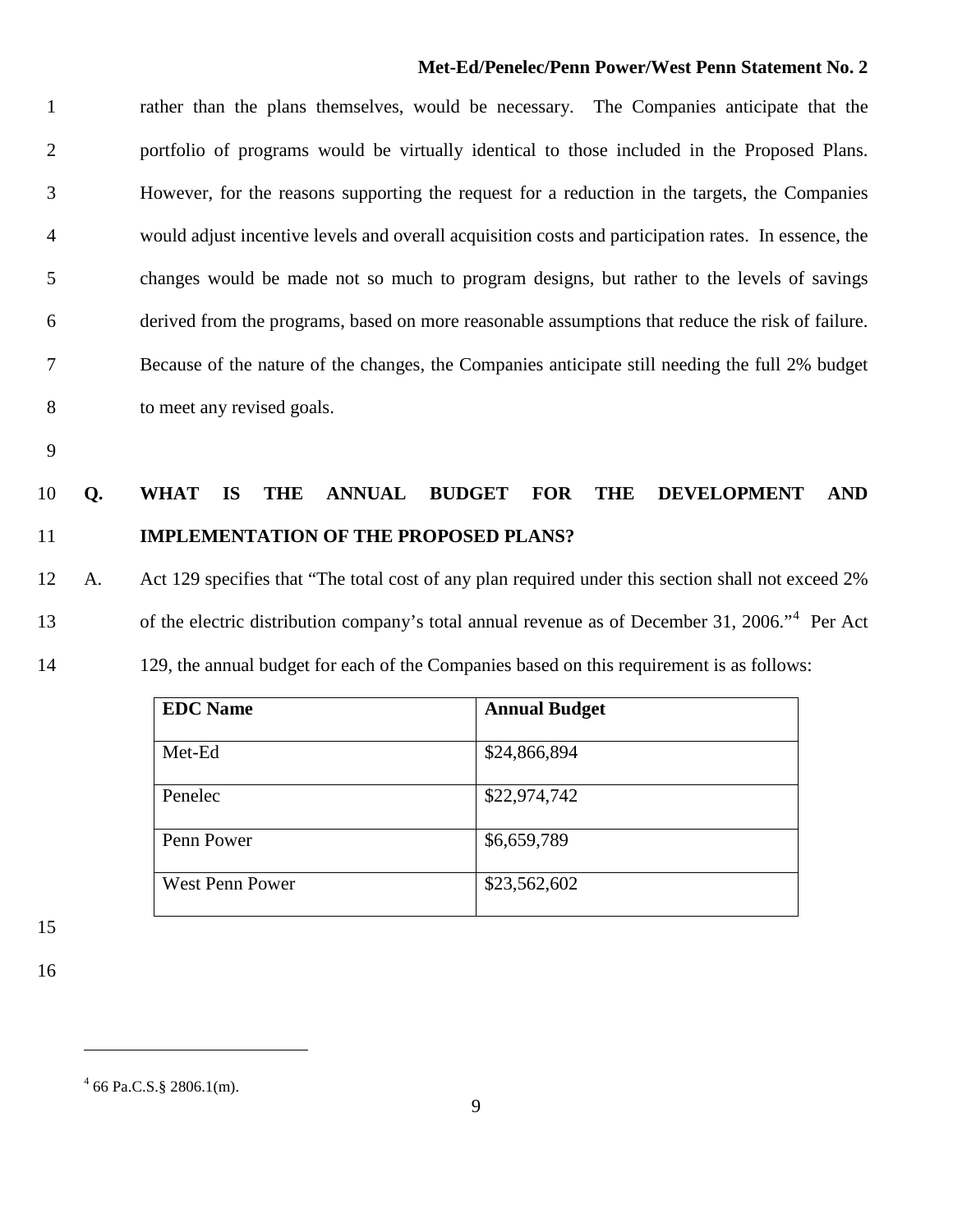# 1 **Q. HOW MUCH HAS BEEN BUDGETED FOR THE RESIDENTIAL SECTOR**

### 2 **PROGRAMS?**

3 A. For Met-Ed, the residential sector program budget for each program is as follows:

| Met-Ed                                              |                         |                         |                                        |
|-----------------------------------------------------|-------------------------|-------------------------|----------------------------------------|
| <b>Residential Portfolio (excluding Low-Income)</b> |                         |                         |                                        |
| <b>Cost Elements (\$)</b>                           |                         |                         |                                        |
| <b>EE&amp;C Program</b>                             | <b>Total Incentives</b> | <b>Operations Costs</b> | <b>Total Budget</b><br>$(2013 - 2015)$ |
| Appliance Turn-In Program                           | 1,096,500               | 2,752,300               | 3,848,800                              |
| <b>Energy Efficient Products Program</b>            | 7,162,570               | 3,536,760               | 10,699,330                             |
| Home Performance Program                            | 10,573,875              | 10,716,593              | 21,290,468                             |
| <b>Totals</b>                                       | 18,832,945              | 17,005,653              | 35,838,598                             |

| Met-Ed<br><b>Residential Low-Income Portfolio</b> |                         |                         |                                        |
|---------------------------------------------------|-------------------------|-------------------------|----------------------------------------|
| <b>Cost Elements (\$)</b>                         |                         |                         |                                        |
| <b>EE&amp;C Program</b>                           | <b>Total Incentives</b> | <b>Operations Costs</b> | <b>Total Budget</b><br>$(2013 - 2015)$ |
| Low Income Program                                |                         | 6,611,611               | 6,611,611                              |
| <b>Totals</b>                                     | O                       | 6,611,611               | 6,611,611                              |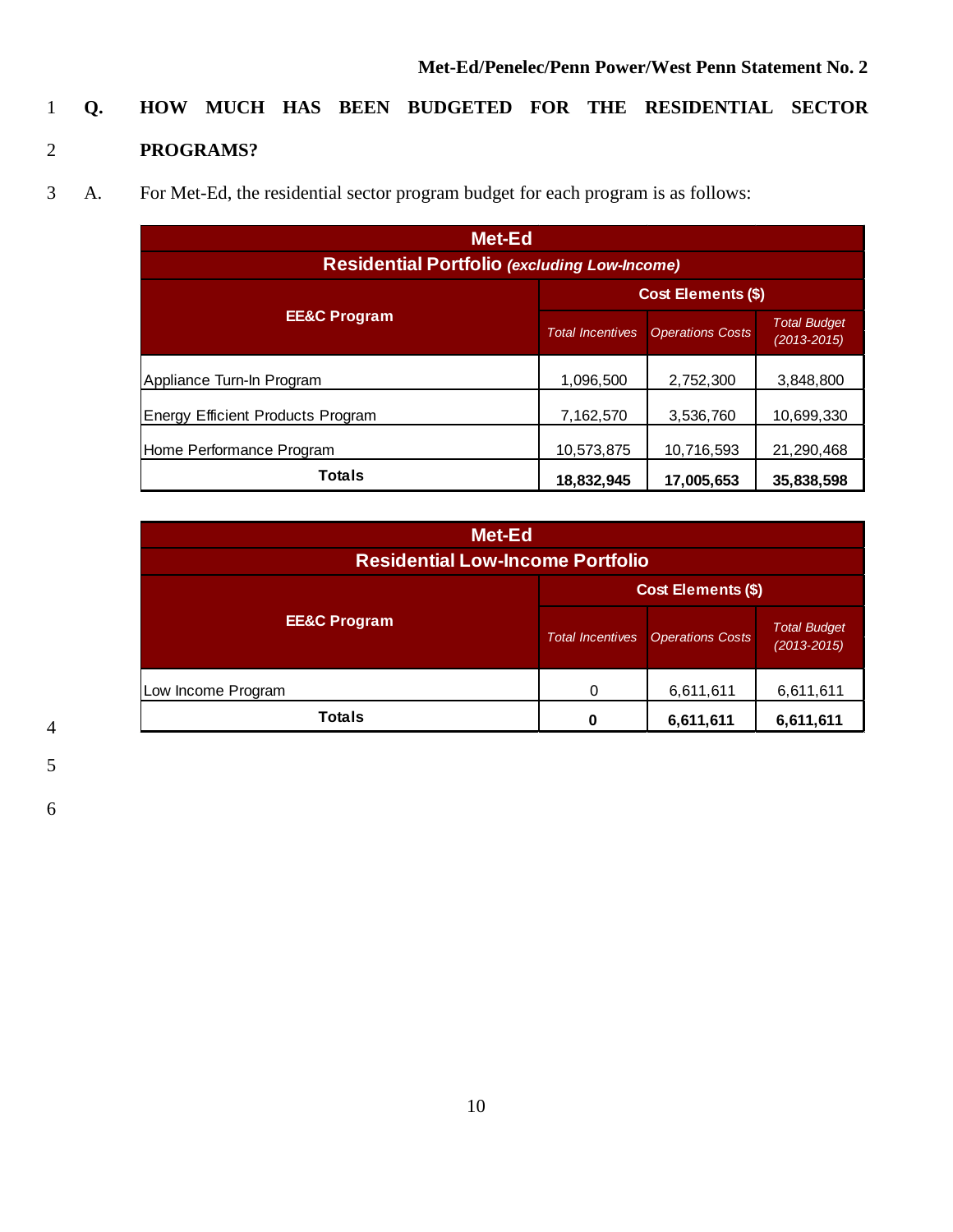| <b>Penelec</b>                                      |                           |                         |                                        |
|-----------------------------------------------------|---------------------------|-------------------------|----------------------------------------|
| <b>Residential Portfolio (excluding Low-Income)</b> |                           |                         |                                        |
|                                                     | <b>Cost Elements (\$)</b> |                         |                                        |
| <b>EE&amp;C Program</b>                             | <b>Total Incentives</b>   | <b>Operations Costs</b> | <b>Total Budget</b><br>$(2013 - 2015)$ |
| Appliance Turn-In Program                           | 960,750                   | 2,386,644               | 3,347,394                              |
| <b>Energy Efficient Products Program</b>            | 6,233,400                 | 3,367,739               | 9,601,139                              |
| Home Performance Program                            | 9,123,750                 | 10,043,267              | 19,167,017                             |
| <b>Totals</b>                                       | 16,317,900                | 15,797,650              | 32,115,550                             |

1 For Penelec, the residential sector program budget for each program is as follows:

| <b>Penelec</b>                          |                         |                         |                                        |
|-----------------------------------------|-------------------------|-------------------------|----------------------------------------|
| <b>Residential Low-Income Portfolio</b> |                         |                         |                                        |
| <b>Cost Elements (\$)</b>               |                         |                         |                                        |
| <b>EE&amp;C Program</b>                 | <b>Total Incentives</b> | <b>Operations Costs</b> | <b>Total Budget</b><br>$(2013 - 2015)$ |
| Low Income Program                      | 0                       | 8,420,816               | 8,420,816                              |
| Totals                                  | 0                       | 8,420,816               | 8,420,816                              |

2 3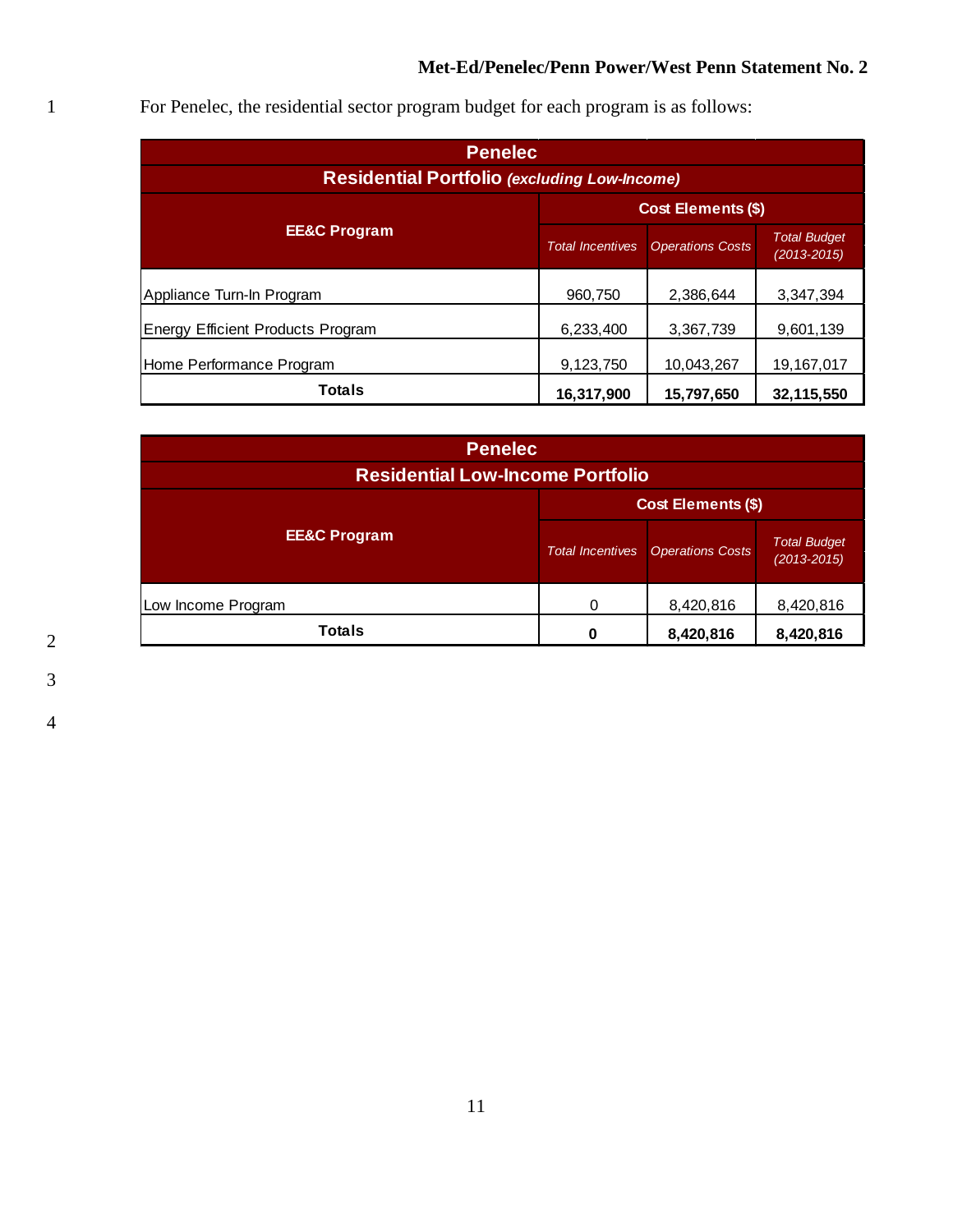| <b>Penn Power</b>                                   |                           |                         |                                        |
|-----------------------------------------------------|---------------------------|-------------------------|----------------------------------------|
| <b>Residential Portfolio (excluding Low-Income)</b> |                           |                         |                                        |
|                                                     | <b>Cost Elements (\$)</b> |                         |                                        |
| <b>EE&amp;C Program</b>                             | <b>Total Incentives</b>   | <b>Operations Costs</b> | <b>Total Budget</b><br>$(2013 - 2015)$ |
| Appliance Turn-In Program                           | 326,625                   | 812,055                 | 1,138,680                              |
| <b>Energy Efficient Products Program</b>            | 1,301,865                 | 783,375                 | 2,085,240                              |
| Home Performance Program                            | 3,084,750                 | 2,560,232               | 5,644,982                              |
| <b>Totals</b>                                       | 4,713,240                 | 4,155,662               | 8,868,902                              |

1 For Penn Power, the residential sector program budget for each program is as follows:

| <b>Penn Power</b>                       |                           |                         |                                        |
|-----------------------------------------|---------------------------|-------------------------|----------------------------------------|
| <b>Residential Low-Income Portfolio</b> |                           |                         |                                        |
|                                         | <b>Cost Elements (\$)</b> |                         |                                        |
| <b>EE&amp;C Program</b>                 | <b>Total Incentives</b>   | <b>Operations Costs</b> | <b>Total Budget</b><br>$(2013 - 2015)$ |
| Low Income Program                      | 0                         | 2,973,454               | 2,973,454                              |
| Totals                                  | 0                         | 2,973,454               | 2,973,454                              |

2 3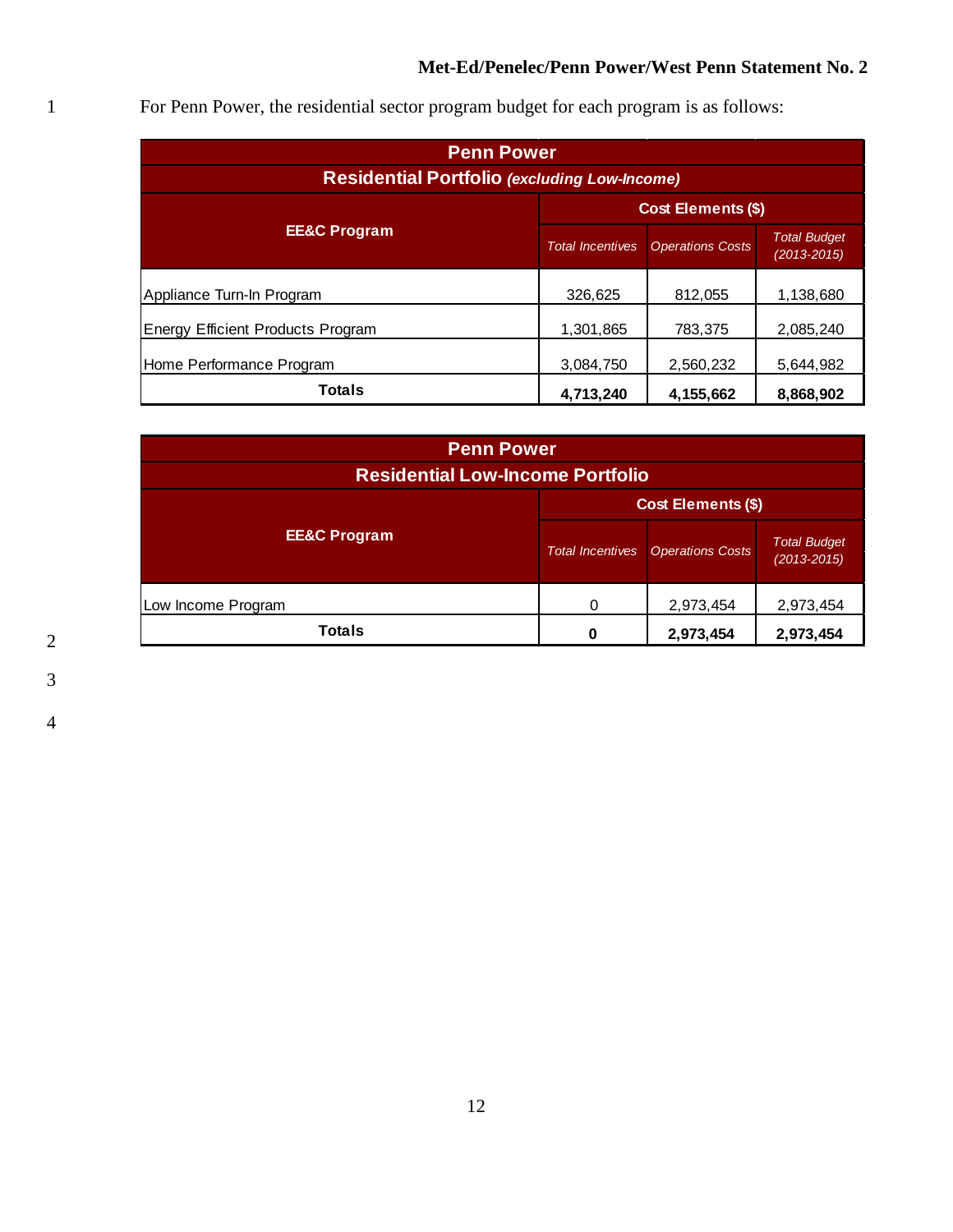| <b>West Penn</b>                                    |                           |                         |                                        |
|-----------------------------------------------------|---------------------------|-------------------------|----------------------------------------|
| <b>Residential Portfolio (excluding Low-Income)</b> |                           |                         |                                        |
|                                                     | <b>Cost Elements (\$)</b> |                         |                                        |
| <b>EE&amp;C Program</b>                             | <b>Total Incentives</b>   | <b>Operations Costs</b> | <b>Total Budget</b><br>$(2013 - 2015)$ |
| Appliance Turn-In Program                           | 1,276,500                 | 3,094,806               | 4,371,306                              |
| <b>Energy Efficient Products Program</b>            | 7,023,850                 | 4, 152, 951             | 11,176,801                             |
| Home Performance Program                            | 3,498,750                 | 10,231,640              | 13,730,390                             |
| <b>Totals</b>                                       | 11,799,100                | 17,479,397              | 29,278,497                             |

1 For West Penn, the residential sector program budget for each program is as follows:

| <b>West Penn</b>                        |                           |                         |                                        |
|-----------------------------------------|---------------------------|-------------------------|----------------------------------------|
| <b>Residential Low-Income Portfolio</b> |                           |                         |                                        |
|                                         | <b>Cost Elements (\$)</b> |                         |                                        |
| <b>EE&amp;C Program</b>                 | <b>Total Incentives</b>   | <b>Operations Costs</b> | <b>Total Budget</b><br>$(2013 - 2015)$ |
| Low Income Program                      | ∩                         | 5,826,527               | 5,826,527                              |
| <b>Totals</b>                           | n                         | 5,826,527               | 5,826,527                              |

2

3

#### 4 **Q. HOW MUCH HAS BEEN BUDGETED FOR THE SMALL COMMERCIAL AND**

#### 5 **INDUSTRIAL ("C&I") SECTOR PROGRAMS?**

#### 6 A. For Met-Ed, the Small C&I sector program budget for each program is as follows:

| Met-Ed<br><b>Commercial/Industrial Small Portfolio</b> |                         |                         |                                    |
|--------------------------------------------------------|-------------------------|-------------------------|------------------------------------|
| <b>Cost Elements (\$)</b>                              |                         |                         |                                    |
| <b>EE&amp;C Program</b>                                | <b>Total Incentives</b> | <b>Operations Costs</b> | <b>Total Budget</b><br>(2013-2015) |
| C&I Energy Efficient Equipment Program - Small         | 6,075,392               | 4,115,010               | 10,190,402                         |
| C&I Energy Efficient Buildings Program - Small         | 2,665,695               | 1,414,958               | 4,080,653                          |
| <b>Totals</b>                                          | 8,741,087               | 5,529,968               | 14,271,055                         |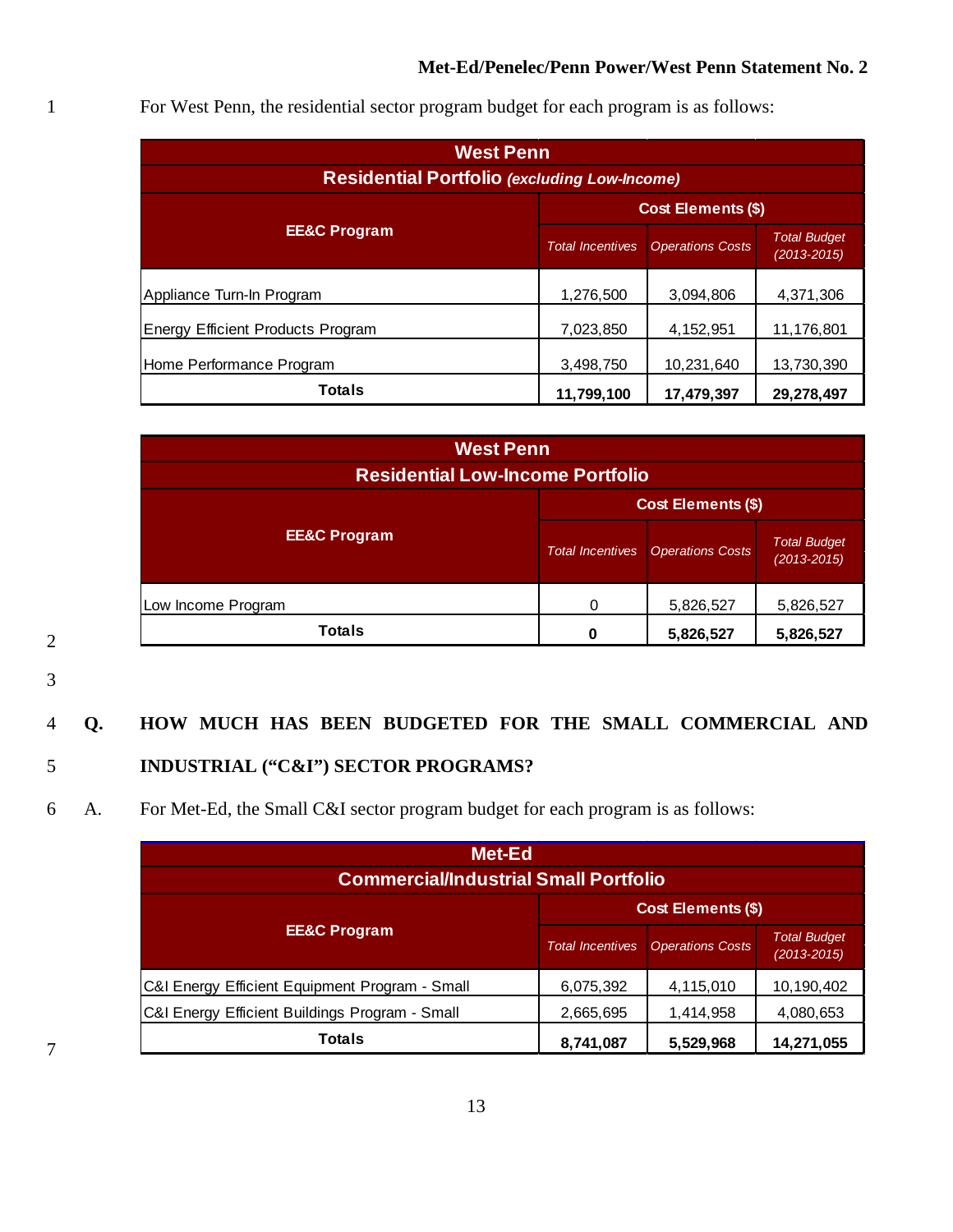3

4

2 For Penelec, the Small C&I sector program budget for each program is as follows:

| <b>Penelec</b><br><b>Commercial/Industrial Small Portfolio</b> |                                      |                         |                                        |  |  |
|----------------------------------------------------------------|--------------------------------------|-------------------------|----------------------------------------|--|--|
| <b>Cost Elements (\$)</b>                                      |                                      |                         |                                        |  |  |
| <b>EE&amp;C Program</b>                                        | <b>Total Incentives</b>              | <b>Operations Costs</b> | <b>Total Budget</b><br>$(2013 - 2015)$ |  |  |
| C&I Energy Efficient Equipment Program - Small                 | 5,989,842                            | 4,200,608               | 10,190,450                             |  |  |
| C&I Energy Efficient Buildings Program - Small                 | 2,386,272                            | 1,788,665               | 4,174,937                              |  |  |
| <b>Totals</b>                                                  | 8,376,114<br>14,365,387<br>5,989,273 |                         |                                        |  |  |

5 For Penn Power, the Small C&I sector program budget for each program is as follows:

| <b>Penn Power</b><br><b>Commercial/Industrial Small Portfolio</b> |                         |                           |                                    |
|-------------------------------------------------------------------|-------------------------|---------------------------|------------------------------------|
|                                                                   |                         | <b>Cost Elements (\$)</b> |                                    |
| <b>EE&amp;C Program</b>                                           | <b>Total Incentives</b> | <b>Operations Costs</b>   | <b>Total Budget</b><br>(2013-2015) |
| C&I Energy Efficient Equipment Program - Small                    | 2,002,342               | 1,348,727                 | 3,351,069                          |
| C&I Energy Efficient Buildings Program - Small                    | 538,566                 | 432,085                   | 970,651                            |
| <b>Totals</b>                                                     | 2,540,908               | 1,780,812                 | 4,321,720                          |

6 7

8 For West Penn, the Small C&I sector program budget for each program is as follows:

| <b>West Penn</b>                               |                         |                           |                                    |
|------------------------------------------------|-------------------------|---------------------------|------------------------------------|
| <b>Commercial/Industrial Small Portfolio</b>   |                         |                           |                                    |
|                                                |                         | <b>Cost Elements (\$)</b> |                                    |
| <b>EE&amp;C Program</b>                        | <b>Total Incentives</b> | <b>Operations Costs</b>   | <b>Total Budget</b><br>(2013-2015) |
| C&I Energy Efficient Equipment Program - Small | 7,298,596               | 5,870,457                 | 13,169,053                         |
| C&I Energy Efficient Buildings Program - Small | 3,367,298               | 2,095,764                 | 5,463,062                          |
| <b>Totals</b>                                  | 10,665,894              | 7,966,221                 | 18,632,115                         |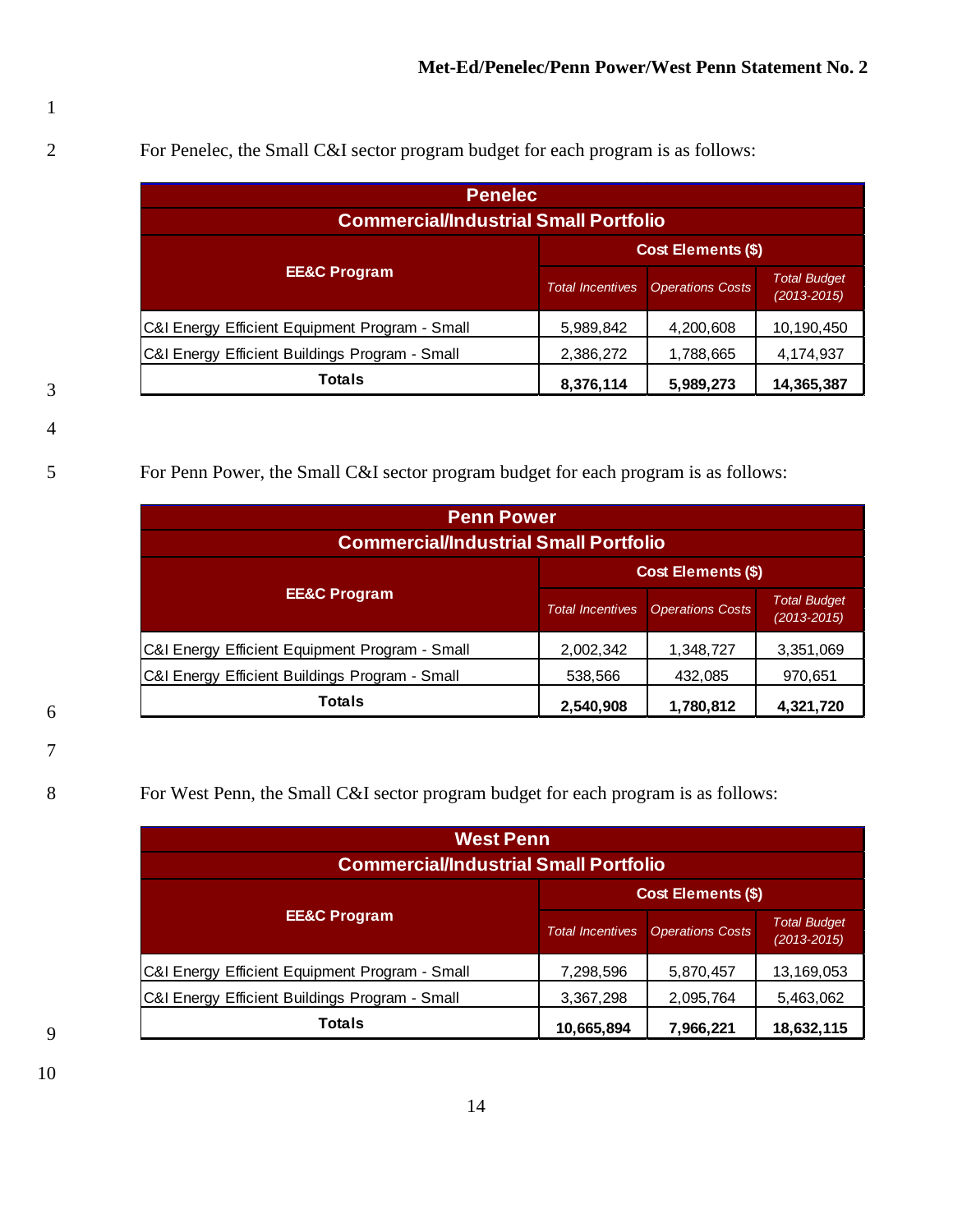### 1 **Q. HOW MUCH HAS BEEN BUDGETED FOR THE LARGE C&I SECTOR PROGRAMS?**

2 A. For Met-Ed, the Large C&I sector program budget for each program is as follows:

| <b>Met-Ed</b><br><b>Commercial/Industrial Large Portfolio</b> |                         |                           |                                        |
|---------------------------------------------------------------|-------------------------|---------------------------|----------------------------------------|
|                                                               |                         | <b>Cost Elements (\$)</b> |                                        |
| <b>EE&amp;C Program</b>                                       | <b>Total Incentives</b> | <b>Operations Costs</b>   | <b>Total Budget</b><br>$(2013 - 2015)$ |
| C&I Energy Efficient Equipment Program - Large                | 7,259,409               | 2,068,433                 | 9,327,842                              |
| C&I Energy Efficient Buildings Program - Large                | 3,236,946               | 1,032,956                 | 4,269,902                              |
| <b>Totals</b>                                                 | 10,496,355              | 3,101,389                 | 13,597,744                             |

3

#### 4

### 5 For Penelec, the Large C&I sector program budget for each program is as follows:

| <b>Penelec</b><br><b>Commercial/Industrial Large Portfolio</b> |                         |                           |                                        |
|----------------------------------------------------------------|-------------------------|---------------------------|----------------------------------------|
|                                                                |                         | <b>Cost Elements (\$)</b> |                                        |
| <b>EE&amp;C Program</b>                                        | <b>Total Incentives</b> | <b>Operations Costs</b>   | <b>Total Budget</b><br>$(2013 - 2015)$ |
| C&I Energy Efficient Equipment Program - Large                 | 5,307,995               | 1,343,571                 | 6,651,566                              |
| C&I Energy Efficient Buildings Program - Large                 | 1,774,682               | 1,012,043                 | 2,786,725                              |
| Totals                                                         | 7,082,677               | 2,355,614                 | 9,438,291                              |

7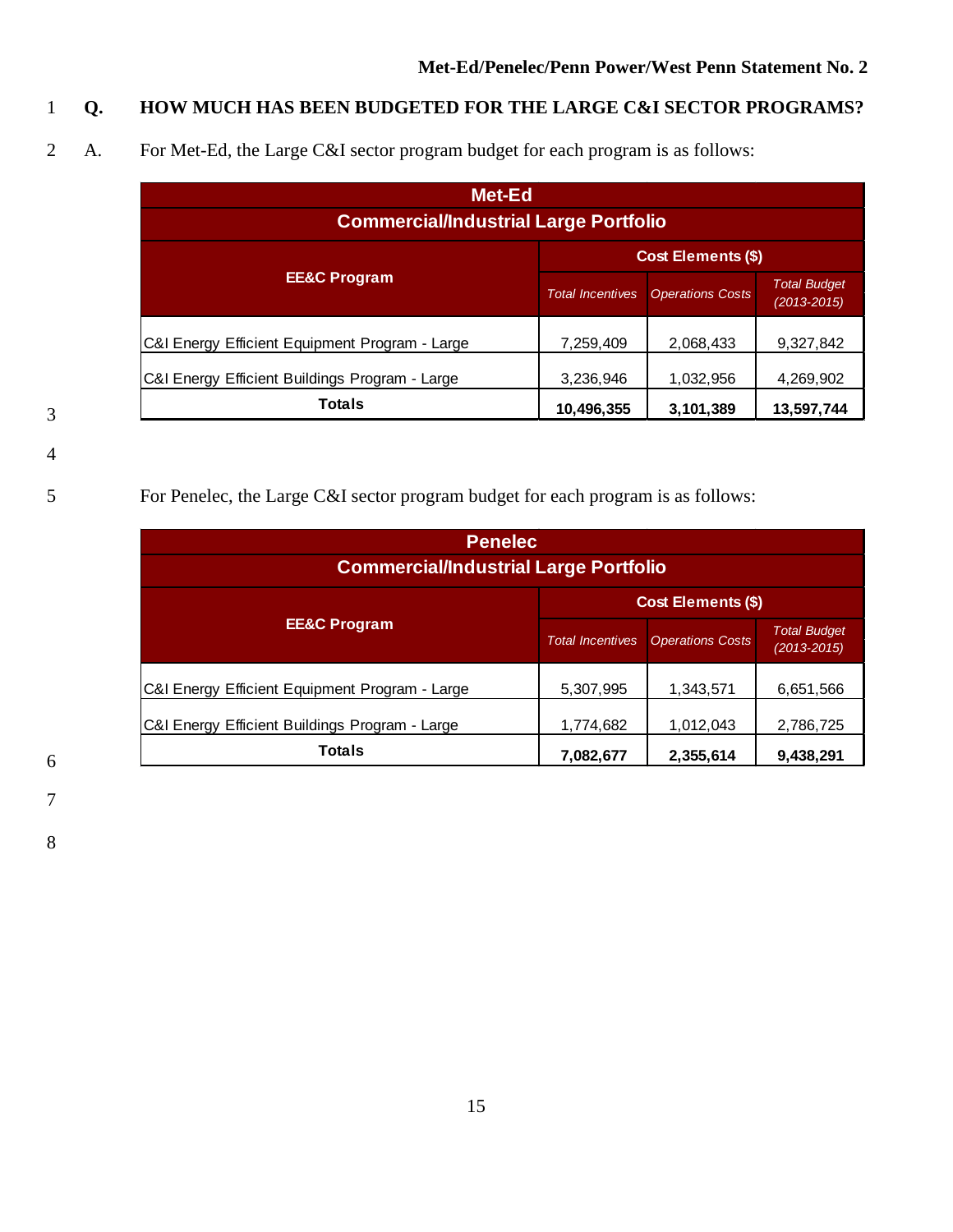| <b>Penn Power</b><br><b>Commercial/Industrial Large Portfolio</b> |                         |                           |                                        |
|-------------------------------------------------------------------|-------------------------|---------------------------|----------------------------------------|
|                                                                   |                         | <b>Cost Elements (\$)</b> |                                        |
| <b>EE&amp;C Program</b>                                           | <b>Total Incentives</b> | <b>Operations Costs</b>   | <b>Total Budget</b><br>$(2013 - 2015)$ |
| C&I Energy Efficient Equipment Program - Large                    | 1,251,904               | 322,271                   | 1,574,175                              |
| C&I Energy Efficient Buildings Program - Large                    | 508,446                 | 275,577                   | 784,023                                |
| <b>Totals</b>                                                     | 1,760,350               | 597,848                   | 2,358,198                              |

1 For Penn Power, the Large C&I sector program budget for each program is as follows:

2

3

4 For West Penn, the Large C&I sector program budget for each program is as follows:

| <b>West Penn</b><br><b>Commercial/Industrial Large Portfolio</b> |                         |                           |                                        |
|------------------------------------------------------------------|-------------------------|---------------------------|----------------------------------------|
|                                                                  |                         | <b>Cost Elements (\$)</b> |                                        |
| <b>EE&amp;C Program</b>                                          | <b>Total Incentives</b> | <b>Operations Costs</b>   | <b>Total Budget</b><br>$(2013 - 2015)$ |
| C&I Energy Efficient Equipment Program - Large                   | 5,520,033               | 1,465,594                 | 6,985,627                              |
| C&I Energy Efficient Buildings Program - Large                   | 3,101,357               | 824,294                   | 3,925,651                              |
| <b>Totals</b><br>8,621,390<br>2,289,888<br>10,911,278            |                         |                           |                                        |

- 5
- 6

 **Q. HOW MUCH HAS BEEN BUDGETED FOR FEDERAL, STATE, AND LOCAL GOVERNMENT/MUNICIPALITIES/SCHOOL DISTRICTS/INSTITUTIONS OF HIGHER LEARNING AND NON-PROFIT ENTITIES ("GOVERNMENT/NON-PROFIT") SECTOR PROGRAMS?**

11 A. Federal, State, Local Government, municipalities, school districts, institutions of higher learning 12 and non-profit entities are mostly served under the same rate schedules as small and large 13 commercial and industrial customers and are, therefore, included in the programs and budgets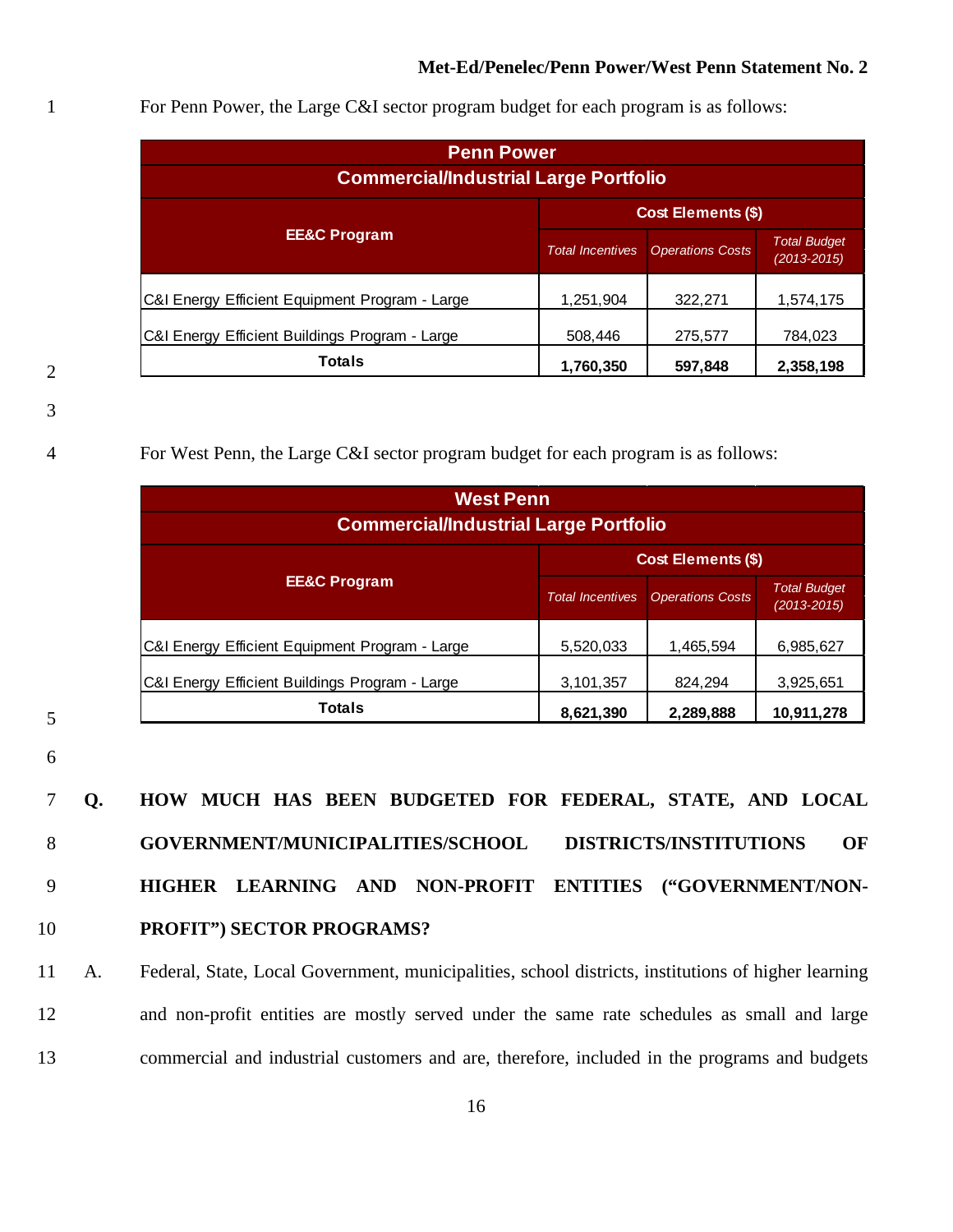1 targeted for those customers. However, the Companies have also developed an additional 2 program that is solely available to certain specific government/non-profit customers.

- 3
- 

4 For Met-Ed, the Government/Non-Profit sector program budget is as follows:

| Met-Ed<br><b>Governmental/Educational/Non-Profit Portfolio</b> |                         |                           |                                    |
|----------------------------------------------------------------|-------------------------|---------------------------|------------------------------------|
|                                                                |                         | <b>Cost Elements (\$)</b> |                                    |
| <b>EE&amp;C Program</b>                                        | <b>Total Incentives</b> | <b>Operations Costs</b>   | <b>Total Budget</b><br>(2013-2015) |
| Governmental & Institutional Program                           | 668,877                 | 584,921                   | 1,253,798                          |
| <b>Totals</b>                                                  | 668,877                 | 584,921                   | 1,253,798                          |

6

5

#### 7 For Penelec, the Government/Non-Profit sector program budget is as follows:

| <b>Penelec</b><br>Governmental/Educational/Non-Profit Portfolio |                         |                           |                                        |
|-----------------------------------------------------------------|-------------------------|---------------------------|----------------------------------------|
|                                                                 |                         | <b>Cost Elements (\$)</b> |                                        |
| <b>EE&amp;C Program</b>                                         | <b>Total Incentives</b> | <b>Operations Costs</b>   | <b>Total Budget</b><br>$(2013 - 2015)$ |
| Governmental & Institutional Program                            | 757,499                 | 776,625                   | 1,534,124                              |
| <b>Totals</b>                                                   | 757,499                 | 776,625                   | 1,534,124                              |

9

8

#### 10 For Penn Power, the Government/Non-Profit sector program budget is as follows:

| <b>Penn Power</b>                                    |                         |                           |                                        |
|------------------------------------------------------|-------------------------|---------------------------|----------------------------------------|
| <b>Governmental/Educational/Non-Profit Portfolio</b> |                         |                           |                                        |
|                                                      |                         | <b>Cost Elements (\$)</b> |                                        |
| <b>EE&amp;C Program</b>                              | <b>Total Incentives</b> | <b>Operations Costs</b>   | <b>Total Budget</b><br>$(2013 - 2015)$ |
| Governmental & Institutional Program                 | 268,631                 | 216,934                   | 485,565                                |
| <b>Totals</b>                                        | 268,631                 | 216,934                   | 485,565                                |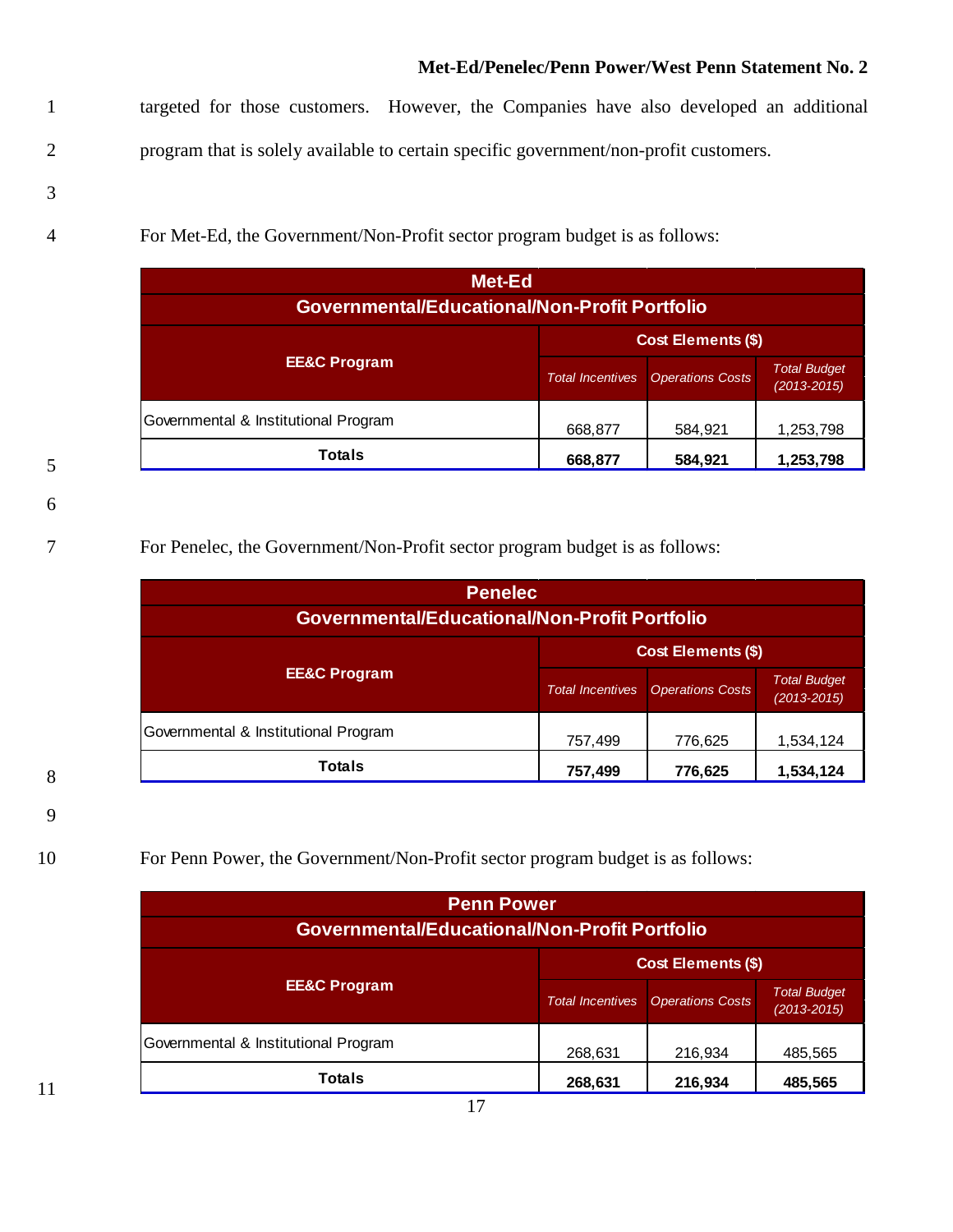For West Penn, the Government/Non-Profit sector program budget is as follows:

| <b>West Penn</b>                                     |                         |                           |                                    |
|------------------------------------------------------|-------------------------|---------------------------|------------------------------------|
| <b>Governmental/Educational/Non-Profit Portfolio</b> |                         |                           |                                    |
|                                                      |                         | <b>Cost Elements (\$)</b> |                                    |
| <b>EE&amp;C Program</b>                              | <b>Total Incentives</b> | <b>Operations Costs</b>   | <b>Total Budget</b><br>(2013-2015) |
| Governmental & Institutional Program                 | 1,496,961               | 1,352,130                 | 2,849,091                          |
| <b>Totals</b>                                        | 1,496,961               | 1,352,130                 | 2,849,091                          |

#### 

#### **III. SUMMARY OF THE COMPANIES' PHASE II EE&C PLANS**

### **Q. PLEASE SUMMARIZE THE KEY FEATURES AND IMPLICATIONS OF THE PROPOSED PLANS.**

 A.Each of the Companies have developed Phase II EE&C Plans that include a portfolio of EE&C programs that are designed to achieve the specific reduction targets set by the Commission in its 2012 Implementation Order for the Phase II Period. Collectively, the proposed programs provide significant opportunities for energy and cost savings for practically all of the Companies' customers and meet the EE&C reduction requirements within the spending 14 limitations. Like the Phase I EE&C Plans that are currently in effect for the Companies ("Existing Plans"), which were approved in Docket Nos. M-2009-2092222 (Met-Ed), M-2009- 2112952 (Penelec), M-2009-2112956 (Penn Power), and M-2009-2093218 (West Penn), the proposed Phase II EE&C Plans include a portfolio of EE&C programs targeted to a variety of customer segments, including: (i) residential (which includes low income); (ii) small commercial and industrial ("C&I"); (iii) large C&I; and (iv) Government/Non-profit sector. Each of the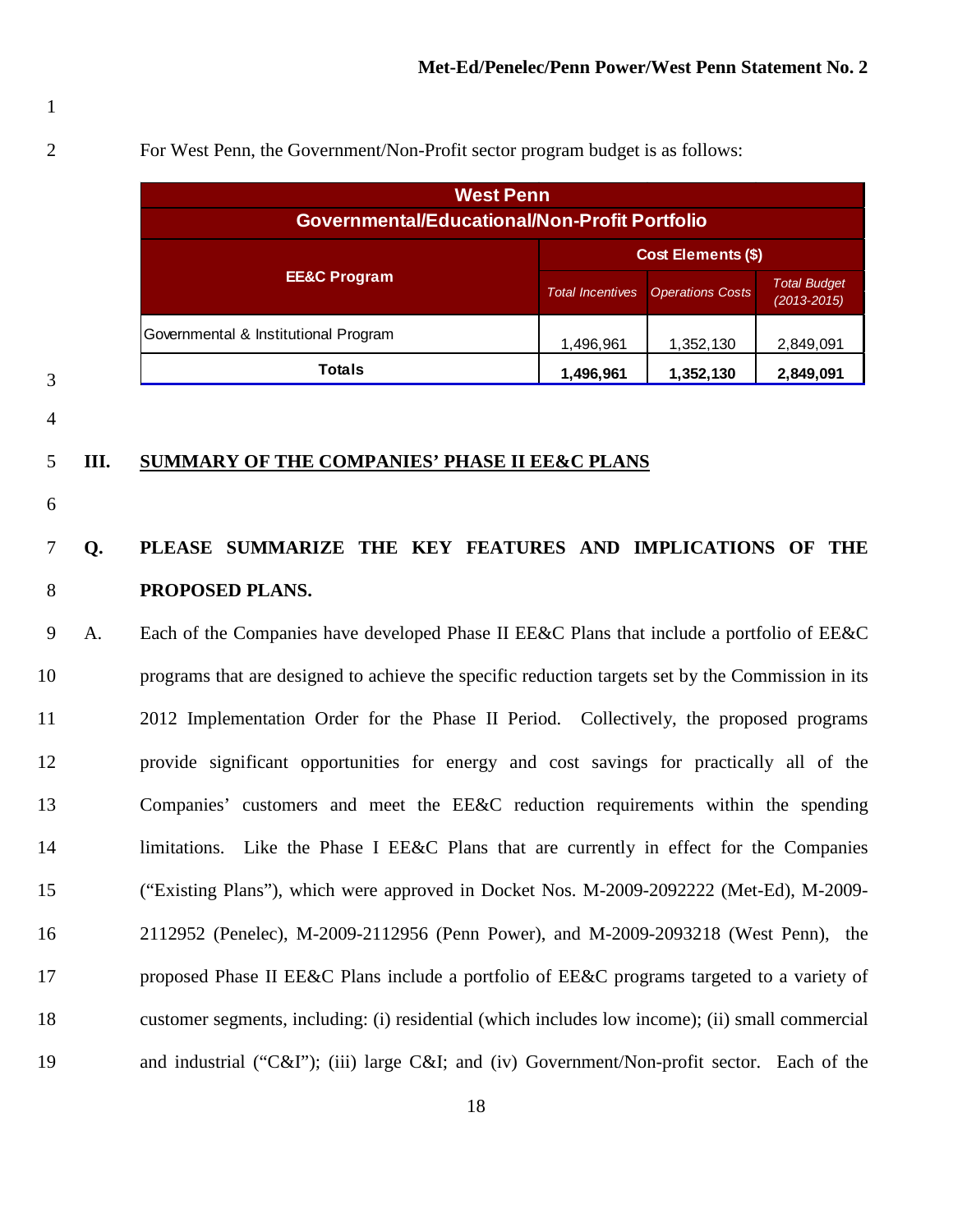Proposed Plans includes most of the components reflected in the Existing Plans. However, the Companies have modified many of these components in an effort to provide customers with more opportunities for energy and related cost savings and provide the Companies with more implementation flexibility in order to enhance their ability to meet the Phase II EE&C targets. Several of the programs included in the Existing Plans have also been reorganized in the Proposed Plans so as to make the Proposed Plans similar in design and format to FirstEnergy's other utilities outside of Pennsylvania. These changes allow the Companies to: (i) capitalize on the economies of scale and synergies created through common plan administration and program 9 implementation activities; (ii) simplify evaluation measurement and verification ("EM&V") and program performance evaluations; and (iii) streamline program tracking and reporting, which collectively contributes to the minimization of the Companies' overall administrative costs.

#### **IV. DEVELOPMENT OF THE PROPOSED PLANS**

### **Q. PLEASE DESCRIBE GENERALLY HOW THE COMPANIES' PHASE II EE&C PROGRAMS WERE DEVELOPED.**

 A. Sections 1.2 and 3.1 of the Proposed Plans describe how the FirstEnergy Energy Efficiency Plan development team ("EE&C Team") developed the Companies' Proposed Phase II Plans. Generally, the EE&C Team reviewed the existing programs and measures in the Companies' Existing Plans to assess implementation and performance to date. The EE&C Team reviewed the programs and measures offered by both FirstEnergy and other utilities to establish a universe of programs and measures for consideration. The EE&C Team also reviewed the Pennsylvania Market Potential Study and the Pennsylvania draft 2013 TRM update, and consulted with its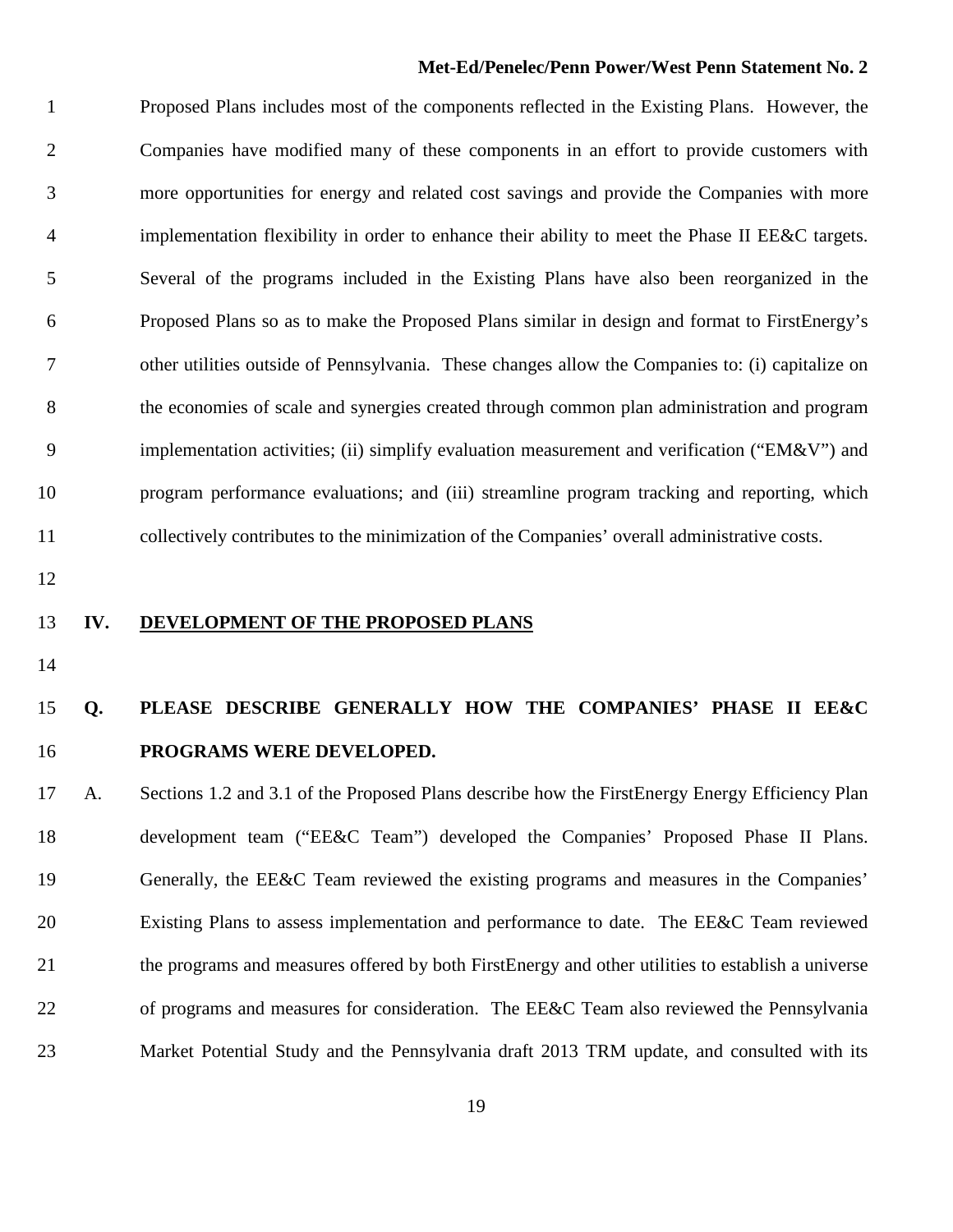implementation team as well as its Existing Plan program evaluator, ADM Associates, Inc. ("ADM"), for additional measure opportunities. The EE&C Team completed initial modeling, taking into account: (i) implementation experience through existing programs; (ii) program costs; (iii) input from stakeholders, consultants and vendors; (iv) the current TRM draft considered by the Commission in Docket No. M-2012-2313373, as well the 2012 TRM and Market Potential Study. Based on this analysis and evaluation, the EE&C Team selected the measures to be included in the Proposed Plans, established participation levels and corresponding program and measure savings results, and developed program budgets within the budget constraints established under Act 129's statutory 2% spending cap.

### **Q. PLEASE DESCRIBE THE PROCESS THROUGH WHICH STAKEHOLDER INPUT WAS SOLICITED AND RECEIVED?**

 A. Stakeholder input was primarily obtained through two Stakeholder meetings held on August 9, 2012 and October 4, 2012, as well as through discussions or meetings with interested individual organizations throughout the implementation of the Existing Plans and development of the Proposed Plans. In addition, the second Stakeholder meeting was held to brief the Stakeholder group on the preliminary contents of Proposed Plans and to answer questions posed by 18 participants. The EE&C Team also discussed program concepts with the Pennsylvania Housing Finance Authority in the development of the programs that target Multifamily Buildings.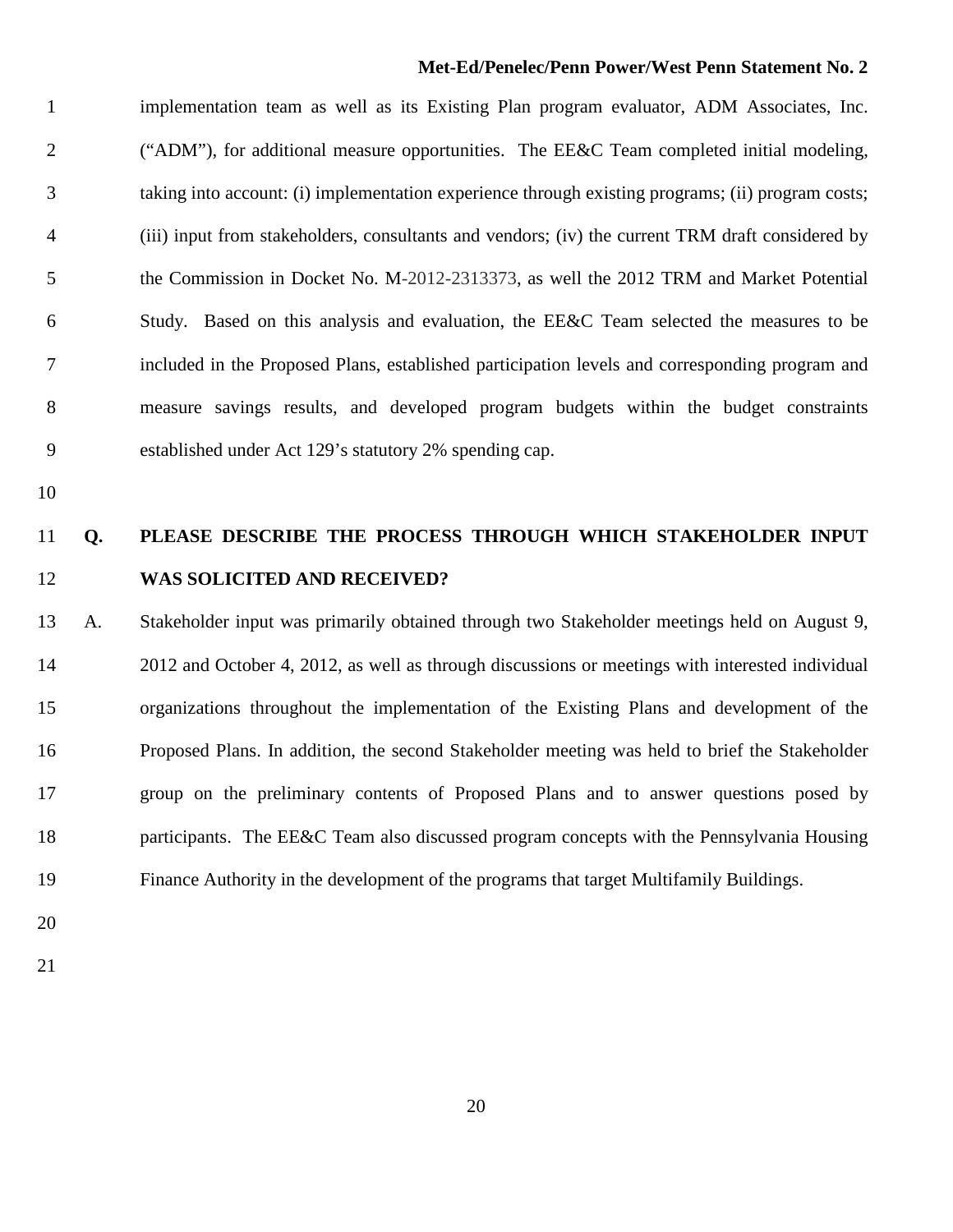### **Q. IN YOUR OPINION, WAS THE STAKEHOLDER PROCESS AND INPUT BENEFICIAL TO THE DEVELOPMENT OF THE PROPOSED PLANS?**

- A. Yes. The Stakeholder group represented a cross section of customer class representatives, Commission Staff and Conservation Service Providers ("CSPs"). Their contributions were of great value to the process and the results.
- 

#### **Q. HOW MANY MEASURES WERE EVALUATED BY THE COMPANIES?**

- A.The Companies considered approximately 140 EE&C measures, including EE&C measures as identified by the Companies' EE&C and implementation teams, energy efficiency consultants, and stakeholders. This review also considered programs and measures being offered by other Pennsylvania utilities, the Companies' sister utilities, and utilities in other jurisdictions.
- 

#### **Q. HOW MANY MEASURES WERE INCLUDED IN EACH OF THE PROPOSED PLANS?**

- A. There are 130 measures included in each of the Proposed Plans. Appendix D-2 in each of the plans lists the measures selected.
- 

### **Q. WHAT PROGRAMS AND MEASURES DID THE COMPANIES CONSIDER BUT NOT INCLUDE IN THE PROPOSED PLANS?**

 A. The EE&C Team considered the following programs or measures but did not include them in the Proposed Plans due primarily to implementation concerns, questionable or limited savings estimates or opportunity or cost / budget constraints:

- 
- 22 Conservation Voltage Reduction;
- 23 Dishwashers: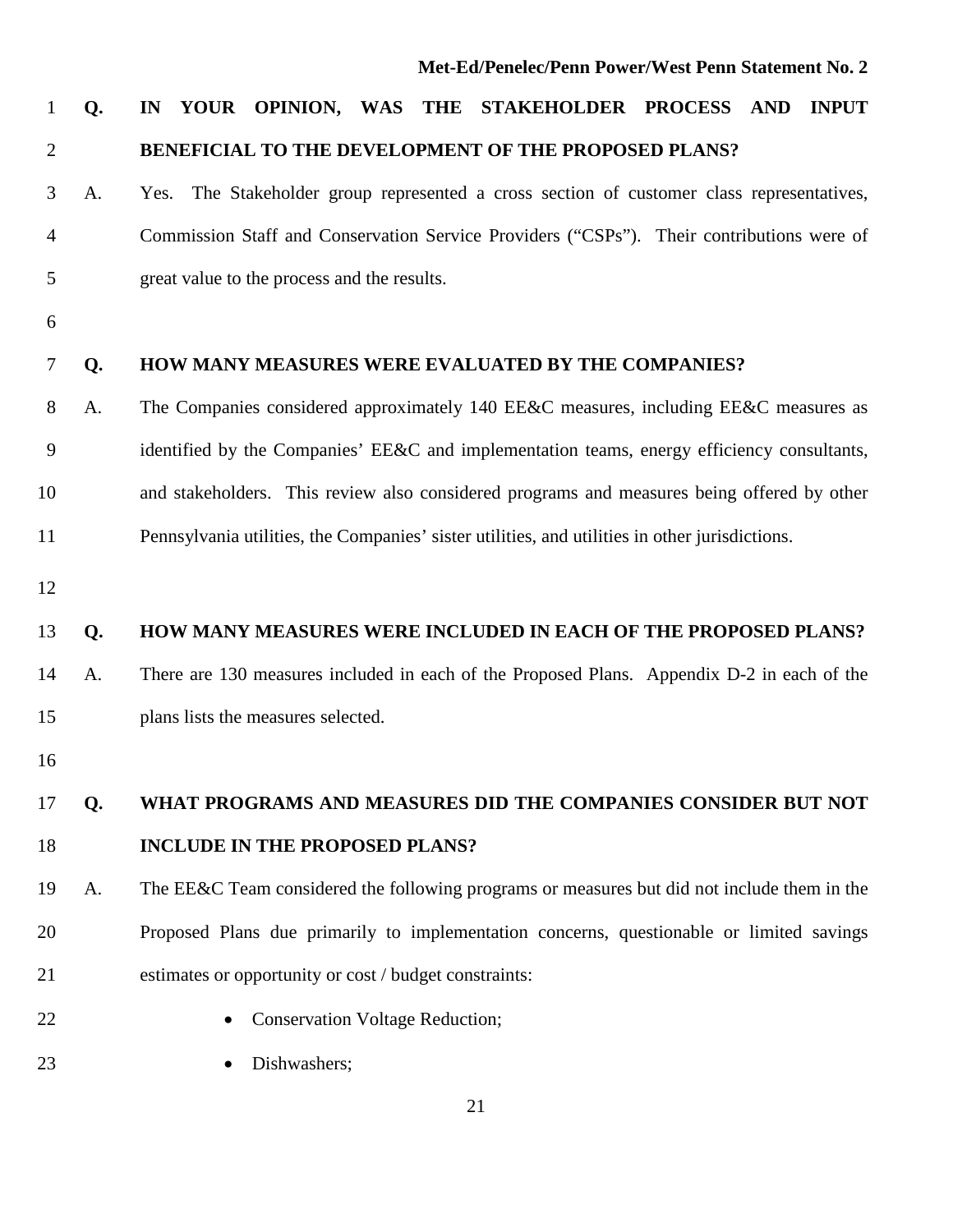| $\mathbf{1}$   | Clothes Dryers;                                                                                |
|----------------|------------------------------------------------------------------------------------------------|
| $\overline{2}$ | Set Top Boxes;                                                                                 |
| 3              | Pool Pump Timer Reprogramming;                                                                 |
| 4              | Check-up Audits;                                                                               |
| 5              | Door Closer-Reach In Refrigerator/Freezer;                                                     |
| 6              | ECM ("Electronically Commutated Motor") Evaporative Fan Motor - Walk in                        |
| 7              | Refrigerator/Freezer;                                                                          |
| 8              | ECM ("Electronically Commutated Motor") Evaporative Fan Motor - Reach In                       |
| 9              | Refrigerator/Freezer; and                                                                      |
| 10             | Evaporator Fan Controller.                                                                     |
| 11             |                                                                                                |
| 12             | The EE&C Team also considered certain specific application or end use programs, such as retro  |
| 13             | commissioning (where commercial building operating processes and systems are individually      |
| 14             | evaluated and redesigned for improved performance), but did not include a dedicated program in |
| 15             | the Proposed Plans. Rather, the EE&C Team designed programs with the flexibility to            |
| 16             | incorporate various types of custom application or end use projects and measures so as to      |
| 17             | provide implementation flexibility, leverage common program elements and provide the ability   |
| 18             | to accommodate multiple projects or measures that may have limited application or highly       |

 variable energy efficiency impacts based on differences in customer applications. Accordingly, retro commissioning projects, as well as other types of specific application or end-use programs and measures, are eligible as a custom measure under the Companies' Commercial/Industrial Energy Efficient Equipment Program and Commercial/Industrial Energy Efficient Buildings Program, subject to program eligibility guidelines.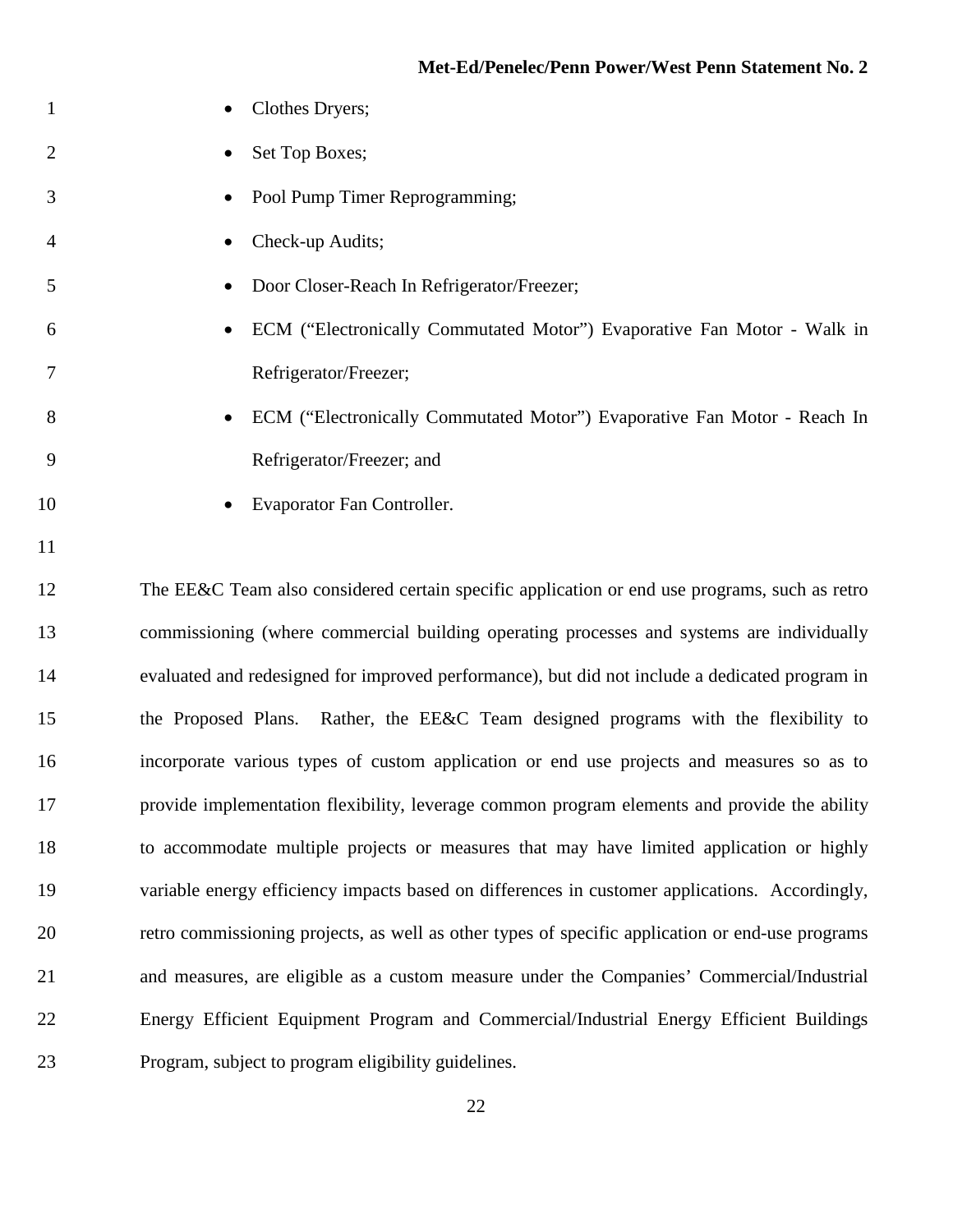#### **V. PROGRAMS**

#### **Q. WHAT PROGRAMS ARE THE COMPANIES PROPOSING FOR PHASE II?**

 A. As previously discussed, the programs included in the Proposed Plans include most of the components reflected in the Existing Plans, only with modifications that provide customers with more opportunities for energy and related cost savings, the Companies with more implementation flexibility, and program managers and Conservation Service Provider(s) ("CSP") with consistency in design and format with FirstEnergy's other utilities outside of Pennsylvania. Each of the programs included in the Proposed Plans are described in detail in Section 3 of each plan. The combination of these programs provides benefits to all classes and optimizes the program mix in order to achieve each Company's portfolio TRC Cost/Benefit ratio of over 1.0.

#### **Q. WHAT RESIDENTIAL PROGRAMS ARE THE COMPANIES PROPOSING?**

 A.The Companies are proposing the following programs for Residential customers: (i) Appliance Turn-In Program; (ii) Home Performance Program; and, (iii) Energy Efficient Products Program. Residential programs are designed with a progression from general to specific. Home energy kits and audits and Energy Usage Reports are expected to serve as a "portal" (but not a requirement) for the other programs, because they serve a dual purpose of providing customers with both general energy efficiency information as well as specific energy efficiency information, including other services or opportunities that may be available to them. Details surrounding these programs can be found in Section 3.2 of the Proposed Plans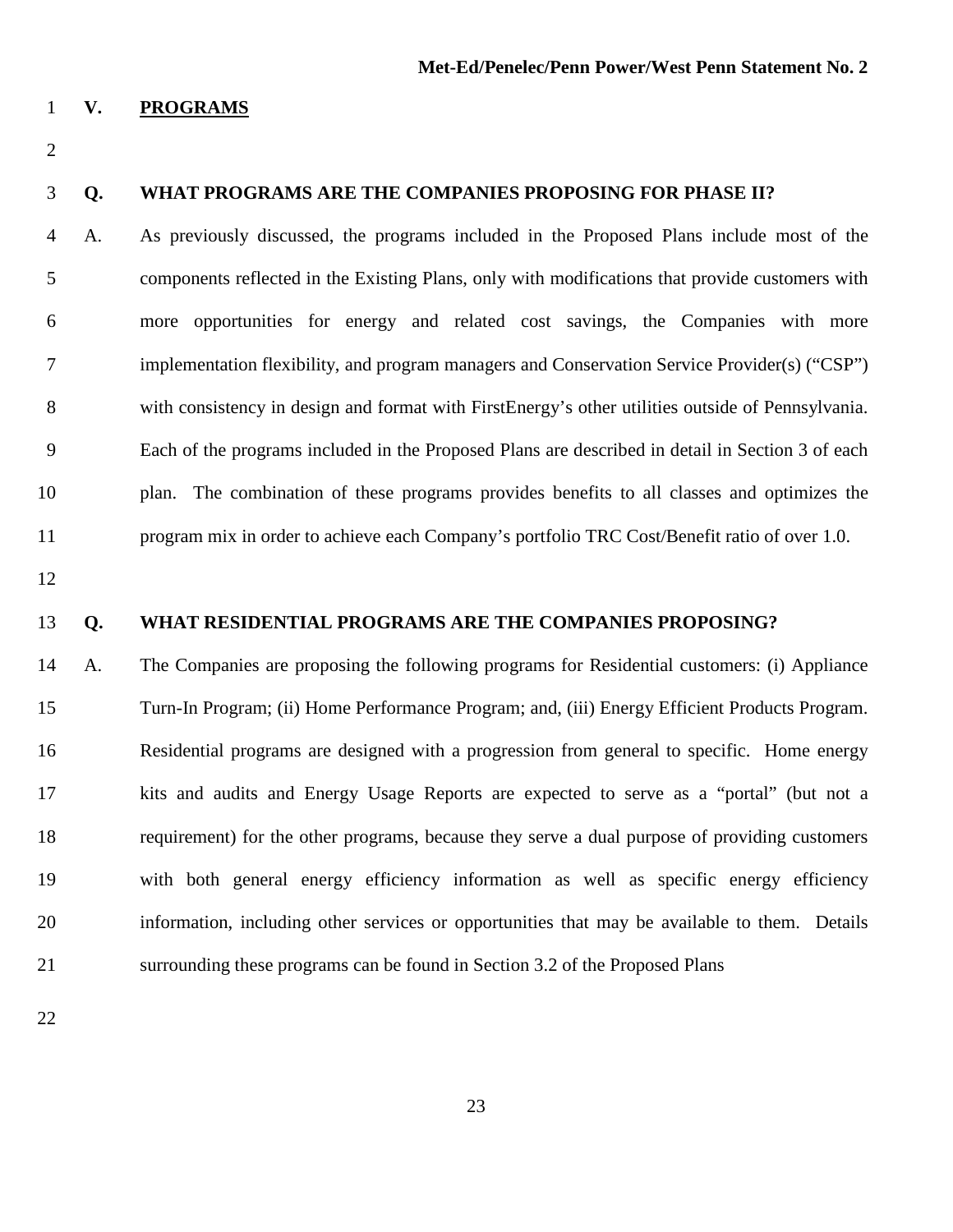### **Q. WHAT RESIDENTIAL LOW-INCOME PROGRAMS ARE THE COMPANIES PROPOSING?**

 A.The Companies propose the Residential Low-Income Program for low income customers that qualify. The Low Income Program outlined in the Proposed Plans will serve a dual purpose of contributing to Act 129 goal attainment and minimizing the percentage of household income that is devoted to energy costs. The Companies' Low-Income Program leverages the Companies' existing Low Income Usage Reduction Program (also known as WARM) to provide additional services to the low income customers. Additional program services will be targeted at low income customers residing in multifamily buildings. Basic, enhanced and comprehensive measures and education will be provided to give households more control over their energy spending. Details surrounding this program can be found in Section 3.2 of the Proposed Plans.

### **Q. WHAT SMALL COMMERCIAL AND INDUSTRIAL ("C&I") PROGRAMS ARE THE COMPANIES PROPOSING?**

 A. The Companies are proposing the following programs for Small C&I: (i) C&I Energy Efficient Equipment Program Small and (ii) C&I Energy Efficient Buildings Program Small. Small C&I customers are similarly addressed by offering targeted information on ways to save energy followed by a prescriptive or performance (calculated based on energy savings) rebates on selected measures. Custom equipment is addressed through calculated rebates based on the estimated amount of energy savings associated with the specific customer project. Descriptions of these programs can be found in Section 3.3 of the Proposed Plans.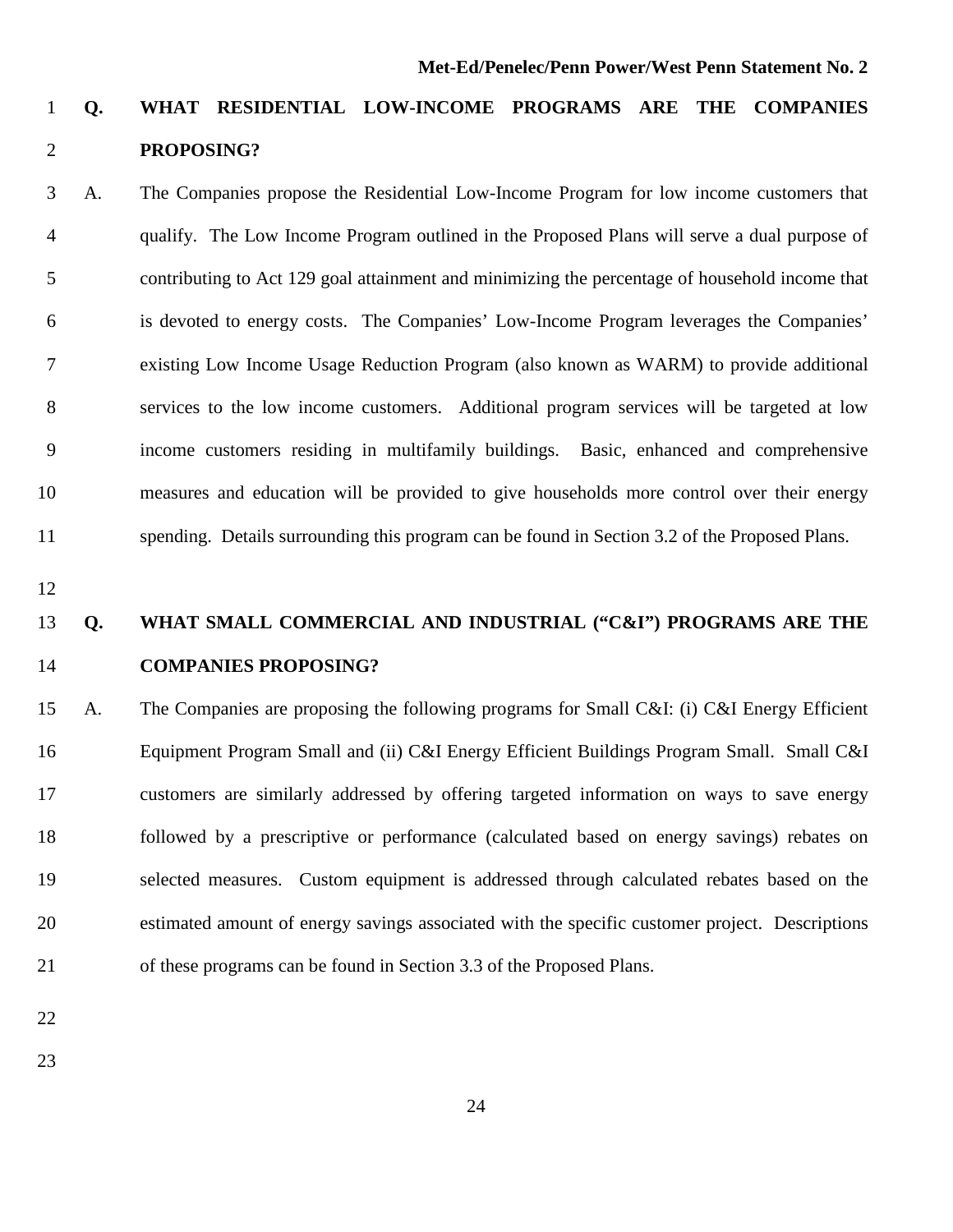- **Q. WHAT LARGE C&I PROGRAMS ARE THE COMPANIES PROPOSING?**
- A.The Companies are proposing the following programs for Large C&I: (i) C&I Energy Efficient Equipment Program Large and (ii) C&I Energy Efficient Buildings Program Large. Large C&I customers are offered information and incentives similar to those discussed above for the Small C&I sector. These programs are described in Section 3.4 of the Proposed Plans.
- 

#### **Q. WHAT GOVERNMENT PROGRAMS ARE THE COMPANIES PROPOSING?**

 A.The Proposed Plans provide program services for the Government Sector including Federal, State, Local Government, municipalities, school districts, institutions of higher learning and non- profit entities through the energy efficiency programs offered under the C&I sectors. The Companies are also proposing the Government/Institution Program for specific customers and applications included in this sector including street lighting and traffic signals, master metered multi-family buildings and non-profit entities served under discrete rate schedules. This program is described in more detail in Section 3.5 of the Proposed Plans.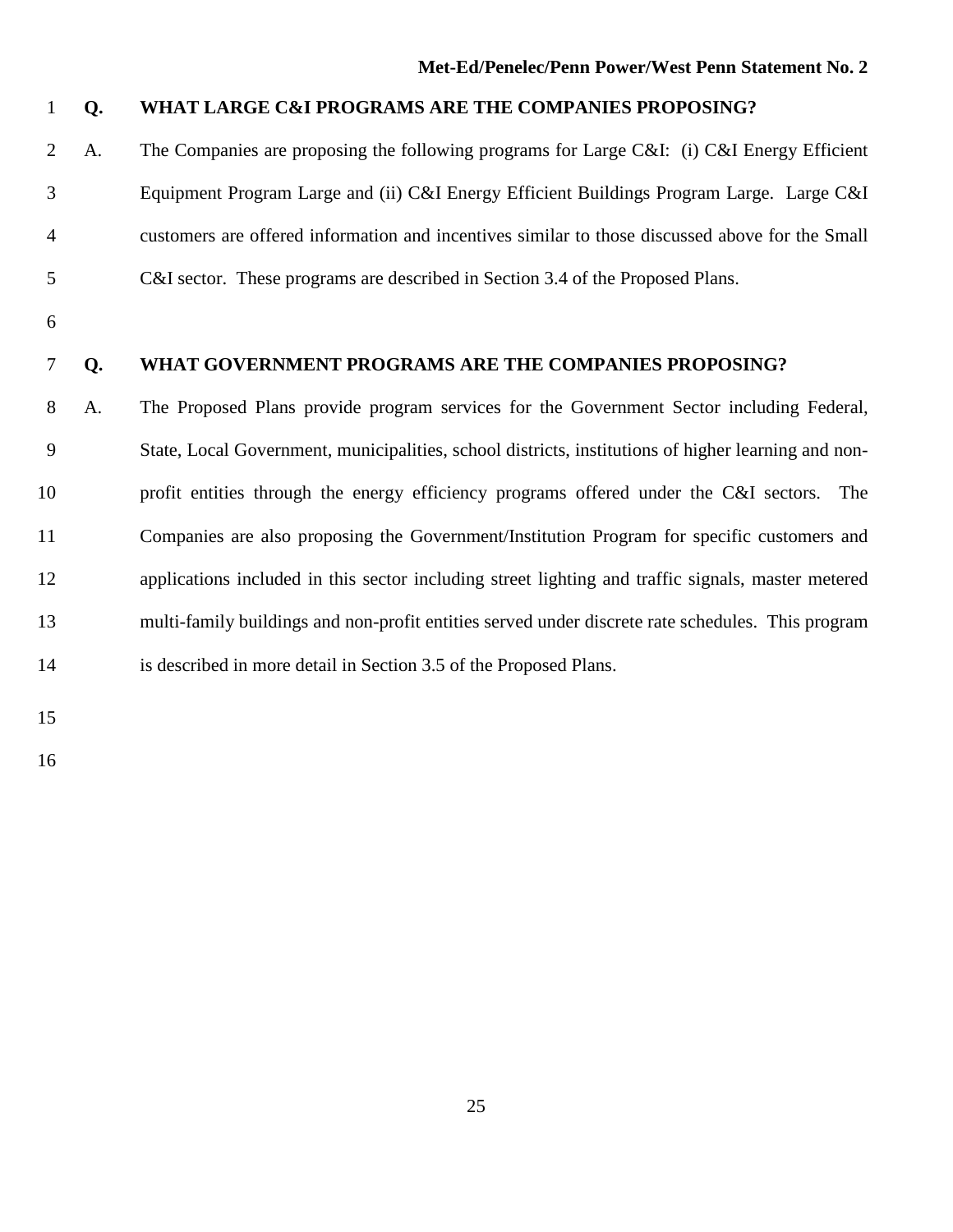### 1 **Q. WHAT PROGRAMS FROM PHASE I WILL THE COMPANIES BE CONTINUING IN**

#### 2 **PHASE II?**

- 3 A. The following table shows the continuation and realignment of the EE&C programs from Phase I
- 4 to Phase II:

| <b>Existing Program</b>                                      | <b>Phase II Program</b>                           |  |  |  |
|--------------------------------------------------------------|---------------------------------------------------|--|--|--|
| <b>Residential Programs</b>                                  |                                                   |  |  |  |
| Residential Appliance Turn-In Program                        | Appliance Turn-In Program                         |  |  |  |
| Home Performance Program (WP)                                |                                                   |  |  |  |
| Behavioral Modification & Education Program                  |                                                   |  |  |  |
| Residential Home Energy Audits & Outreach Program (ME/PE/PP) | Home Performance Program                          |  |  |  |
| Whole Building Program (ME/PE/PP)                            |                                                   |  |  |  |
| Residential Multifamily Building Program (ME/PE/PP)          |                                                   |  |  |  |
| Residential New Construction (ME/PE/PP)                      |                                                   |  |  |  |
| Residential Energy Efficient Products Program                | Energy Efficient Products Program                 |  |  |  |
| Residential Energy Efficient HVAC Program                    |                                                   |  |  |  |
|                                                              | <b>Residential Low-Income Programs</b>            |  |  |  |
| Low-Income Residential (WARM) Program (ME/PE/PP)             |                                                   |  |  |  |
| Multi-Family-Tenants (ME/PE/PP)                              | Low Income Program                                |  |  |  |
| Low Income Energy Efficiency (LIEEP) Program (WP)            |                                                   |  |  |  |
| Joint Utility Usage Management Program - Weatherization (WP) |                                                   |  |  |  |
|                                                              | <b>Small Commercial &amp; Industrial Programs</b> |  |  |  |
| C&I Equipment Program - Small                                | C&I Energy Efficient Equipment Program - Small    |  |  |  |
| Industrial Motors and Variable Speed Drives (ME/PE/PP)       |                                                   |  |  |  |
| Multifamily Building Program (ME/PE/PP)                      | C&I Energy Efficient Buildings Program - Small    |  |  |  |
|                                                              | Large Commercial & Industrial Programs            |  |  |  |
| C&I Equipment Program - Large                                | C&I Energy Efficient Equipment Program - Large    |  |  |  |
| Industrial Motors and Variable Speed Drives (ME/PE/PP)       |                                                   |  |  |  |
| C&I Performance Contracting (ME/PE/PP)                       | C&I Energy Efficient Buildings Program - Large    |  |  |  |
|                                                              | <b>Government Programs</b>                        |  |  |  |
| Governmental & Institutional Programs                        | Governmental & Institutional Program              |  |  |  |
| Multi-Family-Tenants (ME/PE/PP)                              |                                                   |  |  |  |

- 5
- 6

7 **Q. WHY DO THE COMPANIES BELIEVE THAT CONTINUING A NUMBER OF THE**  8 **PHASE I PROGRAMS INTO PHASE II WILL BE SUCCESSFUL IN MEETING THE**  9 **EE&C REDUCTION TARGETS?**

 A. The Companies continued the Phase I programs in Phase II in order to continue the momentum gained through program implementation, customer education and marketing efforts. This decision was also based on input from Implementation Team program managers, the Companies' energy efficiency consultant and stakeholders. Continuation of the Phase I programs also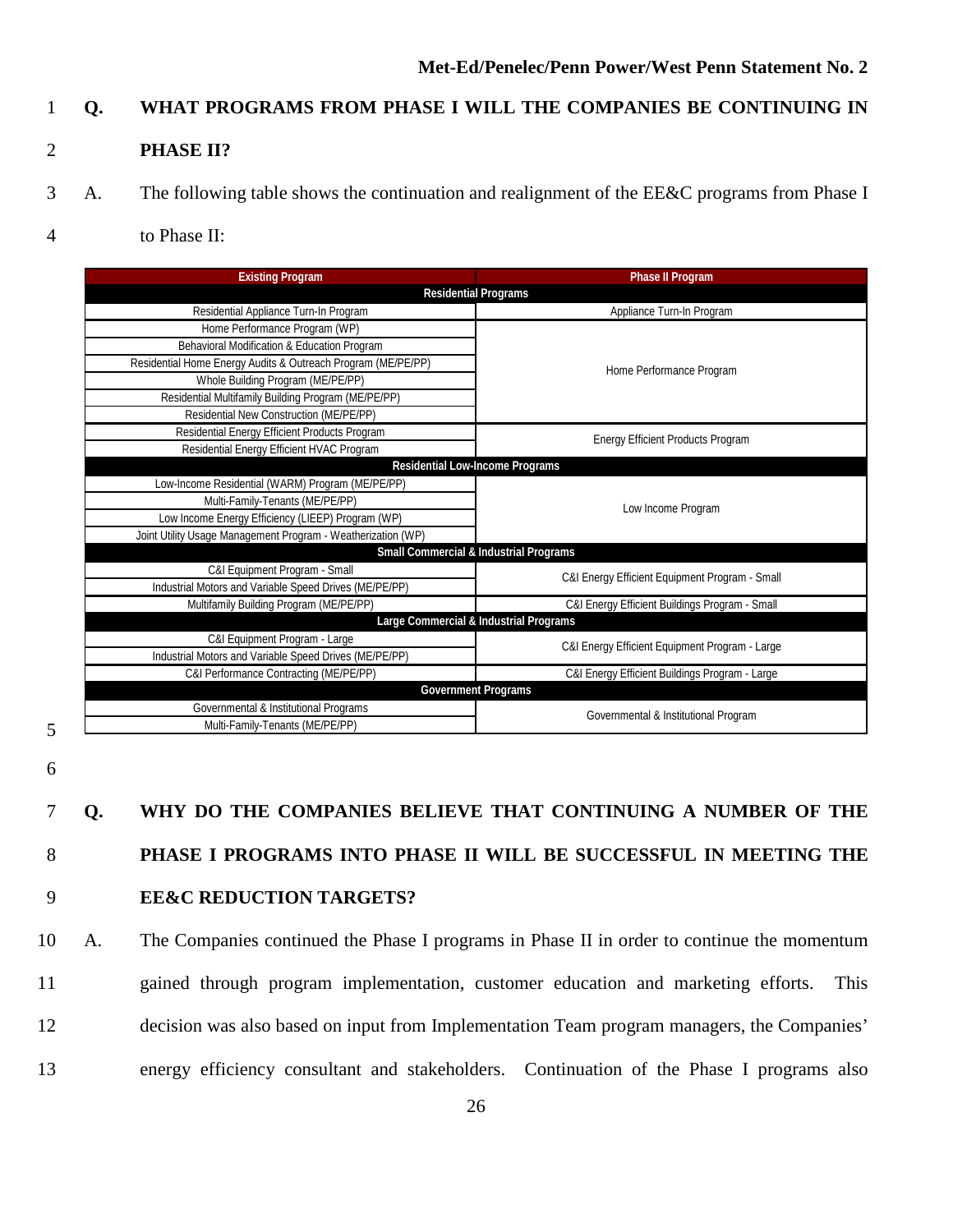| $\mathbf{1}$   |    | leverages the implementation practices and systems that were put in place to support the        |
|----------------|----|-------------------------------------------------------------------------------------------------|
| $\overline{2}$ |    | operation of the programs. While the continuation of programs in Phase II serves to control     |
| 3              |    | administration costs associated with the programs, this does not resolve the Companies' concern |
| 4              |    | that their acquisition costs are too low. Acquisition costs will increase as programs evolve    |
| 5              |    | beyond the low cost – relatively easy savings – more commonly referred to as "the low hanging   |
| 6              |    | fruit" – to more comprehensive, more sophisticated (and, thus, more expensive) services.        |
| 7              |    |                                                                                                 |
| 8              | Q. | WHICH PROGRAMS FROM THE EXISTING PLANS WILL NOT BE INCLUDED IN                                  |
| 9              |    | THE PROPOSED PLANS?                                                                             |
| 10             | A. | The EE&C Team excluded the demand response programs from all of the Proposed Plans and          |
| 11             |    | the Conservation Voltage Reduction ("CVR") Program from the Proposed West Penn Plan.            |
| 12             |    |                                                                                                 |
| 13             | Q. | WHY DID THE COMPANIES OPT TO EXCLUDE THESE PROGRAMS FROM THE                                    |
| 14             |    | PROPOSED PLANS?                                                                                 |
| 15             | A. | The Companies excluded the demand response programs because there currently is no Phase II      |
| 16             |    | demand response requirement and the funds that would have been allocated to these programs      |
| 17             |    | were needed in order to meet the Phase II energy savings goals. The CVR program is not being    |
| 18             |    | continued in the Proposed West Penn Plan because the EE&C Team determined that there was        |
| 19             |    | very little potential for additional cost effective savings through this program.               |
| 20             |    |                                                                                                 |
| 21             |    |                                                                                                 |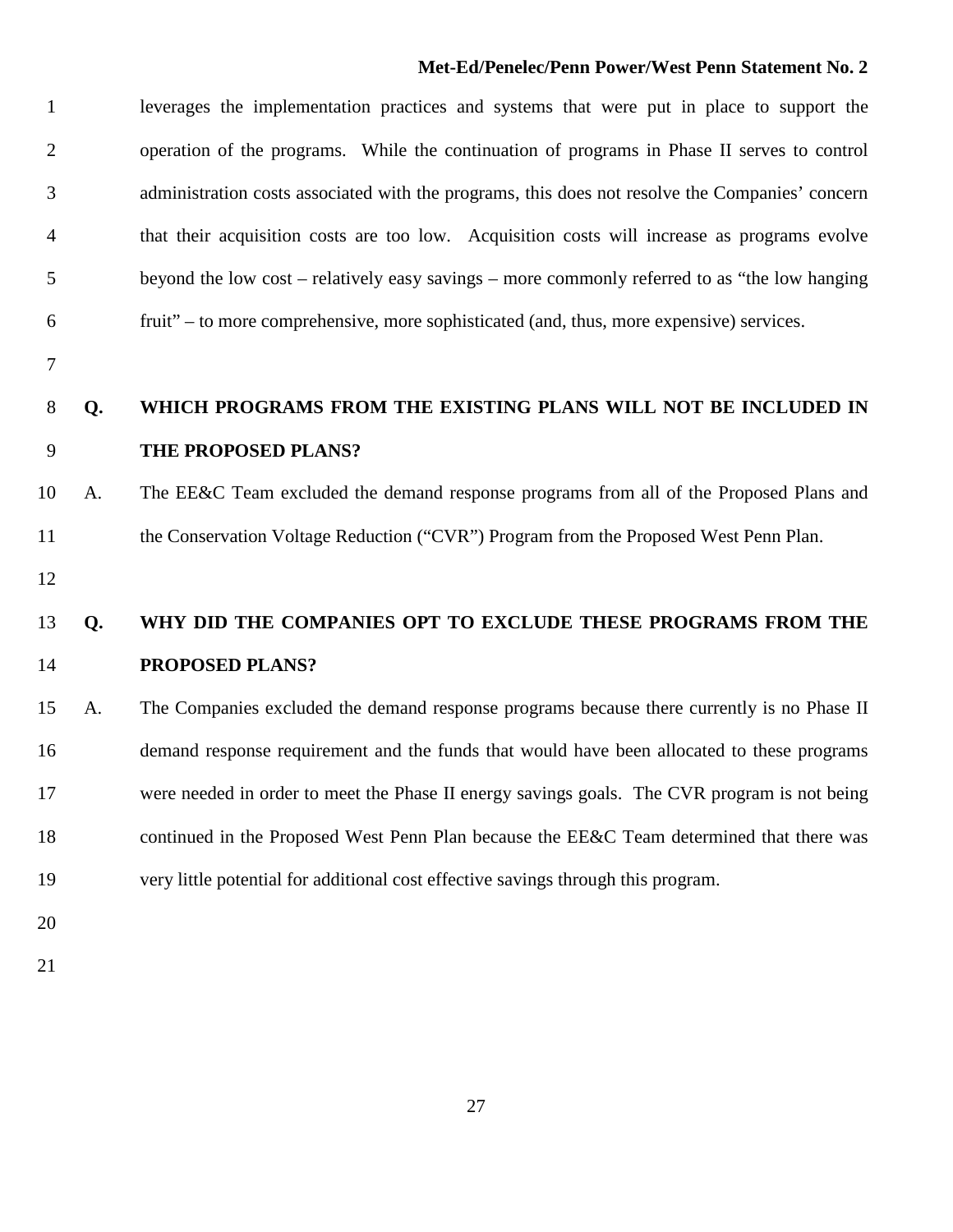#### **VI. IMPLEMENTATION OF PROGRAMS**

#### **Q. PLEASE DESCRIBE THE COMPANIES' IMPLEMENTATION STRATEGY.**

 A.The Companies' implementation strategy will rely on a number of CSPs, trade allies, community based organizations and other entities engaged in energy-efficiency to promote, deliver, and support effective deployment of programs. Some CSPs will operate as turnkey program delivery contractors while others will provide specific functions across multiple programs. The Companies intend to contract with CSPs as soon as practicable to enable a timely program transition and implementation of the new programs and measures once the Proposed Plans are approved. As with the Existing Plans, contracts with selected vendors will be contingent upon Commission approval of the new programs and CSP contracts. The Companies' implementation strategy is more fully discussed in Sections 1.4, 1.6 and 4 of the Proposed Plans.

#### **VII. COMPLIANCE WITH STATUTORY AND REGULATORY REQUIREMENTS**

### **Q. ARE THE COMPANIES' PROPOSED PLANS DESIGNED TO MEET THE MWH TARGETS IDENTIFIED IN THE COMMISSION'S 2012 IMPLEMENTATION ORDER?**

 A. Yes, based upon the assumptions relied on by the Commission when establishing the Phase II energy savings targets, the Proposed Plans are designed to meet the MWh targets, including the special carve outs for low income and Government/Non-profit Sectors, as established in the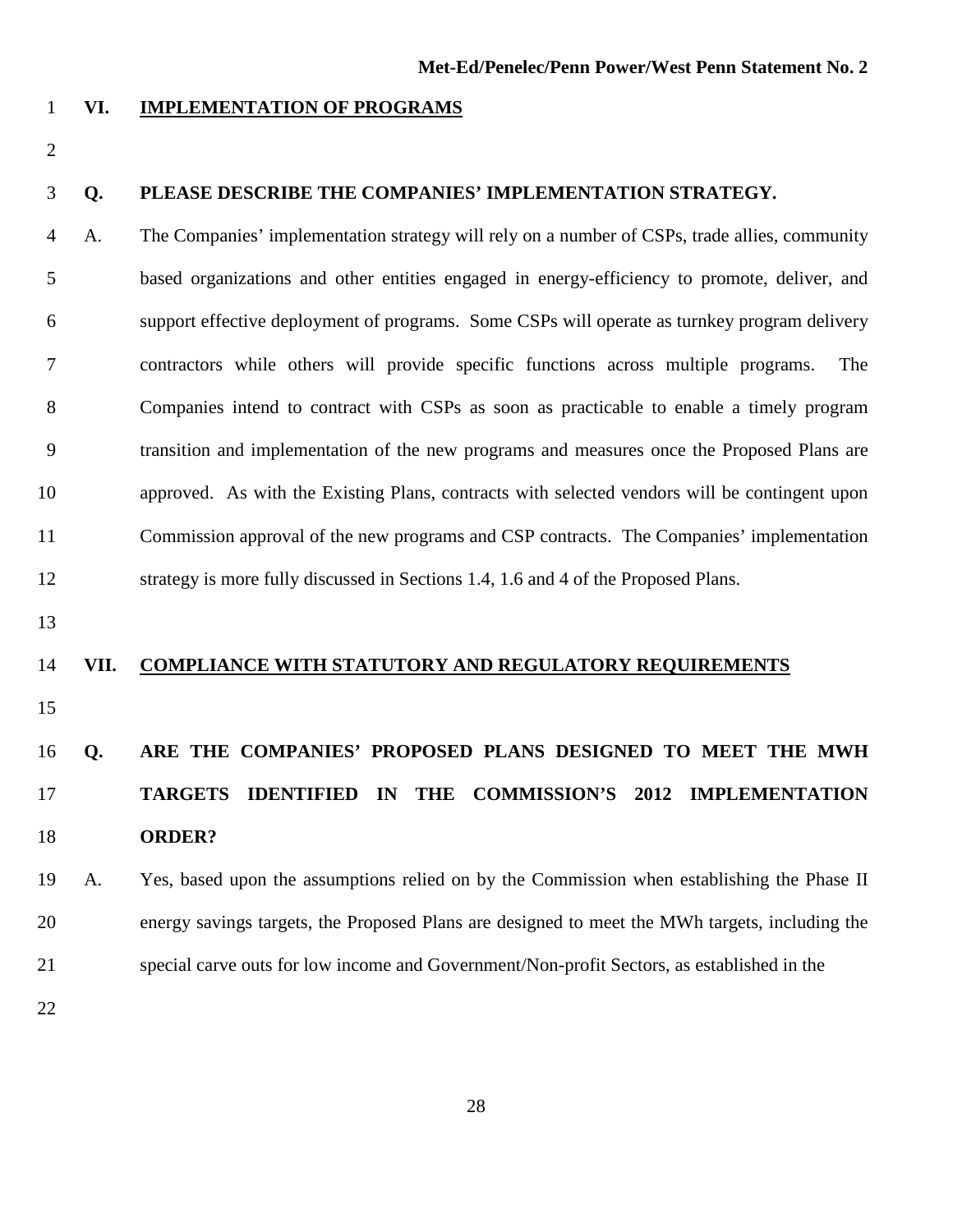1 Commission's 2012 Implementation Order. The following table shows the cumulative MWh

2 energy savings for Met-Ed by year:

| Met-Ed                                  |                                                                                  |              |                                                       |              |              |              |              |              |  |
|-----------------------------------------|----------------------------------------------------------------------------------|--------------|-------------------------------------------------------|--------------|--------------|--------------|--------------|--------------|--|
|                                         |                                                                                  |              | <b>Summary of Portfolio Energy and Demand Savings</b> |              |              |              |              |              |  |
|                                         | <b>Program Year 2014</b><br><b>Program Year 2015</b><br><b>Program Year 2013</b> |              |                                                       |              |              |              | <b>Total</b> |              |  |
| <b>MWh and kW Saved for Consumption</b> | <b>MWh</b>                                                                       | kW           | <b>MWh</b>                                            | <b>kW</b>    | <b>MWh</b>   | <b>kW</b>    | <b>MWh</b>   | <b>kW</b>    |  |
| <b>Reductions</b>                       | <b>Saved</b>                                                                     | <b>Saved</b> | <b>Saved</b>                                          | <b>Saved</b> | <b>Saved</b> | <b>Saved</b> | <b>Saved</b> | <b>Saved</b> |  |
| Baseline1                               | 14,865,036                                                                       |              | 14,865,036                                            |              | 14,865,036   |              | 14,865,036   |              |  |
| <b>Residential Sector</b>               | 82,462                                                                           | 6,328        | 128,469                                               | 8,486        | 173,865      | 10,639       | 173,865      | 10,639       |  |
| (exclusive of Low- Income) -            |                                                                                  |              |                                                       |              |              |              |              |              |  |
| <b>Cumulative Projected Portfolio</b>   |                                                                                  |              |                                                       |              |              |              |              |              |  |
| Savings2                                |                                                                                  |              |                                                       |              |              |              |              |              |  |
| <b>Residential Low-Income Sector -</b>  | 10,704                                                                           | 928          | 14,183                                                | 1,253        | 18,902       | 1,615        | 18,902       | 1,615        |  |
| <b>Cumulative Projected Portfolio</b>   |                                                                                  |              |                                                       |              |              |              |              |              |  |
| Savings24                               |                                                                                  |              |                                                       |              |              |              |              |              |  |
| <b>Commercial/Industrial Small</b>      | 18,784                                                                           | 2,302        | 41,889                                                | 4,951        | 64,885       | 7,582        | 64,885       | 7,582        |  |
| <b>Sector - Cumulative Projected</b>    |                                                                                  |              |                                                       |              |              |              |              |              |  |
| <b>Portfolio Savings2</b>               |                                                                                  |              |                                                       |              |              |              |              |              |  |
| <b>Commercial/Industrial Large</b>      | 17,471                                                                           | 2,425        | 34,990                                                | 4,853        | 52,297       | 7,245        | 52,297       | 7,245        |  |
| <b>Sector - Cumulative Projected</b>    |                                                                                  |              |                                                       |              |              |              |              |              |  |
| <b>Portfolio Savings2</b>               |                                                                                  |              |                                                       |              |              |              |              |              |  |
| Governmental/Educational/Non-           | 12,173                                                                           | 1,271        | 26,844                                                | 2,721        | 41,502       | 4,169        | 41,502       | 4,169        |  |
| <b>Profit Sector - Cumulative</b>       |                                                                                  |              |                                                       |              |              |              |              |              |  |
| <b>Projected Portfolio Savings2 5</b>   |                                                                                  |              |                                                       |              |              |              |              |              |  |
| <b>EE&amp;C Plan Total -</b>            | 141,593                                                                          | 13,254       | 246.376                                               | 22,264       | 351,451      | 31,250       | 351,451      | 31,250       |  |
| <b>Cumulative Projected Savings</b>     |                                                                                  |              |                                                       |              |              |              |              |              |  |
| <b>Estimated Phase I Carryover</b>      |                                                                                  |              |                                                       |              |              |              |              |              |  |
| <b>Savings</b>                          |                                                                                  |              |                                                       |              |              |              |              |              |  |
| <b>Total Cumulative Projected</b>       | 141,593                                                                          | 13,254       | 246,376                                               | 22,264       | 351,451      | 31,250       | 351,451      | 31,250       |  |
| <b>Savings Phase II + Estimated</b>     |                                                                                  |              |                                                       |              |              |              |              |              |  |
| <b>Phase I Carryover Savings</b>        |                                                                                  |              |                                                       |              |              |              |              |              |  |
| <b>EE&amp;C Plan Total -</b>            | 42%                                                                              |              | 73%                                                   |              | 104%         |              | 104%         |              |  |
| Percentage of Target to be Met1         |                                                                                  |              |                                                       |              |              |              |              |              |  |
| Percent Reduction From Baseline         | 1.0%                                                                             |              | 1.7%                                                  |              | 2.4%         |              | 2.4%         |              |  |
| <b>Commission Identified Goal</b>       |                                                                                  |              |                                                       |              | 337,753      |              | 337,753      |              |  |
| Percent Savings Due to Portfolio        | 17%                                                                              |              | 23%                                                   |              | 4%           |              | 4%           |              |  |
| Above or Below Commission Goal          |                                                                                  |              |                                                       |              |              |              |              |              |  |
|                                         |                                                                                  |              |                                                       |              |              |              |              |              |  |

3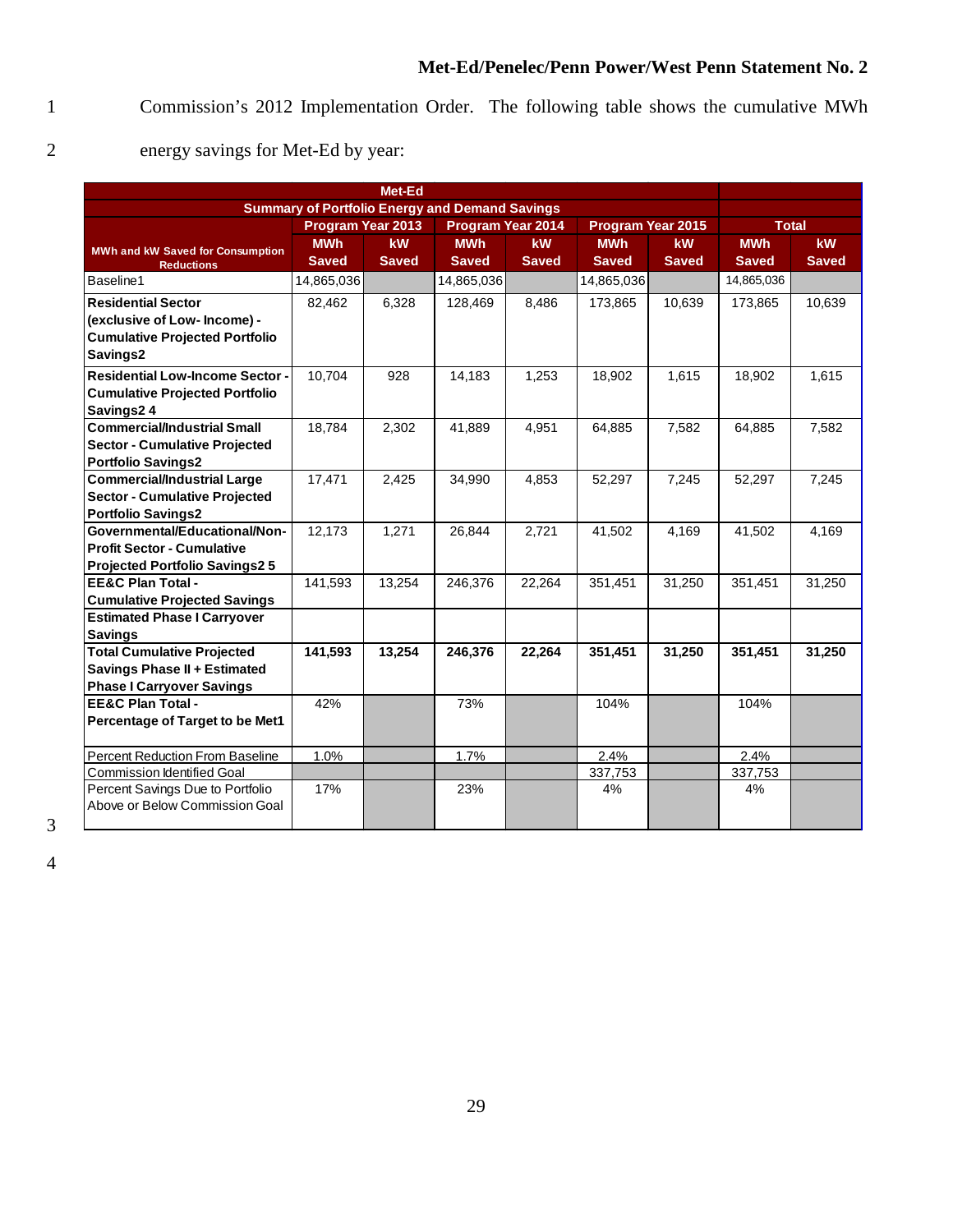### 1 The following table shows the cumulative MWh energy savings for Penelec by year:

| <b>Penelec</b>                                                     |                                                       |              |                          |              |                   |              |              |              |
|--------------------------------------------------------------------|-------------------------------------------------------|--------------|--------------------------|--------------|-------------------|--------------|--------------|--------------|
|                                                                    | <b>Summary of Portfolio Energy and Demand Savings</b> |              |                          |              |                   |              |              |              |
|                                                                    | <b>Program Year 2013</b>                              |              | <b>Program Year 2014</b> |              | Program Year 2015 |              | <b>Total</b> |              |
| <b>MWh and kW Saved for Consumption</b>                            | <b>MWh</b>                                            | kW           | <b>MWh</b>               | <b>kW</b>    | <b>MWh</b>        | <b>kW</b>    | <b>MWh</b>   | kW           |
| <b>Reductions</b>                                                  | <b>Saved</b>                                          | <b>Saved</b> | <b>Saved</b>             | <b>Saved</b> | <b>Saved</b>      | <b>Saved</b> | <b>Saved</b> | <b>Saved</b> |
| Baseline <sup>1</sup>                                              | 14,399,289                                            |              | 14,399,289               |              | 14,399,289        |              | 14,399,289   |              |
| <b>Residential Sector</b>                                          | 73,981                                                | 5,796        | 115,480                  | 7,632        | 156,691           | 9,527        | 156,691      | 9,527        |
| (exclusive of Low- Income) -                                       |                                                       |              |                          |              |                   |              |              |              |
| Cumulative Projected Portfolio                                     |                                                       |              |                          |              |                   |              |              |              |
| Savings <sup>2</sup>                                               |                                                       |              |                          |              |                   |              |              |              |
| <b>Residential Low-Income Sector -</b>                             | 11,718                                                | 999          | 15,472                   | 1,386        | 21,124            | 1,836        | 21,124       | 1,836        |
| Cumulative Projected Portfolio                                     |                                                       |              |                          |              |                   |              |              |              |
| Savings <sup>24</sup>                                              |                                                       |              |                          |              |                   |              |              |              |
| <b>Commercial/Industrial Small</b>                                 | 18,458                                                | 2,128        | 43,686                   | 4,848        | 68,800            | 7,548        | 68,800       | 7,548        |
| Sector - Cumulative Projected                                      |                                                       |              |                          |              |                   |              |              |              |
| Portfolio Savings <sup>2</sup>                                     |                                                       |              |                          |              |                   |              |              |              |
| <b>Commercial/Industrial Large</b>                                 | 12,624                                                | 1,696        | 26,194                   | 3,515        | 39,588            | 5,304        | 39,588       | 5,304        |
| Sector - Cumulative Projected                                      |                                                       |              |                          |              |                   |              |              |              |
| Portfolio Savings <sup>2</sup>                                     |                                                       |              |                          |              |                   |              |              |              |
| Governmental/Educational/Non-                                      | 10,439                                                | 1,035        | 24,601                   | 2,310        | 38,741            | 3,582        | 38,741       | 3,582        |
| <b>Profit Sector - Cumulative</b>                                  |                                                       |              |                          |              |                   |              |              |              |
| Projected Portfolio Savings <sup>25</sup>                          |                                                       |              |                          |              |                   |              |              |              |
| <b>EE&amp;C Plan Total -</b>                                       | 127,220                                               | 11,654       | 225,433                  | 19,691       | 324,944           | 27,797       | 324,944      | 27,797       |
| <b>Cumulative Projected Savings</b>                                |                                                       |              |                          |              |                   |              |              |              |
| <b>Estimated Phase I Carryover</b>                                 |                                                       |              |                          |              |                   |              |              |              |
| <b>Savings</b>                                                     |                                                       |              |                          |              |                   |              |              |              |
| <b>Total Cumulative Projected</b>                                  | 127,220                                               | 11,654       | 225,433                  | 19,691       | 324,944           | 27,797       | 324,944      | 27,797       |
| <b>Savings Phase II + Estimated</b>                                |                                                       |              |                          |              |                   |              |              |              |
| <b>Phase I Carryover Savings</b><br><b>EE&amp;C Plan Total -</b>   |                                                       |              |                          |              |                   |              |              |              |
|                                                                    | 40%                                                   |              | 71%                      |              | 102%              |              | 102%         |              |
| Percentage of Target to be Met <sup>1</sup>                        |                                                       |              |                          |              |                   |              |              |              |
| Percent Reduction From Baseline                                    | 1%                                                    |              | 2%                       |              | 2%                |              | 2%           |              |
| <b>Commission Identified Goal</b>                                  |                                                       |              |                          |              | 318,813           |              | 318,813      |              |
| Percent Savings Due to Portfolio<br>Above or Below Commission Goal | 15%                                                   |              | 21%                      |              | 2%                |              | 2%           |              |
|                                                                    |                                                       |              |                          |              |                   |              |              |              |
|                                                                    |                                                       |              |                          |              |                   |              |              |              |

2

3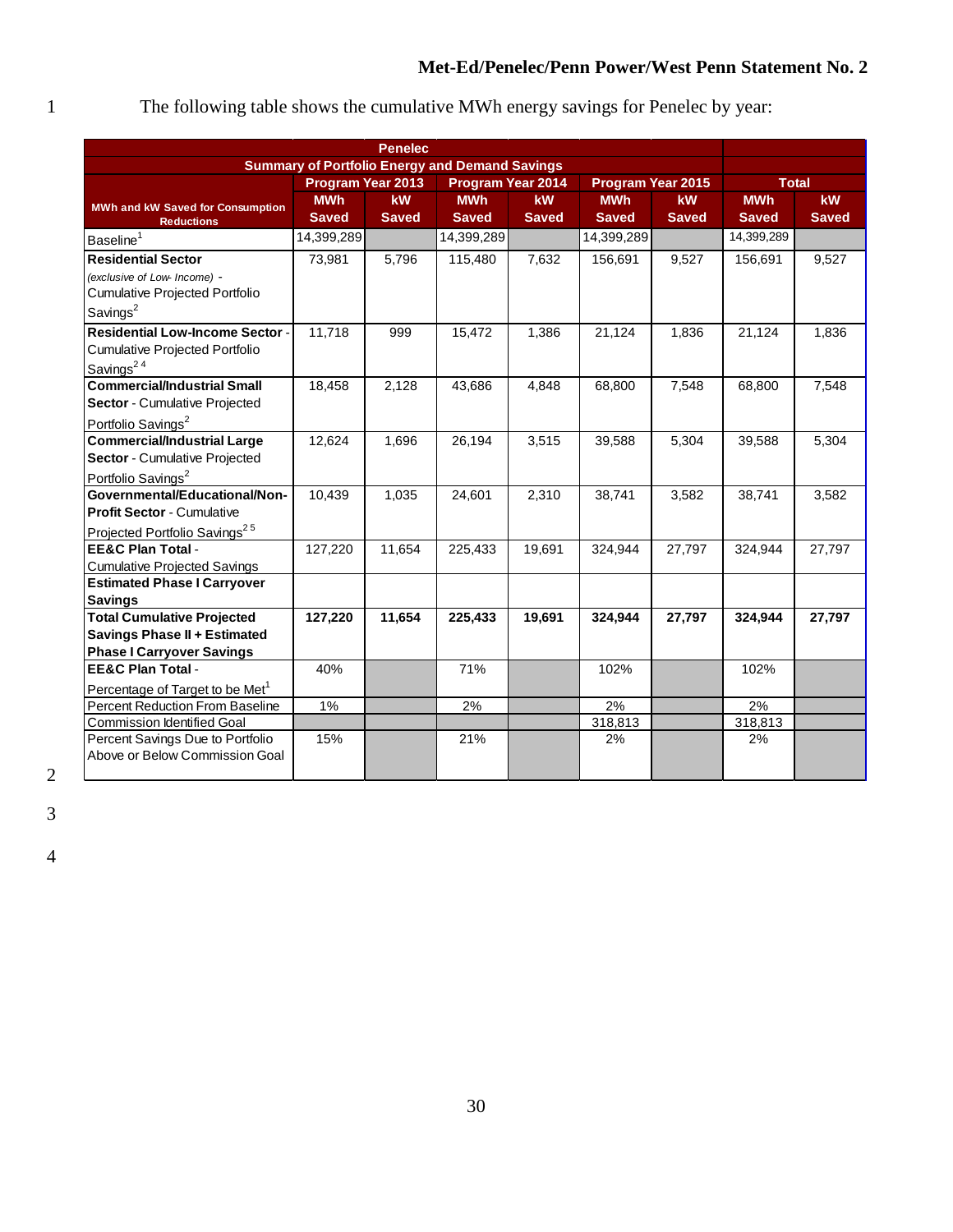### 1 The following table shows the cumulative MWh energy savings for Penn Power by year:

| <b>Summary of Portfolio Energy and Demand Savings</b><br><b>Program Year 2014</b><br>Program Year 2015<br><b>Total</b><br><b>Program Year 2013</b><br><b>MWh</b><br>kW<br><b>MWh</b><br>kW<br><b>MWh</b><br><b>kW</b><br><b>MWh</b><br><b>kW</b><br><b>MWh and kW Saved for Consumption</b><br><b>Saved</b><br><b>Saved</b><br><b>Saved</b><br><b>Saved</b><br><b>Saved</b><br><b>Saved</b><br><b>Saved</b><br><b>Saved</b><br><b>Reductions</b><br>4,772,937<br>4,772,937<br>4,772,937<br>4,772,937<br>1,313<br>18,529<br>30,721<br>1,884<br>42,771<br>2,451<br>42,771<br>2,451<br>Cumulative Projected Portfolio<br>Savings <sup>2</sup><br>2,424<br>219<br>3,383<br>441<br>325<br>4,661<br>441<br>4,661<br><b>Commercial/Industrial Small</b><br>7,198<br>734<br>15,154<br>1,590<br>23,078<br>2,439<br>23,078<br>2,439<br>402<br>7,310<br>11,534<br>11,534<br>3,051<br>947<br>1,486<br>1,486<br>4,031<br>358<br>8,886<br>813<br>13,738<br>1,267<br>13,738<br>1,267<br>35,231<br>3,026<br>65,455<br>5,559<br>95,782<br>95,782<br>8,084<br>8,084<br><b>Estimated Phase I Carryover</b><br><b>Savings</b><br><b>Total Cumulative Projected</b><br>35,231<br>3,026<br>5,559<br>95,782<br>95,782<br>65,455<br>8,084<br>8,084<br><b>Savings Phase II + Estimated</b><br><b>Phase I Carryover Savings</b><br>37%<br>100%<br><b>EE&amp;C Plan Total -</b><br>69%<br>100%<br>Percentage of Target to be Met <sup>1</sup><br><b>Percent Reduction From Baseline</b><br>0.7%<br>1.4%<br>2.0%<br>2.0%<br><b>Commission Identified Goal</b><br>95,502<br>95,502<br>Percent Savings Due to Portfolio<br>12%<br>19%<br>$0\%$<br>0%<br>Above or Below Commission Goal | <b>Penn Power</b>                         |  |  |  |  |  |  |  |  |
|----------------------------------------------------------------------------------------------------------------------------------------------------------------------------------------------------------------------------------------------------------------------------------------------------------------------------------------------------------------------------------------------------------------------------------------------------------------------------------------------------------------------------------------------------------------------------------------------------------------------------------------------------------------------------------------------------------------------------------------------------------------------------------------------------------------------------------------------------------------------------------------------------------------------------------------------------------------------------------------------------------------------------------------------------------------------------------------------------------------------------------------------------------------------------------------------------------------------------------------------------------------------------------------------------------------------------------------------------------------------------------------------------------------------------------------------------------------------------------------------------------------------------------------------------------------------------------------------------------------------------------------------------------|-------------------------------------------|--|--|--|--|--|--|--|--|
|                                                                                                                                                                                                                                                                                                                                                                                                                                                                                                                                                                                                                                                                                                                                                                                                                                                                                                                                                                                                                                                                                                                                                                                                                                                                                                                                                                                                                                                                                                                                                                                                                                                          |                                           |  |  |  |  |  |  |  |  |
|                                                                                                                                                                                                                                                                                                                                                                                                                                                                                                                                                                                                                                                                                                                                                                                                                                                                                                                                                                                                                                                                                                                                                                                                                                                                                                                                                                                                                                                                                                                                                                                                                                                          |                                           |  |  |  |  |  |  |  |  |
|                                                                                                                                                                                                                                                                                                                                                                                                                                                                                                                                                                                                                                                                                                                                                                                                                                                                                                                                                                                                                                                                                                                                                                                                                                                                                                                                                                                                                                                                                                                                                                                                                                                          |                                           |  |  |  |  |  |  |  |  |
|                                                                                                                                                                                                                                                                                                                                                                                                                                                                                                                                                                                                                                                                                                                                                                                                                                                                                                                                                                                                                                                                                                                                                                                                                                                                                                                                                                                                                                                                                                                                                                                                                                                          |                                           |  |  |  |  |  |  |  |  |
|                                                                                                                                                                                                                                                                                                                                                                                                                                                                                                                                                                                                                                                                                                                                                                                                                                                                                                                                                                                                                                                                                                                                                                                                                                                                                                                                                                                                                                                                                                                                                                                                                                                          | Baseline <sup>1</sup>                     |  |  |  |  |  |  |  |  |
|                                                                                                                                                                                                                                                                                                                                                                                                                                                                                                                                                                                                                                                                                                                                                                                                                                                                                                                                                                                                                                                                                                                                                                                                                                                                                                                                                                                                                                                                                                                                                                                                                                                          | <b>Residential Sector</b>                 |  |  |  |  |  |  |  |  |
|                                                                                                                                                                                                                                                                                                                                                                                                                                                                                                                                                                                                                                                                                                                                                                                                                                                                                                                                                                                                                                                                                                                                                                                                                                                                                                                                                                                                                                                                                                                                                                                                                                                          | (exclusive of Low- Income) -              |  |  |  |  |  |  |  |  |
|                                                                                                                                                                                                                                                                                                                                                                                                                                                                                                                                                                                                                                                                                                                                                                                                                                                                                                                                                                                                                                                                                                                                                                                                                                                                                                                                                                                                                                                                                                                                                                                                                                                          |                                           |  |  |  |  |  |  |  |  |
|                                                                                                                                                                                                                                                                                                                                                                                                                                                                                                                                                                                                                                                                                                                                                                                                                                                                                                                                                                                                                                                                                                                                                                                                                                                                                                                                                                                                                                                                                                                                                                                                                                                          |                                           |  |  |  |  |  |  |  |  |
|                                                                                                                                                                                                                                                                                                                                                                                                                                                                                                                                                                                                                                                                                                                                                                                                                                                                                                                                                                                                                                                                                                                                                                                                                                                                                                                                                                                                                                                                                                                                                                                                                                                          | <b>Residential Low-Income Sector -</b>    |  |  |  |  |  |  |  |  |
|                                                                                                                                                                                                                                                                                                                                                                                                                                                                                                                                                                                                                                                                                                                                                                                                                                                                                                                                                                                                                                                                                                                                                                                                                                                                                                                                                                                                                                                                                                                                                                                                                                                          | Cumulative Projected Portfolio            |  |  |  |  |  |  |  |  |
|                                                                                                                                                                                                                                                                                                                                                                                                                                                                                                                                                                                                                                                                                                                                                                                                                                                                                                                                                                                                                                                                                                                                                                                                                                                                                                                                                                                                                                                                                                                                                                                                                                                          | Savings <sup>24</sup>                     |  |  |  |  |  |  |  |  |
|                                                                                                                                                                                                                                                                                                                                                                                                                                                                                                                                                                                                                                                                                                                                                                                                                                                                                                                                                                                                                                                                                                                                                                                                                                                                                                                                                                                                                                                                                                                                                                                                                                                          |                                           |  |  |  |  |  |  |  |  |
|                                                                                                                                                                                                                                                                                                                                                                                                                                                                                                                                                                                                                                                                                                                                                                                                                                                                                                                                                                                                                                                                                                                                                                                                                                                                                                                                                                                                                                                                                                                                                                                                                                                          | Sector - Cumulative Projected             |  |  |  |  |  |  |  |  |
|                                                                                                                                                                                                                                                                                                                                                                                                                                                                                                                                                                                                                                                                                                                                                                                                                                                                                                                                                                                                                                                                                                                                                                                                                                                                                                                                                                                                                                                                                                                                                                                                                                                          | Portfolio Savings <sup>2</sup>            |  |  |  |  |  |  |  |  |
|                                                                                                                                                                                                                                                                                                                                                                                                                                                                                                                                                                                                                                                                                                                                                                                                                                                                                                                                                                                                                                                                                                                                                                                                                                                                                                                                                                                                                                                                                                                                                                                                                                                          | <b>Commercial/Industrial Large</b>        |  |  |  |  |  |  |  |  |
|                                                                                                                                                                                                                                                                                                                                                                                                                                                                                                                                                                                                                                                                                                                                                                                                                                                                                                                                                                                                                                                                                                                                                                                                                                                                                                                                                                                                                                                                                                                                                                                                                                                          | Sector - Cumulative Projected             |  |  |  |  |  |  |  |  |
|                                                                                                                                                                                                                                                                                                                                                                                                                                                                                                                                                                                                                                                                                                                                                                                                                                                                                                                                                                                                                                                                                                                                                                                                                                                                                                                                                                                                                                                                                                                                                                                                                                                          | Portfolio Savings <sup>2</sup>            |  |  |  |  |  |  |  |  |
|                                                                                                                                                                                                                                                                                                                                                                                                                                                                                                                                                                                                                                                                                                                                                                                                                                                                                                                                                                                                                                                                                                                                                                                                                                                                                                                                                                                                                                                                                                                                                                                                                                                          | Governmental/Educational/Non-             |  |  |  |  |  |  |  |  |
|                                                                                                                                                                                                                                                                                                                                                                                                                                                                                                                                                                                                                                                                                                                                                                                                                                                                                                                                                                                                                                                                                                                                                                                                                                                                                                                                                                                                                                                                                                                                                                                                                                                          | <b>Profit Sector - Cumulative</b>         |  |  |  |  |  |  |  |  |
|                                                                                                                                                                                                                                                                                                                                                                                                                                                                                                                                                                                                                                                                                                                                                                                                                                                                                                                                                                                                                                                                                                                                                                                                                                                                                                                                                                                                                                                                                                                                                                                                                                                          | Projected Portfolio Savings <sup>25</sup> |  |  |  |  |  |  |  |  |
|                                                                                                                                                                                                                                                                                                                                                                                                                                                                                                                                                                                                                                                                                                                                                                                                                                                                                                                                                                                                                                                                                                                                                                                                                                                                                                                                                                                                                                                                                                                                                                                                                                                          | <b>EE&amp;C Plan Total -</b>              |  |  |  |  |  |  |  |  |
|                                                                                                                                                                                                                                                                                                                                                                                                                                                                                                                                                                                                                                                                                                                                                                                                                                                                                                                                                                                                                                                                                                                                                                                                                                                                                                                                                                                                                                                                                                                                                                                                                                                          | <b>Cumulative Projected Savings</b>       |  |  |  |  |  |  |  |  |
|                                                                                                                                                                                                                                                                                                                                                                                                                                                                                                                                                                                                                                                                                                                                                                                                                                                                                                                                                                                                                                                                                                                                                                                                                                                                                                                                                                                                                                                                                                                                                                                                                                                          |                                           |  |  |  |  |  |  |  |  |
|                                                                                                                                                                                                                                                                                                                                                                                                                                                                                                                                                                                                                                                                                                                                                                                                                                                                                                                                                                                                                                                                                                                                                                                                                                                                                                                                                                                                                                                                                                                                                                                                                                                          |                                           |  |  |  |  |  |  |  |  |
|                                                                                                                                                                                                                                                                                                                                                                                                                                                                                                                                                                                                                                                                                                                                                                                                                                                                                                                                                                                                                                                                                                                                                                                                                                                                                                                                                                                                                                                                                                                                                                                                                                                          |                                           |  |  |  |  |  |  |  |  |
|                                                                                                                                                                                                                                                                                                                                                                                                                                                                                                                                                                                                                                                                                                                                                                                                                                                                                                                                                                                                                                                                                                                                                                                                                                                                                                                                                                                                                                                                                                                                                                                                                                                          |                                           |  |  |  |  |  |  |  |  |
|                                                                                                                                                                                                                                                                                                                                                                                                                                                                                                                                                                                                                                                                                                                                                                                                                                                                                                                                                                                                                                                                                                                                                                                                                                                                                                                                                                                                                                                                                                                                                                                                                                                          |                                           |  |  |  |  |  |  |  |  |
|                                                                                                                                                                                                                                                                                                                                                                                                                                                                                                                                                                                                                                                                                                                                                                                                                                                                                                                                                                                                                                                                                                                                                                                                                                                                                                                                                                                                                                                                                                                                                                                                                                                          |                                           |  |  |  |  |  |  |  |  |
|                                                                                                                                                                                                                                                                                                                                                                                                                                                                                                                                                                                                                                                                                                                                                                                                                                                                                                                                                                                                                                                                                                                                                                                                                                                                                                                                                                                                                                                                                                                                                                                                                                                          |                                           |  |  |  |  |  |  |  |  |
|                                                                                                                                                                                                                                                                                                                                                                                                                                                                                                                                                                                                                                                                                                                                                                                                                                                                                                                                                                                                                                                                                                                                                                                                                                                                                                                                                                                                                                                                                                                                                                                                                                                          |                                           |  |  |  |  |  |  |  |  |
|                                                                                                                                                                                                                                                                                                                                                                                                                                                                                                                                                                                                                                                                                                                                                                                                                                                                                                                                                                                                                                                                                                                                                                                                                                                                                                                                                                                                                                                                                                                                                                                                                                                          |                                           |  |  |  |  |  |  |  |  |
|                                                                                                                                                                                                                                                                                                                                                                                                                                                                                                                                                                                                                                                                                                                                                                                                                                                                                                                                                                                                                                                                                                                                                                                                                                                                                                                                                                                                                                                                                                                                                                                                                                                          |                                           |  |  |  |  |  |  |  |  |
|                                                                                                                                                                                                                                                                                                                                                                                                                                                                                                                                                                                                                                                                                                                                                                                                                                                                                                                                                                                                                                                                                                                                                                                                                                                                                                                                                                                                                                                                                                                                                                                                                                                          |                                           |  |  |  |  |  |  |  |  |

2

3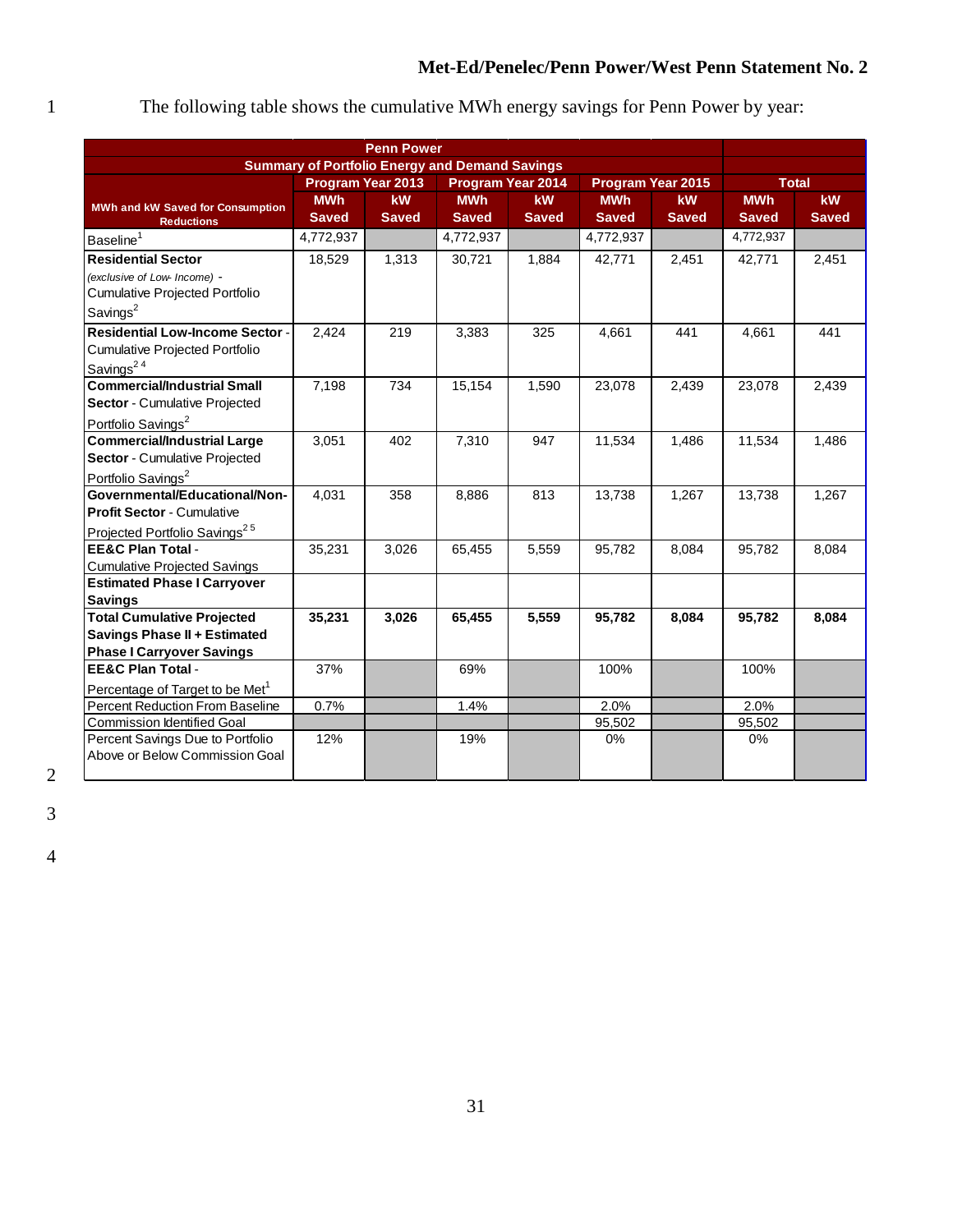#### 1 The following table shows the cumulative MWh energy savings for West Penn Power by year:

| <b>West Penn</b>                                                      |                                                       |              |                          |              |                   |              |               |              |  |
|-----------------------------------------------------------------------|-------------------------------------------------------|--------------|--------------------------|--------------|-------------------|--------------|---------------|--------------|--|
|                                                                       | <b>Summary of Portfolio Energy and Demand Savings</b> |              |                          |              |                   |              |               |              |  |
|                                                                       | <b>Program Year 2013</b>                              |              | <b>Program Year 2014</b> |              | Program Year 2015 |              | <b>Total</b>  |              |  |
| <b>MWh and kW Saved for Consumption</b>                               | <b>MWh</b>                                            | kW           | <b>MWh</b>               | <b>kW</b>    | <b>MWh</b>        | <b>kW</b>    | <b>MWh</b>    | <b>kW</b>    |  |
| <b>Reductions</b>                                                     | <b>Saved</b>                                          | <b>Saved</b> | <b>Saved</b>             | <b>Saved</b> | <b>Saved</b>      | <b>Saved</b> | <b>Saved</b>  | <b>Saved</b> |  |
| Baseline <sup>1</sup>                                                 | 20,938,650                                            |              | 20,938,650               |              | 20,938,650        |              | 20,938,650    |              |  |
| <b>Residential Sector</b>                                             | 73,682                                                | 5,723        | 106,244                  | 7,402        | 139,317           | 9,159        | 139,317       | 9,159        |  |
| (exclusive of Low- Income) -                                          |                                                       |              |                          |              |                   |              |               |              |  |
| Cumulative Projected Portfolio                                        |                                                       |              |                          |              |                   |              |               |              |  |
| Savings <sup>2</sup>                                                  |                                                       |              |                          |              |                   |              |               |              |  |
| <b>Residential Low-Income Sector -</b>                                | 9,256                                                 | 801          | 12,746                   | 1,078        | 16,907            | 1,382        | 16,907        | 1,382        |  |
| Cumulative Projected Portfolio                                        |                                                       |              |                          |              |                   |              |               |              |  |
| Savings <sup>24</sup>                                                 |                                                       |              |                          |              |                   |              |               |              |  |
| <b>Commercial/Industrial Small</b>                                    | 24,287                                                | 3,143        | 50,161                   | 6,507        | 75,914            | 9,851        | 75,914        | 9,851        |  |
| Sector - Cumulative Projected                                         |                                                       |              |                          |              |                   |              |               |              |  |
| Portfolio Savings <sup>2</sup>                                        |                                                       |              |                          |              |                   |              |               |              |  |
| <b>Commercial/Industrial Large</b>                                    | 19,986                                                | 2,618        | 41,131                   | 5,372        | 62,135            | 8,103        | 62,135        | 8,103        |  |
| Sector - Cumulative Projected                                         |                                                       |              |                          |              |                   |              |               |              |  |
| Portfolio Savings <sup>2</sup>                                        |                                                       |              |                          |              |                   |              |               |              |  |
| Governmental/Educational/Non-                                         | 17,044                                                | 1,815        | 35,506                   | 3,808        | 53,927            | 5,794        | 53,927        | 5,794        |  |
| <b>Profit Sector - Cumulative</b>                                     |                                                       |              |                          |              |                   |              |               |              |  |
| Projected Portfolio Savings <sup>25</sup>                             |                                                       |              |                          |              |                   |              |               |              |  |
| <b>EE&amp;C Plan Total -</b>                                          | 144,255                                               | 14,101       | 245,788                  | 24,169       | 348,200           | 34,289       | 348,200       | 34,289       |  |
| <b>Cumulative Projected Savings</b>                                   |                                                       |              |                          |              |                   |              |               |              |  |
| <b>Estimated Phase I Carryover</b>                                    |                                                       |              |                          |              |                   |              |               |              |  |
| <b>Savings</b>                                                        |                                                       |              |                          |              |                   |              |               |              |  |
| <b>Total Cumulative Projected</b>                                     | 144,255                                               | 14,101       | 245,788                  | 24,169       | 348,200           | 34,289       | 348,200       | 34,289       |  |
| <b>Savings Phase II + Estimated</b>                                   |                                                       |              |                          |              |                   |              |               |              |  |
| <b>Phase I Carryover Savings</b>                                      |                                                       |              |                          |              |                   |              |               |              |  |
| <b>EE&amp;C Plan Total -</b>                                          | 43%                                                   |              | 73%                      |              | 103%              |              | 103%          |              |  |
| Percentage of Target to be Met <sup>1</sup>                           |                                                       |              |                          |              |                   |              |               |              |  |
| <b>Percent Reduction From Baseline</b>                                | 0.7%                                                  |              | 1.2%                     |              | 1.7%              |              | 1.7%          |              |  |
| <b>Commission Identified Goal</b><br>Percent Savings Due to Portfolio | 18%                                                   |              | 23%                      |              | 337,533<br>3%     |              | 337,533<br>3% |              |  |
| Above or Below Commission Goal                                        |                                                       |              |                          |              |                   |              |               |              |  |
|                                                                       |                                                       |              |                          |              |                   |              |               |              |  |

2 3

 However, because the Companies do not agree with some of the Commission's assumptions, the Companies consider the probability of achieving the above results to be unacceptably low and urge the Commission to either adjust the targets or provide the Companies an opportunity to seek revisions of the targets should circumstances warrant. If the Commission were to increase the assumed acquisition costs and, thus, lower the Companies' targets, I would recommend higher incentive and administrative costs, as well as revised participation rates for some programs. If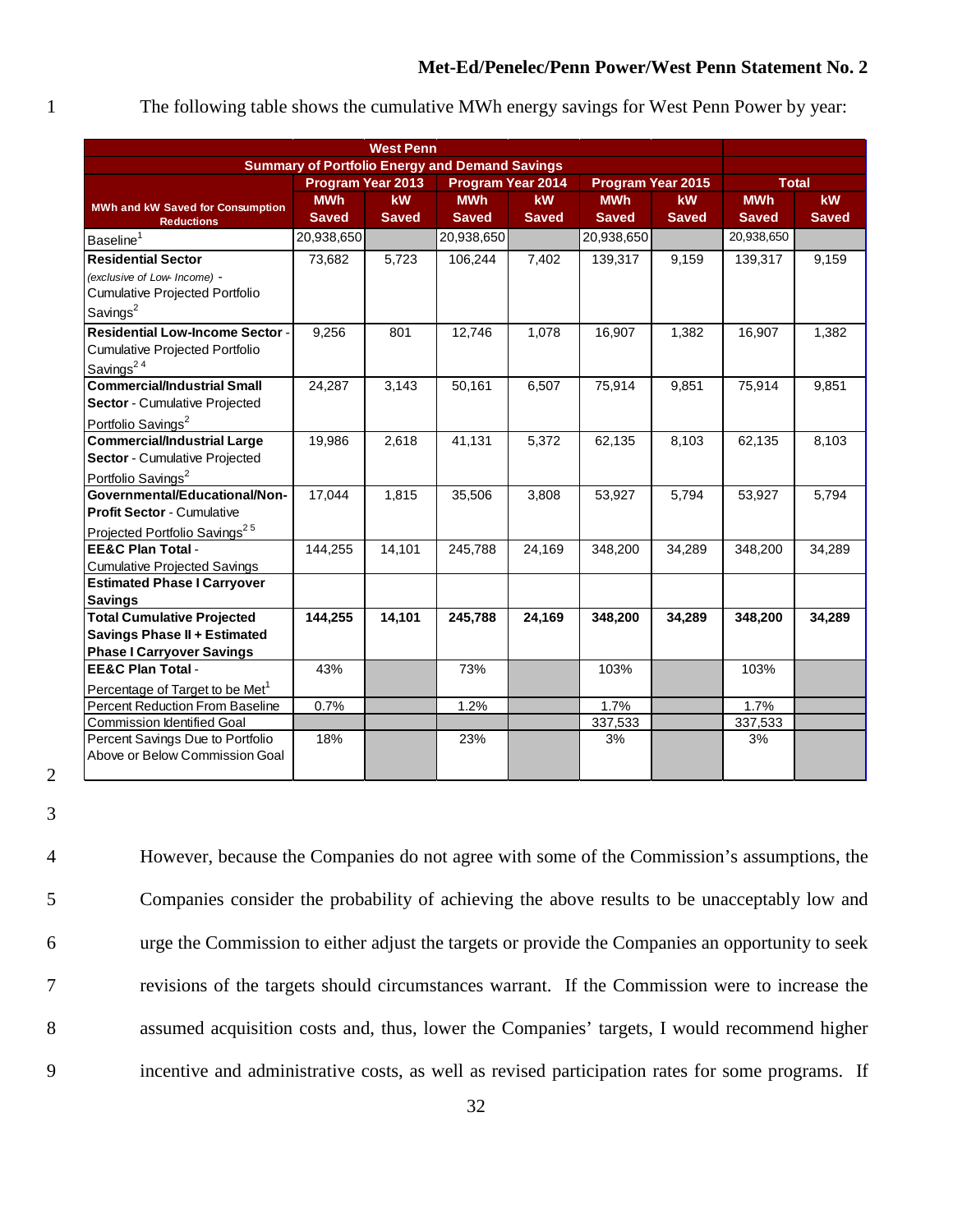- these changes were made, I would be more confident in the Companies' ability to achieve the projected results.
- 

### **Q. ARE THE COMPANIES' PROPOSED PLANS DESIGNED TO ACHIEVE 25% OF THE CONSUMPTION REDUCTION TARGETS EACH PROGRAM YEAR?**

- A. Yes. The tables above provide the cumulative energy savings for each program year and illustrate that the Companies project to meet at least 25% of the consumption reduction targets each year.
- 

### **Q. DO THE COMPANIES' PROPOSED PLANS ACHIEVE THE OVERALL TRC COST-BENEFIT THRESHOLD?**

 A.Yes. As the following four tables demonstrate, each of the Companies' TRC portfolios, and most of the customer sectors, achieve a Cost-Benefit Ratio of 1.0 or better.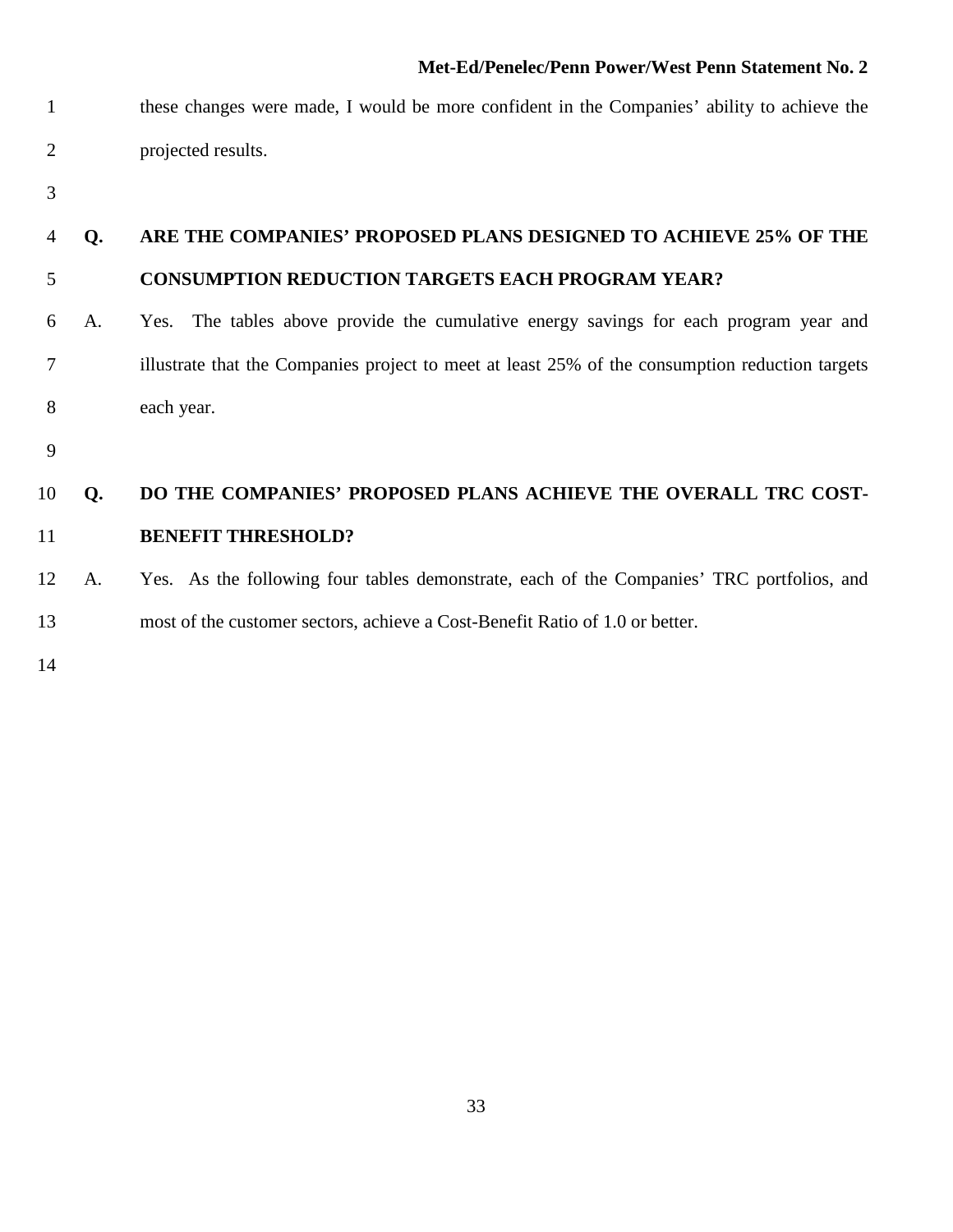| The following table shows Met-Ed TRC test results for the portfolio: |  |  |
|----------------------------------------------------------------------|--|--|
|                                                                      |  |  |

|                                                           | Met-Ed                                                  |                                                                                |                                                                                    |                                                                                        |                                                  |  |  |  |  |  |  |
|-----------------------------------------------------------|---------------------------------------------------------|--------------------------------------------------------------------------------|------------------------------------------------------------------------------------|----------------------------------------------------------------------------------------|--------------------------------------------------|--|--|--|--|--|--|
|                                                           | <b>Portfolio Summary of Lifetime Costs and Benefits</b> |                                                                                |                                                                                    |                                                                                        |                                                  |  |  |  |  |  |  |
| <b>Portfolio</b>                                          | <b>Discount</b><br><b>Rate</b>                          | <b>Total</b><br><b>Discounted</b><br><b>Lifetime</b><br><b>Costs</b><br>(5000) | <b>Total</b><br><b>Discounted</b><br><b>Lifetime</b><br><b>Benefits</b><br>(\$000) | <b>Total</b><br><b>Discounted</b><br><b>Net Lifetime</b><br><b>Benefits</b><br>(\$000) | Cost-<br><b>Benefit</b><br><b>Ratio</b><br>(TRC) |  |  |  |  |  |  |
| <b>Residential</b><br>(exclusive of<br>Low-Income)        | 7.52%                                                   | 29,439,330                                                                     | 40,591,356                                                                         | 11,152,026                                                                             | 1.4                                              |  |  |  |  |  |  |
| <b>Residential</b><br>Low-Income                          | 7.52%                                                   | 7,086,576                                                                      | 2,281,118                                                                          | (4,805,458)                                                                            | 0.3                                              |  |  |  |  |  |  |
| <b>Commercial/</b><br><b>Industrial</b><br><b>Small</b>   | 7.52%                                                   | 21,772,990                                                                     | 34,844,891                                                                         | 13,071,902                                                                             | 1.6                                              |  |  |  |  |  |  |
| <b>Commercial/</b><br><b>Industrial</b><br>Large          | 7.52%                                                   | 26,657,435                                                                     | 47,514,495                                                                         | 20,857,060                                                                             | 1.8                                              |  |  |  |  |  |  |
| Governmental/<br><b>Educational/</b><br><b>Non-Profit</b> | 7.52%                                                   | 918,737                                                                        | 1,052,947                                                                          | 134,210                                                                                | 1.1                                              |  |  |  |  |  |  |
| <b>Total</b>                                              | 7.52%                                                   | 85,875,067                                                                     | 126,284,807                                                                        | 40,409,740                                                                             | 1.5                                              |  |  |  |  |  |  |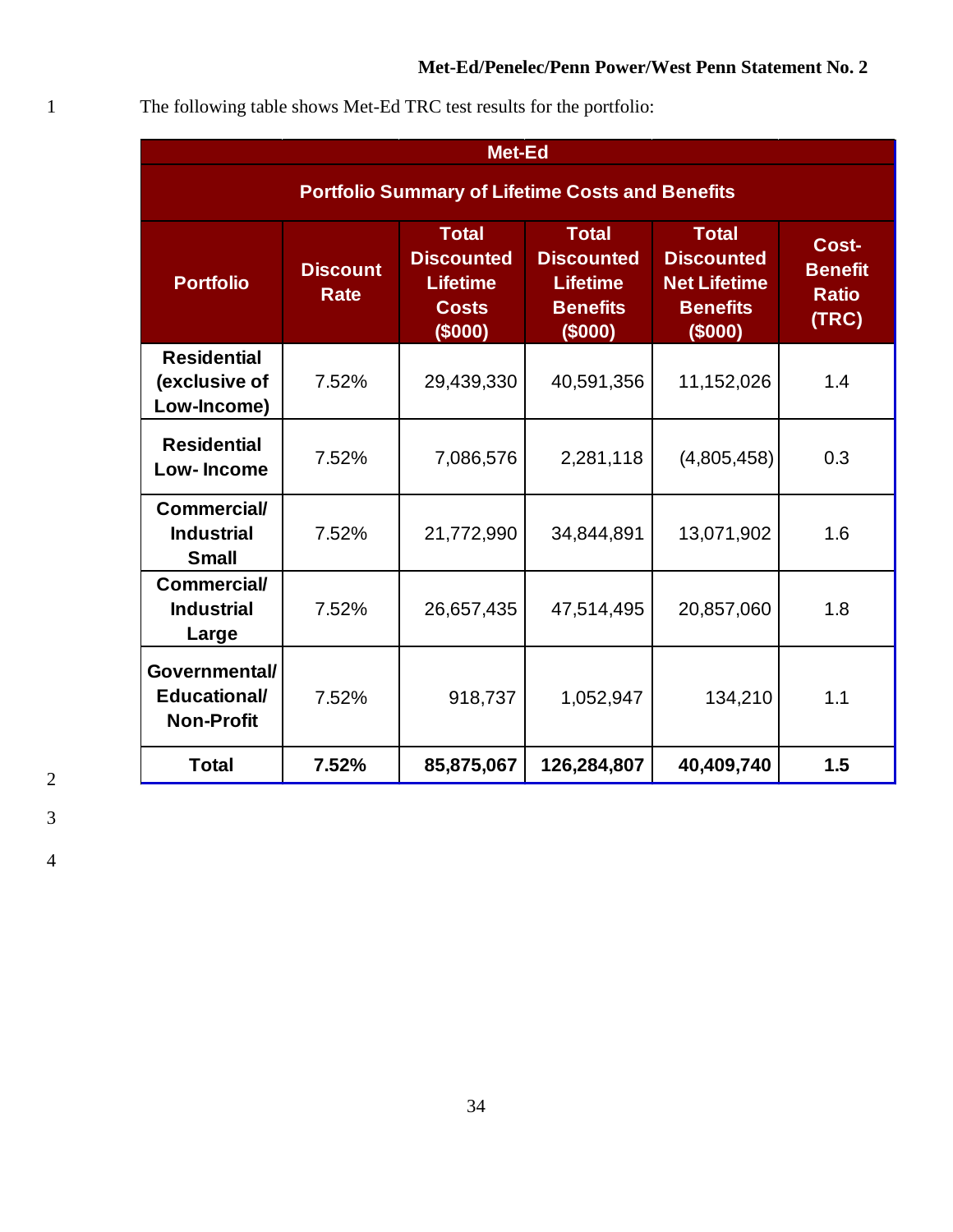| The following table shows Penelec TRC test results for the portfolio: |  |
|-----------------------------------------------------------------------|--|
|-----------------------------------------------------------------------|--|

|                                                           | <b>Penelec</b>                                          |                                                                                 |                                                                                    |                                                                                        |                                                  |  |  |  |  |  |  |
|-----------------------------------------------------------|---------------------------------------------------------|---------------------------------------------------------------------------------|------------------------------------------------------------------------------------|----------------------------------------------------------------------------------------|--------------------------------------------------|--|--|--|--|--|--|
|                                                           | <b>Portfolio Summary of Lifetime Costs and Benefits</b> |                                                                                 |                                                                                    |                                                                                        |                                                  |  |  |  |  |  |  |
| <b>Portfolio</b>                                          | <b>Discount</b><br><b>Rate</b>                          | <b>Total</b><br><b>Discounted</b><br><b>Lifetime</b><br><b>Costs</b><br>(\$000) | <b>Total</b><br><b>Discounted</b><br><b>Lifetime</b><br><b>Benefits</b><br>(\$000) | <b>Total</b><br><b>Discounted</b><br><b>Net Lifetime</b><br><b>Benefits</b><br>(\$000) | Cost-<br><b>Benefit</b><br><b>Ratio</b><br>(TRC) |  |  |  |  |  |  |
| <b>Residential</b><br>(exclusive of Low-<br>Income)       | 7.92%                                                   | 25,851,651                                                                      | 35,919,936                                                                         | 10,068,285                                                                             | 1.4                                              |  |  |  |  |  |  |
| <b>Residential</b><br>Low-Income                          | 7.92%                                                   | 8,864,733                                                                       | 3,286,349                                                                          | (5,578,384)                                                                            | 0.4                                              |  |  |  |  |  |  |
| <b>Commercial/</b><br><b>Industrial</b><br><b>Small</b>   | 7.92%                                                   | 22,372,685                                                                      | 36,634,256                                                                         | 14,261,571                                                                             | 1.6                                              |  |  |  |  |  |  |
| <b>Commercial/</b><br><b>Industrial</b><br>Large          | 7.92%                                                   | 18,663,222                                                                      | 34,654,647                                                                         | 15,991,425                                                                             | 1.9                                              |  |  |  |  |  |  |
| Governmental/<br><b>Educational/</b><br><b>Non-Profit</b> | 7.92%                                                   | 1,215,646                                                                       | 1,385,826                                                                          | 170,180                                                                                | 1.1                                              |  |  |  |  |  |  |
| <b>Total</b>                                              | 7.92%                                                   | 76,967,936                                                                      | 111,881,013                                                                        | 34,913,078                                                                             | 1.5                                              |  |  |  |  |  |  |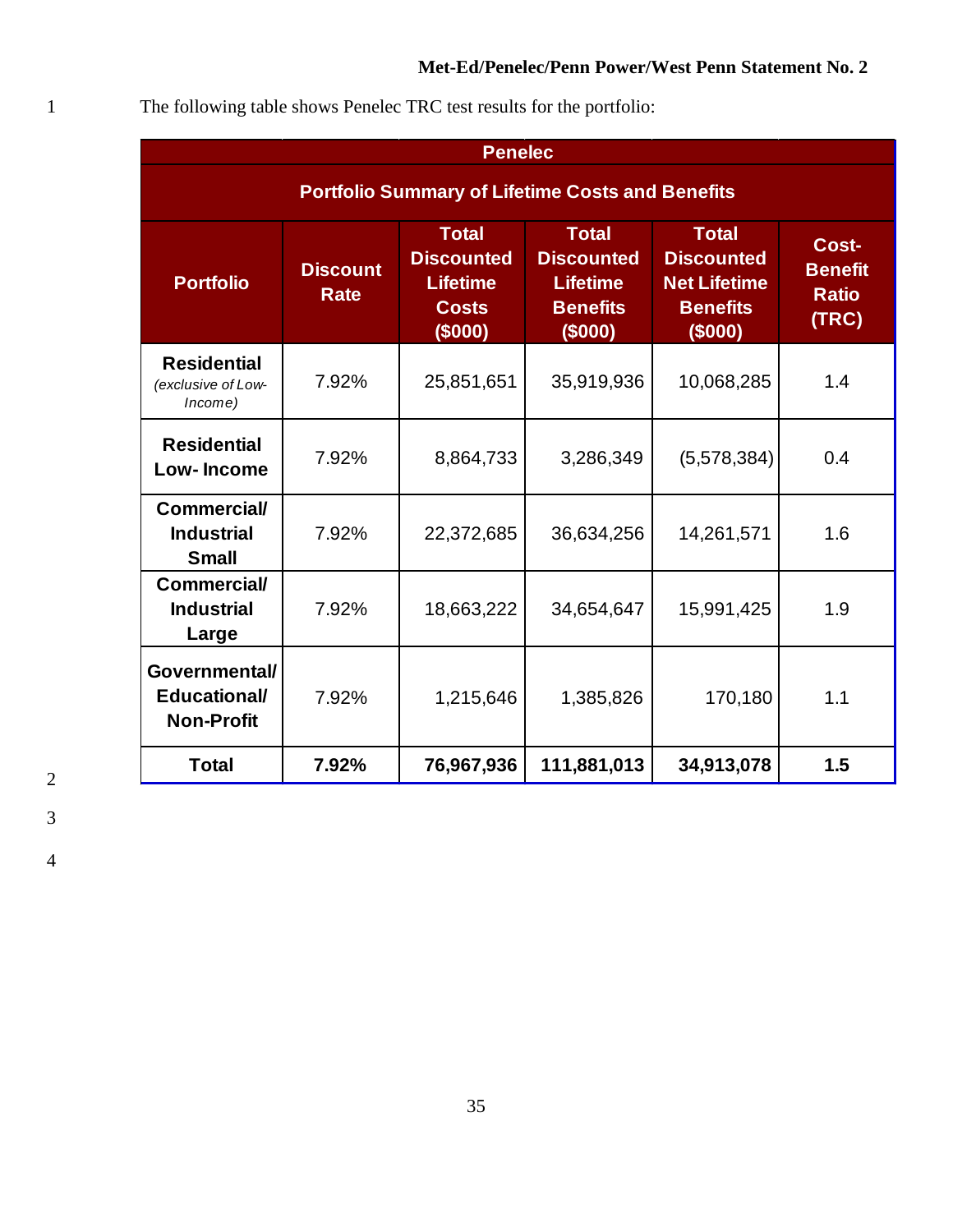| The following table shows Penn Power TRC test results for the portfolio: |  |
|--------------------------------------------------------------------------|--|

| <b>Penn Power</b>                                         |                         |                                                                                 |                                                                                    |                                                                                        |                                                  |  |  |  |  |
|-----------------------------------------------------------|-------------------------|---------------------------------------------------------------------------------|------------------------------------------------------------------------------------|----------------------------------------------------------------------------------------|--------------------------------------------------|--|--|--|--|
| <b>Portfolio Summary of Lifetime Costs and Benefits</b>   |                         |                                                                                 |                                                                                    |                                                                                        |                                                  |  |  |  |  |
| <b>Portfolio</b>                                          | <b>Discount</b><br>Rate | <b>Total</b><br><b>Discounted</b><br><b>Lifetime</b><br><b>Costs</b><br>(\$000) | <b>Total</b><br><b>Discounted</b><br><b>Lifetime</b><br><b>Benefits</b><br>(\$000) | <b>Total</b><br><b>Discounted</b><br><b>Net Lifetime</b><br><b>Benefits</b><br>(\$000) | Cost-<br><b>Benefit</b><br><b>Ratio</b><br>(TRC) |  |  |  |  |
| <b>Residential</b><br>(exclusive of Low-<br>Income)       | 10.14%                  | 7,470,904                                                                       | 9,285,696                                                                          | 1,814,792                                                                              | 1.2                                              |  |  |  |  |
| <b>Residential</b><br><b>Low-Income</b>                   | 10.14%                  | 3,217,079                                                                       | 682,204                                                                            | (2,534,876)                                                                            | 0.2                                              |  |  |  |  |
| <b>Commercial/</b><br><b>Industrial</b><br><b>Small</b>   | 10.14%                  | 6,675,015                                                                       | 10,895,953                                                                         | 4,220,938                                                                              | 1.6                                              |  |  |  |  |
| <b>Commercial/</b><br><b>Industrial</b><br>Large          | 10.14%                  | 4,339,658                                                                       | 9,263,338                                                                          | 4,923,681                                                                              | 2.1                                              |  |  |  |  |
| Governmental/<br><b>Educational/</b><br><b>Non-Profit</b> | 10.14%                  | 320,390                                                                         | 326,083                                                                            | 5,693                                                                                  | 1.0                                              |  |  |  |  |
| <b>Total</b>                                              | 10.14%                  | 22,023,046                                                                      | 30,453,274                                                                         | 8,430,229                                                                              | 1.4                                              |  |  |  |  |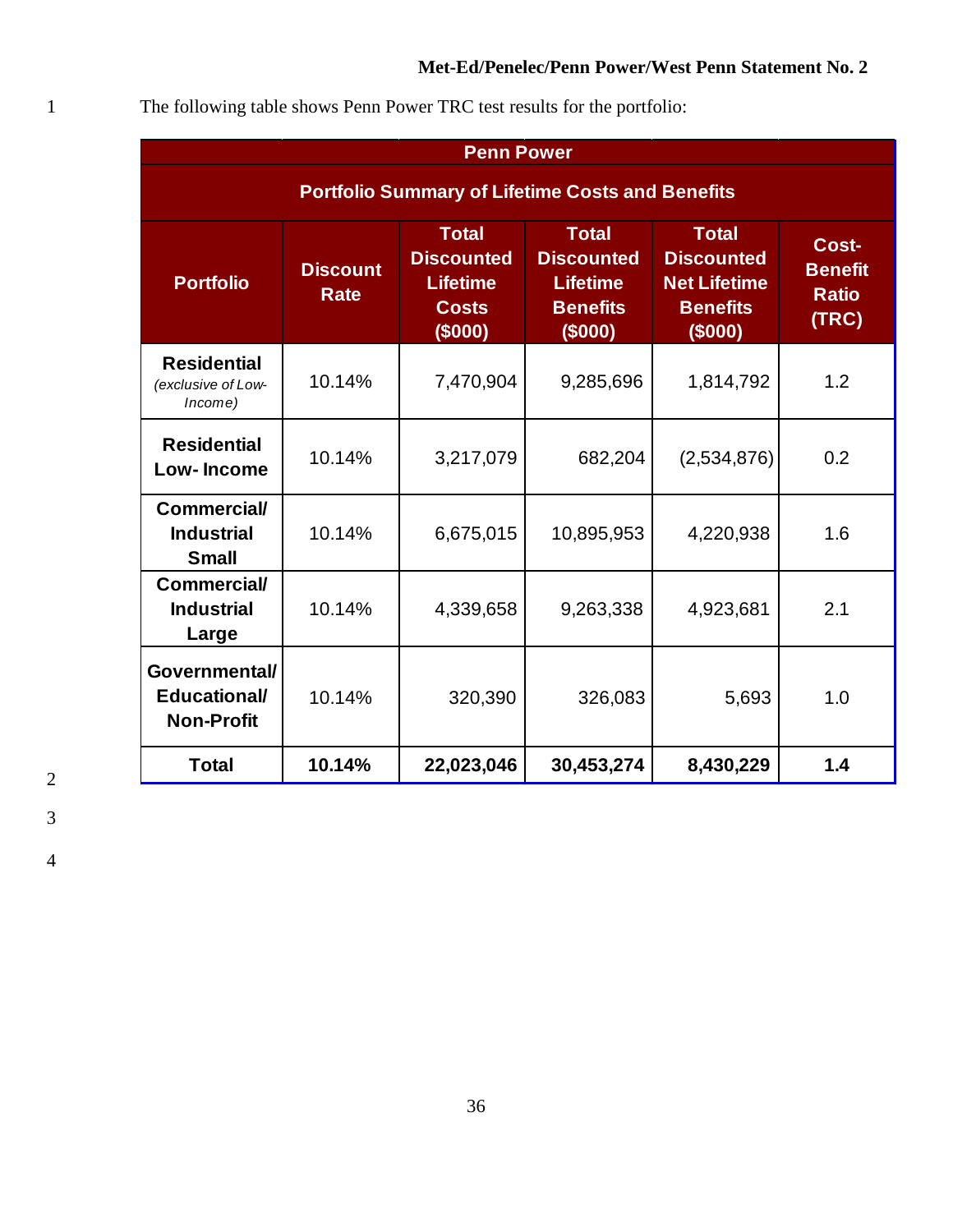|                                                           | <b>West Penn</b>                                        |                                                                                 |                                                                                    |                                                                                        |                                                  |  |  |  |  |  |  |
|-----------------------------------------------------------|---------------------------------------------------------|---------------------------------------------------------------------------------|------------------------------------------------------------------------------------|----------------------------------------------------------------------------------------|--------------------------------------------------|--|--|--|--|--|--|
|                                                           | <b>Portfolio Summary of Lifetime Costs and Benefits</b> |                                                                                 |                                                                                    |                                                                                        |                                                  |  |  |  |  |  |  |
| <b>Portfolio</b>                                          | <b>Discount</b><br><b>Rate</b>                          | <b>Total</b><br><b>Discounted</b><br><b>Lifetime</b><br><b>Costs</b><br>(\$000) | <b>Total</b><br><b>Discounted</b><br><b>Lifetime</b><br><b>Benefits</b><br>(\$000) | <b>Total</b><br><b>Discounted</b><br><b>Net Lifetime</b><br><b>Benefits</b><br>(\$000) | Cost-<br><b>Benefit</b><br><b>Ratio</b><br>(TRC) |  |  |  |  |  |  |
| <b>Residential</b><br>(exclusive of Low-<br>Income)       | 9.15%                                                   | 24,312,234                                                                      | 25,919,100                                                                         | 1,606,867                                                                              | 1.1                                              |  |  |  |  |  |  |
| <b>Residential</b><br><b>Low-Income</b>                   | 9.15%                                                   | 6,600,180                                                                       | 1,284,146                                                                          | (5,316,034)                                                                            | 0.2                                              |  |  |  |  |  |  |
| <b>Commercial/</b><br><b>Industrial</b><br><b>Small</b>   | 9.15%                                                   | 26,898,794                                                                      | 34,047,674                                                                         | 7,148,880                                                                              | 1.3                                              |  |  |  |  |  |  |
| <b>Commercial/</b><br><b>Industrial</b><br>Large          | 9.15%                                                   | 18,854,915                                                                      | 52,132,639                                                                         | 33,277,724                                                                             | 2.8                                              |  |  |  |  |  |  |
| Governmental/<br><b>Educational/</b><br><b>Non-Profit</b> | 9.15%                                                   | 2,336,170                                                                       | 2,362,874                                                                          | 26,704                                                                                 | 1.0                                              |  |  |  |  |  |  |
| <b>Total</b>                                              | 9.15%                                                   | 79,002,293                                                                      | 115,746,433                                                                        | 36,744,140                                                                             | 1.5                                              |  |  |  |  |  |  |

1 The following table shows West Penn Power TRC test results for the portfolio:

3

2

#### 4 **Q. HOW WERE THE TRC RESULTS CALCUATED?**

5 A. Each of the TRC values were calculated consistent with the methodology prescribed by the 6 Commission in the 2013 Total Resource Cost ("TRC") test Order. Section 8.0 of the Proposed 7 Plans provides more detail on the Cost Effectiveness evaluation and methodology.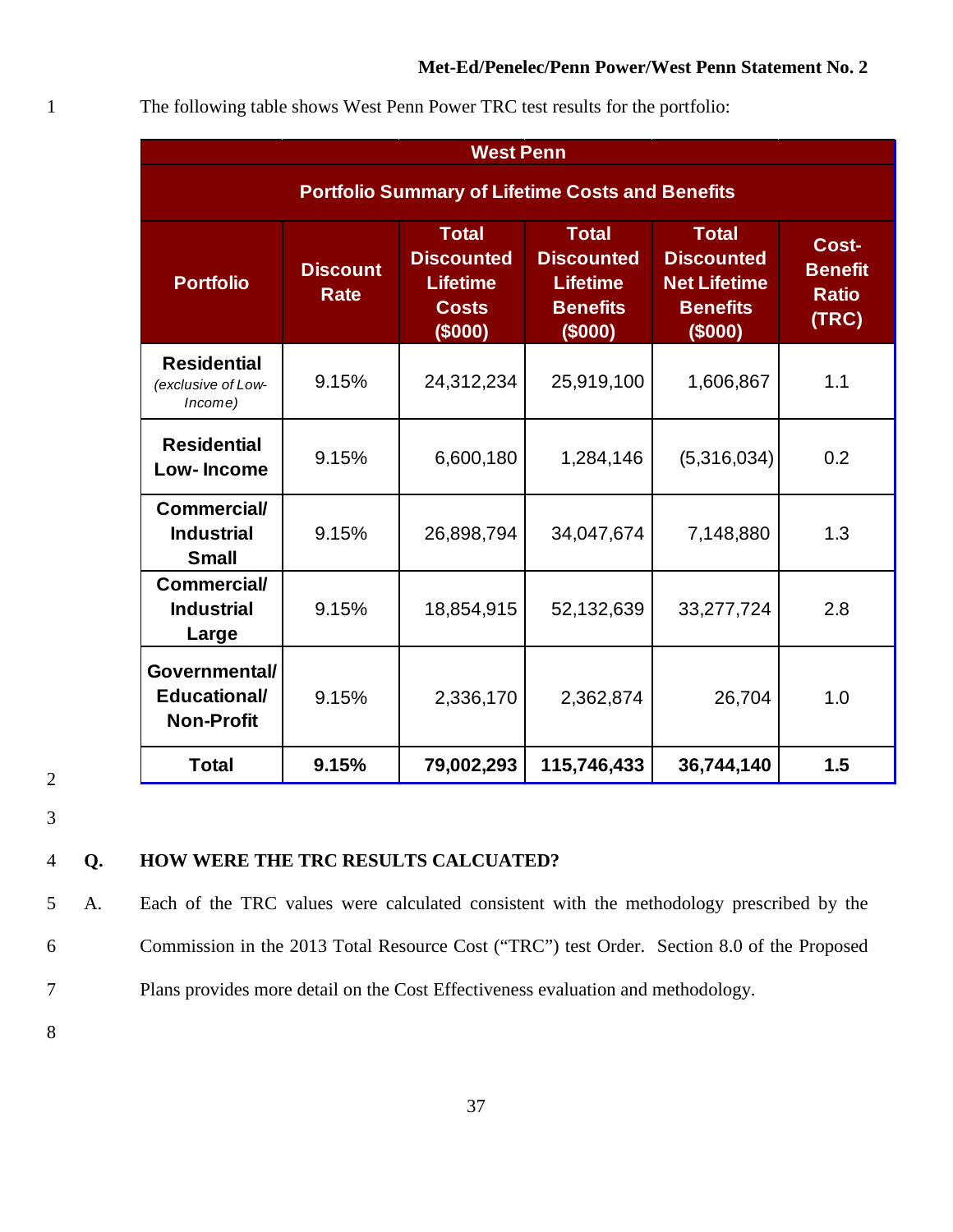### **Q. IN YOUR OPINION DO THE PROPOSED PLANS COMPLY WITH ALL STATUTORY AND REGULATORY REQUIREMENTS?**

 A. Yes. Each of the Proposed Plans: (i) are designed, based upon the Commission's acquisition cost assumptions, to achieve the Phase II EE&C targets, both in the aggregate and for special customer segment carve outs; (ii) achieve at least 25% of annual targets during each year of the Phase II period; (iii) include at least one program for each customer segment; (iv) pass the TRC test on a portfolio basis; and (v) include a budget no greater than the 2% statutory spending cap. And, although not technically required, the Proposed Plans have placed special emphasis and consideration on multifamily housing within the Government/Nonprofit and Low Income Sectors.

#### **VIII. RISKS AND RECOMMENDATIONS**

## **Q. DURING THE COURSE OF YOUR WORK ON THE DEVELOPMENT OF THE PROPOSED PLANS, DID YOU IDENTIFY ANY SIGNIFICANT RISKS THAT MAY IMPEDE THE COMPANIES' ABILITY TO ACHIEVE THE TARGETS DEVELOPED IN EACH PLAN?**

### A. Yes. In my opinion, the following are the most significant risks that may impact the ability of 19 the Companies to achieve the Phase II EE&C goals:

 • As I have already discussed, the Companies find the Commission's assumptions surrounding the level of acquisition costs to be too low, thus subjecting the Companies to a high level of risk of failure to achieve their targets which, without either a reduction in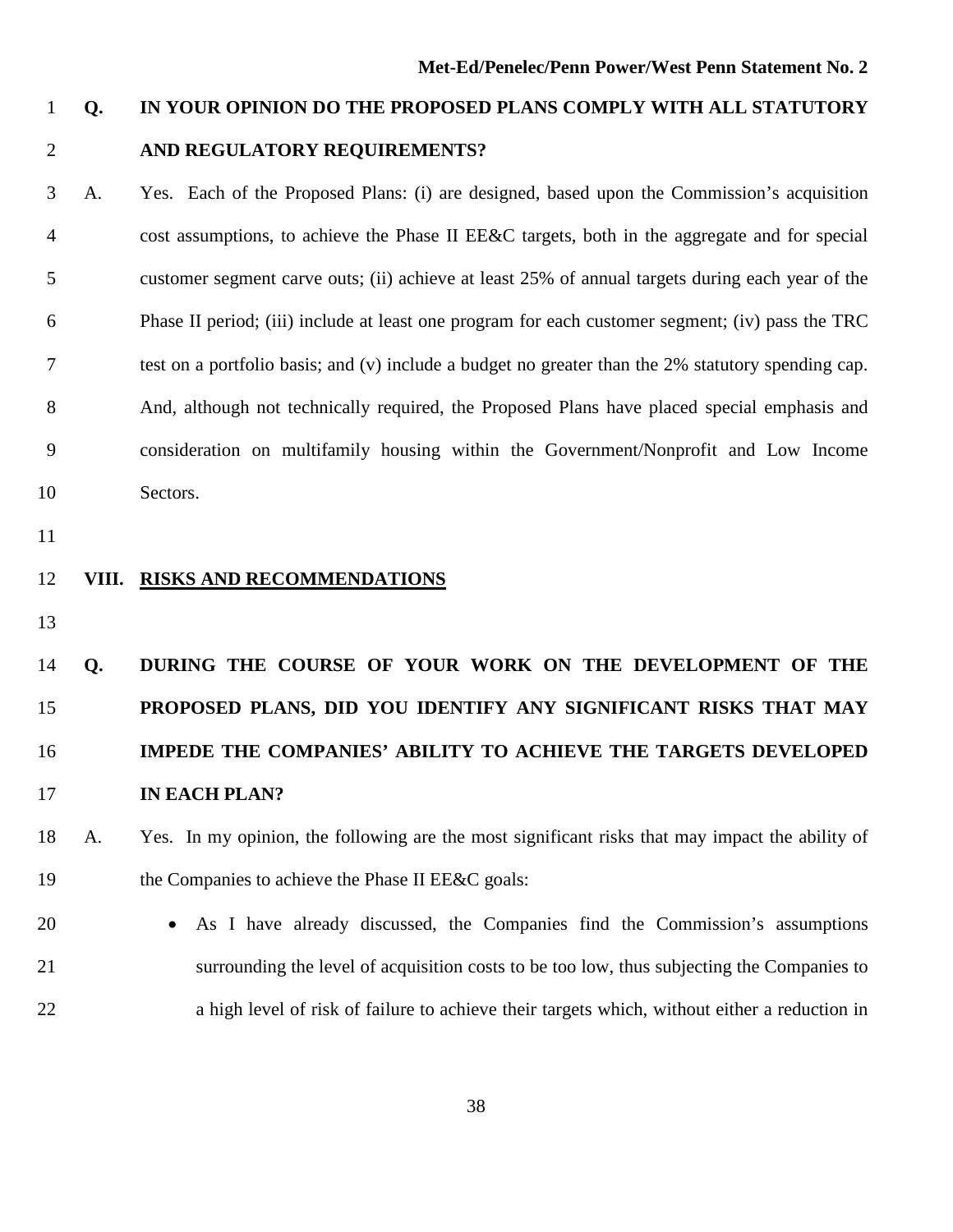- their Phase II targets or at least an opportunity to seek a modification in the future, subjects them to potential penalties.
- With the exception of low-income programs that have been offered for more than 20 years, most programs are still relatively new with only Phase I serving as the historical basis for participation rates or experience which may cause participation or installation rates to be lower than projected;
- The struggling economy may dampen customer participation in the portfolio of programs to be offered. To meet targets, projects may require higher rebate subsidies to acquire customer participation, which may exceed program funding constraints for the Companies; and
- 11 The new Low Income requirement to obtain a minimum of 4.5% of its consumption reduction requirements from this sector may be difficult to achieve due to the fact that the Companies' Phase I Low Income programs have already served more than 45,000 customers, the LIURP programs have served almost 94,000 low income customers and some of the Low Income programs have run for many years so the market potential in 16 some counties may be limited.
- 

### **Q. GIVEN THE RISKS THAT YOU HAVE IDENTIFIED, DO YOU HAVE ANY RECOMMENDATIONS FOR THE COMMISSION?**

- A. I would suggest that the following recommendations be considered:
- 1. First and foremost, I recommend that the Commission grant the Companies' petition to reduce their Phase II EE&C targets consistent with the Companies' position in that 23 docket. It should also authorize the EDCs to request future changes in their goal levels,